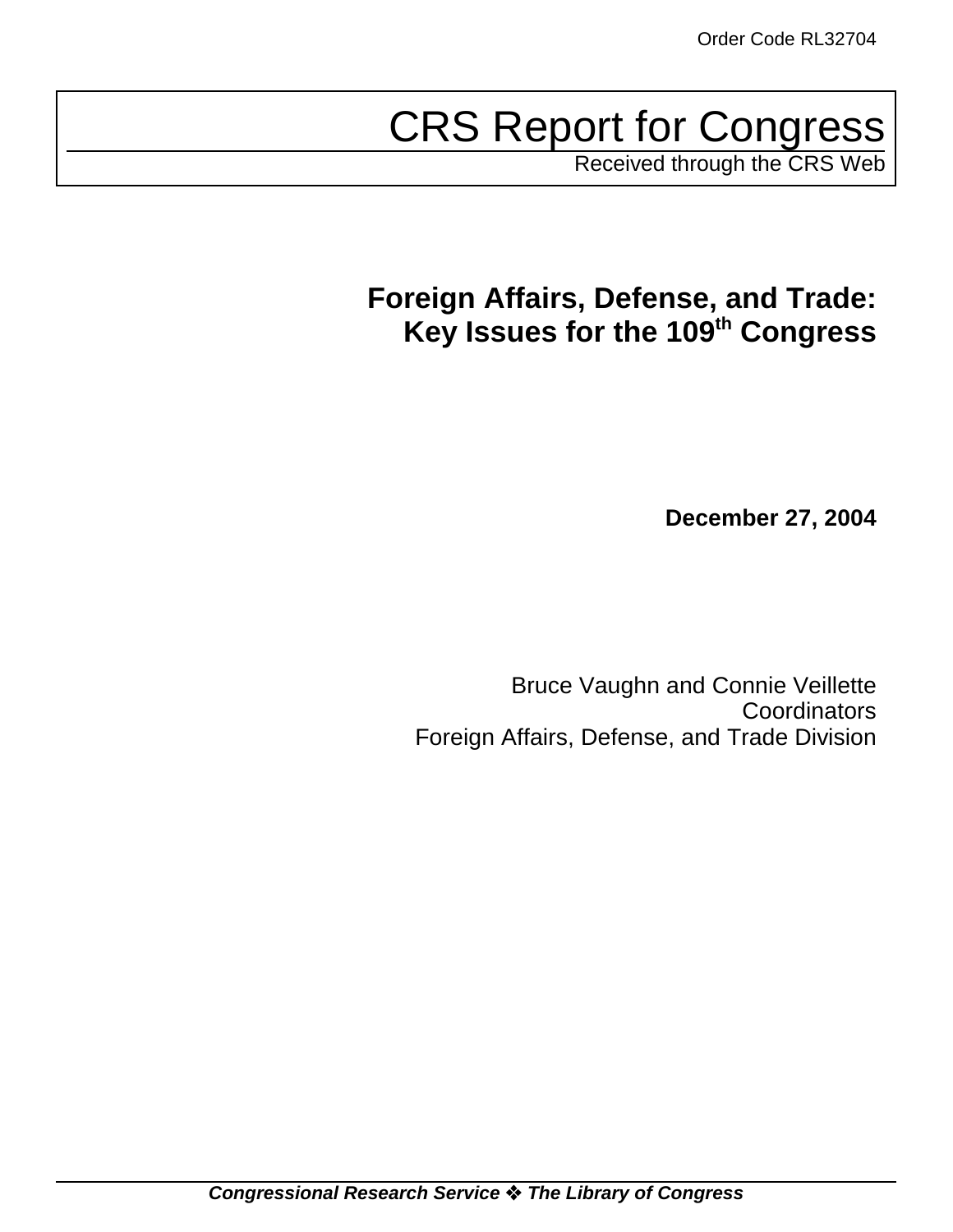### Foreign Affairs, Defense, and Trade: Key Issues for the 109<sup>th</sup> Congress

### **Summary**

The 109<sup>th</sup> Congress will likely address a number of pressing foreign affairs, defense and trade issues. This report identifies the issues most likely to be taken up in the first session, and provides information and analysis to support Congress in shaping U.S. policy on these key issues. The report also provides lists of selected CRS products that provide more detailed analysis.

Since the terrorist attacks of September 11, 2001, Congress has increasingly been confronted with issues relating to the war on terrorism and homeland security. Congress will likely be particularly interested in the cost and progress of military operations in Iraq and Afghanistan, including reconstruction efforts, the ongoing war against terrorism in other parts of the world, Middle East stability and peace initiatives, Asian security, and the proliferation of weapons of mass destruction. Each of these topics receives particular attention in this report.

In addition to identifying key foreign policy challenges affecting U.S. interests around the globe, this report also describes the various means, both legislative and oversight, by which Congress will likely shape U.S. policy. Major decisions relating to foreign economic and security programs are discussed in the context of authorization legislation, and annual appropriation and supplemental appropriation requests, including ongoing military operations, reconstruction efforts, global health programs, and global counter-terrorism activities. The report also examines how U.S. relations with countries in Europe, the Middle East, Asia, Latin America, and Africa may affect U.S. interests such as counterterrorism, non-proliferation, and counter-narcotic programs. It identifies possible flash points — the Korean Peninsula, Iran, Israeli-Palestinian peace efforts — that may arise during the year.

Defense issues will likely be topics of considerable interest in the  $109<sup>th</sup>$ Congress, including providing the proper level of funding for current military operations, guiding Department of Defense "transformation" initiatives, setting priorities on major weapons systems, and determining the proper size of military forces. Other defense issues covered include base realignment and closure and overseas basing requirements, special operations forces, ballistic missile defense, military personnel issues, and defense business operations.

The 109<sup>th</sup> Congress likely will be faced with an extensive trade agenda which will include the possible renewal of the President's trade promotion authority and consideration of bilateral free trade agreements with Bahrain, the nations of the Central American Common Market, and the Dominican Republic, as well as the monitoring of ongoing free trade negotiations with a number of other nations. Other trade issues covered in the report include World Trade Organization related legislation, the end of textile and apparel quotas, trade deficit concerns, and efforts to rewrite and reauthorize the Export Administration Act. This report will not be updated.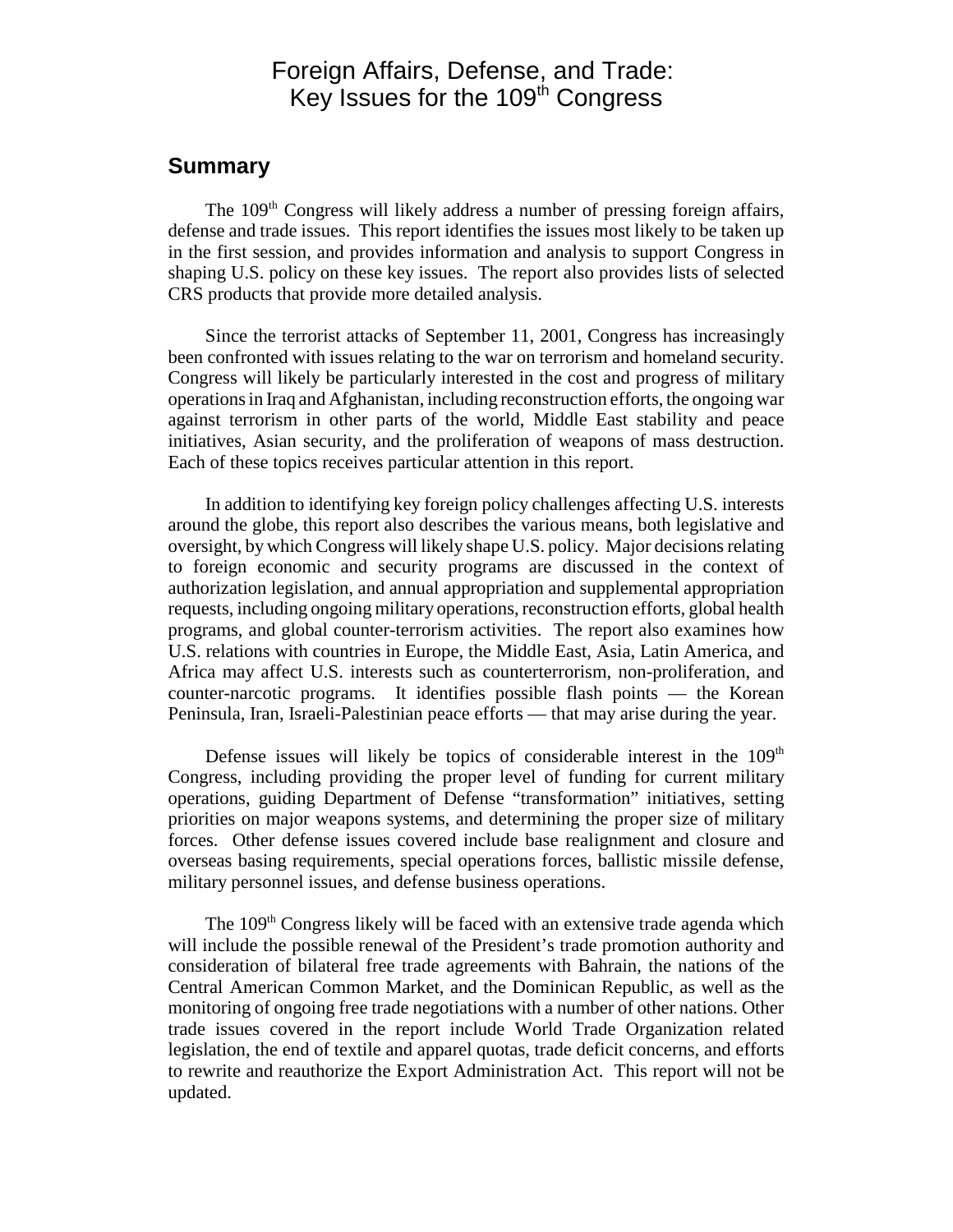### **Contents**

| Issues of Continuity and Change in Foreign, Security, and Trade Policy                                      |  |  |
|-------------------------------------------------------------------------------------------------------------|--|--|
|                                                                                                             |  |  |
|                                                                                                             |  |  |
|                                                                                                             |  |  |
|                                                                                                             |  |  |
|                                                                                                             |  |  |
|                                                                                                             |  |  |
|                                                                                                             |  |  |
|                                                                                                             |  |  |
|                                                                                                             |  |  |
|                                                                                                             |  |  |
|                                                                                                             |  |  |
|                                                                                                             |  |  |
| Proliferation and Weapons of Mass Destruction  16                                                           |  |  |
|                                                                                                             |  |  |
|                                                                                                             |  |  |
|                                                                                                             |  |  |
|                                                                                                             |  |  |
|                                                                                                             |  |  |
|                                                                                                             |  |  |
|                                                                                                             |  |  |
| Foreign Aid, Development and the Millennium Challenge Account . 20                                          |  |  |
|                                                                                                             |  |  |
|                                                                                                             |  |  |
| Peacekeeping, Stabilization, and Reconstruction: New Tools 23                                               |  |  |
|                                                                                                             |  |  |
|                                                                                                             |  |  |
|                                                                                                             |  |  |
|                                                                                                             |  |  |
|                                                                                                             |  |  |
|                                                                                                             |  |  |
|                                                                                                             |  |  |
|                                                                                                             |  |  |
|                                                                                                             |  |  |
| Taiwan                                                                                                      |  |  |
|                                                                                                             |  |  |
| Southeast Asia $\ldots \ldots \ldots \ldots \ldots \ldots \ldots \ldots \ldots \ldots \ldots \ldots \ldots$ |  |  |
| Europe                                                                                                      |  |  |
|                                                                                                             |  |  |
|                                                                                                             |  |  |
|                                                                                                             |  |  |
|                                                                                                             |  |  |
|                                                                                                             |  |  |
|                                                                                                             |  |  |
|                                                                                                             |  |  |
|                                                                                                             |  |  |
|                                                                                                             |  |  |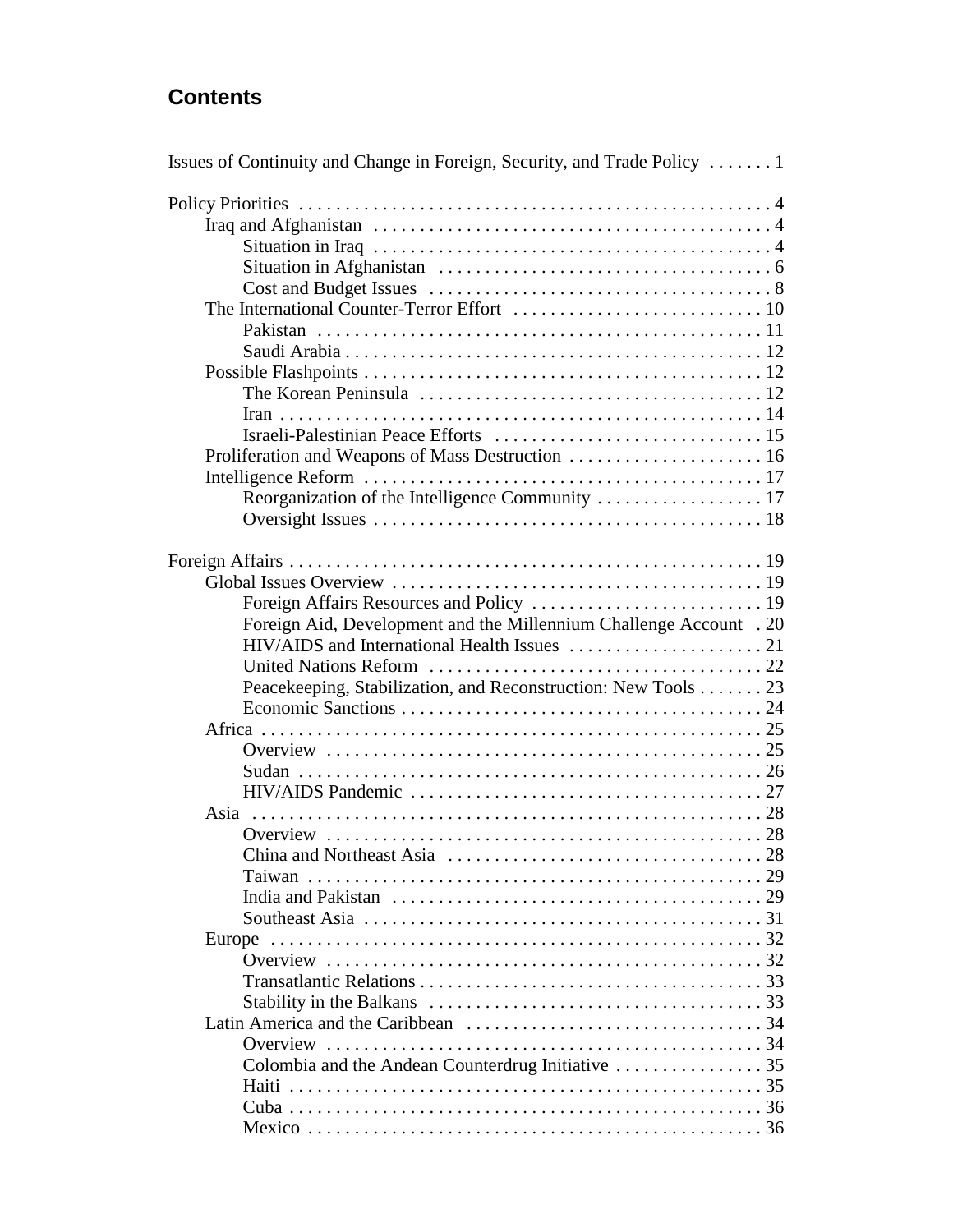| Overview: Defense Strategy and Military Force Planning  40 |
|------------------------------------------------------------|
| Defense Budget Trends and Issues for Congress  41          |
|                                                            |
|                                                            |
|                                                            |
|                                                            |
|                                                            |
|                                                            |
|                                                            |
|                                                            |
|                                                            |
|                                                            |
|                                                            |
|                                                            |
| Defense Business Operations: Management and Competitive    |
|                                                            |
|                                                            |
|                                                            |
|                                                            |
|                                                            |
|                                                            |
|                                                            |
|                                                            |
|                                                            |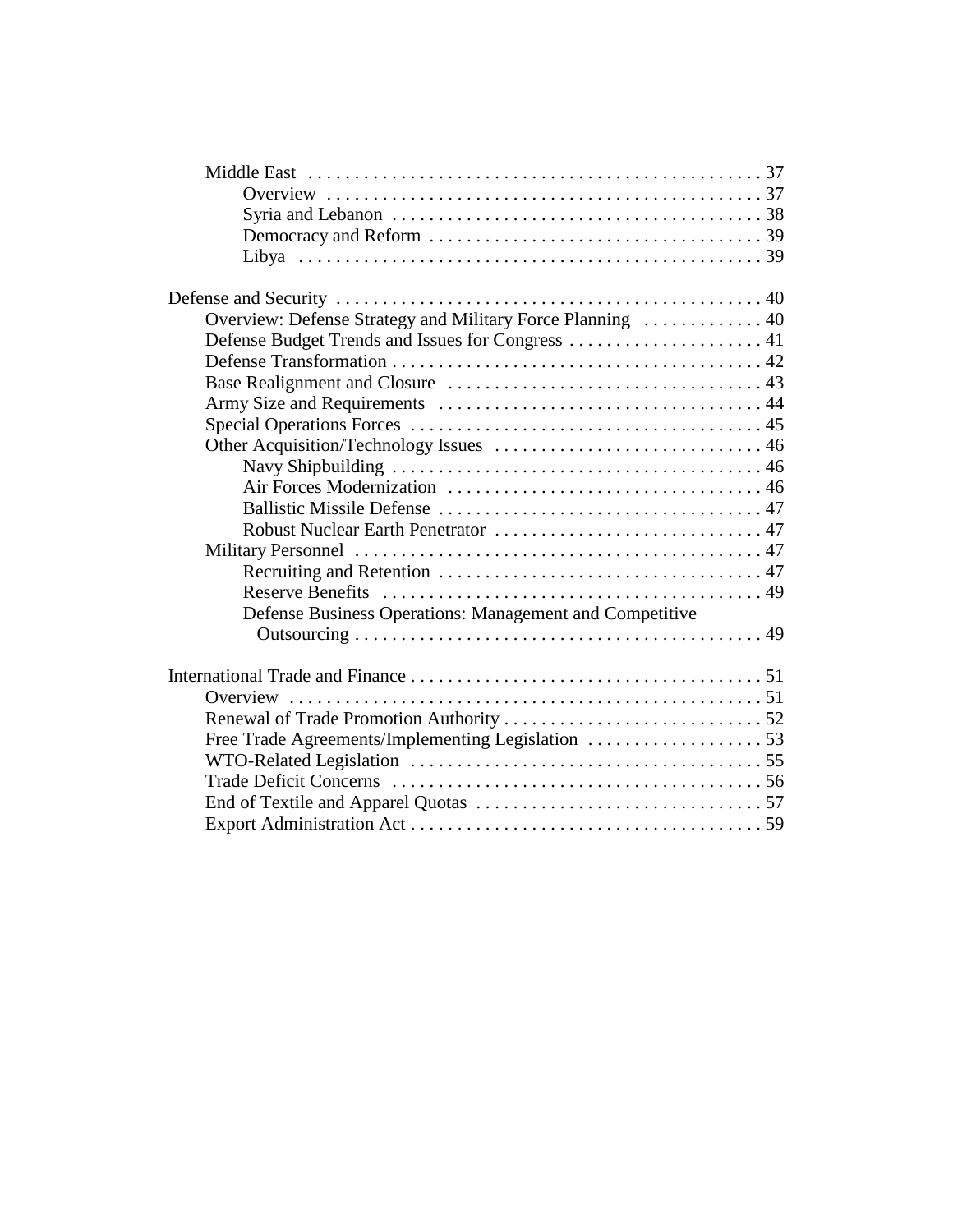# Foreign Affairs, Defense, and Trade: Key Issues for the 109<sup>th</sup> Congress

## **Issues of Continuity and Change in Foreign, Security, and Trade Policy**

**Francis T. Miko, Specialist in International Relations (7-7670) Robert L. Goldich, Specialist in National Defense (7-7633)**

The 109<sup>th</sup> Congress will face early funding and oversight issues under pressure of tight fiscal conditions in 2005. Challenges are likely to include providing the necessary resources to secure stability, democracy, and reconstruction in Afghanistan and Iraq, continue the global fight against terrorism, dissuade Iran, North Korea, and perhaps other countries from pursuing nuclear weapons, and adequately fund a number of other high priority programs. In February, the Administration is expected to ask for supplemental appropriations for defense, Iraq, and Afghanistan.

Many experts believe that long-term progress in the war on terrorism may rest on the ability of the United States and other Western democracies to win the global battle for "hearts and minds" especially in the Islamic world from which the Muslim terrorists seek to draw recruits and support. Opinion polls show increasingly negative perceptions of U.S. actions, intentions, and motives in many countries, possibly suggesting the need to develop and expand programs to counter these trends.

A key instrument in the fight to win "hearts and minds" is public diplomacy. The  $109<sup>th</sup>$  Congress may address in the authorization and appropriations process steps to strengthen the State Department's capabilities in public diplomacy, as well as programs designed to improve America's image abroad, such as cultural exchanges, education programs, international broadcasting, and democracy initiatives, particularly targeted to Muslim countries. Success in Iraq and Afghanistan might do much to help the U.S. image. If the United States is able to seize the opening created by the death of Yasir Arafat to help move the Israeli-Palestinian peace process forward, that too could help strengthen U.S. credibility abroad. Attention is also likely to be given to policies and programs to address some of the conditions that terrorists are able to exploit, such as regional conflicts, brutal and corrupt regimes, failing states, and extreme poverty in many parts of the world

Other countries can and do provide assistance in some of these areas. The Congress might take up the question of how to increase multilateral cooperation and burden-sharing, as well as how to reduce tensions with some key U.S. allies resulting from differences over the Iraq war. There is likely to be a continuing debate over the evolution of U.S. alliances. Some see benefits in relying more on ad-hoc "coalitions of the willing" to respond to specific crises, thus eliminating the constraints on U.S. action that formal alliance mechanisms entail. Others argue that U.S. alliances are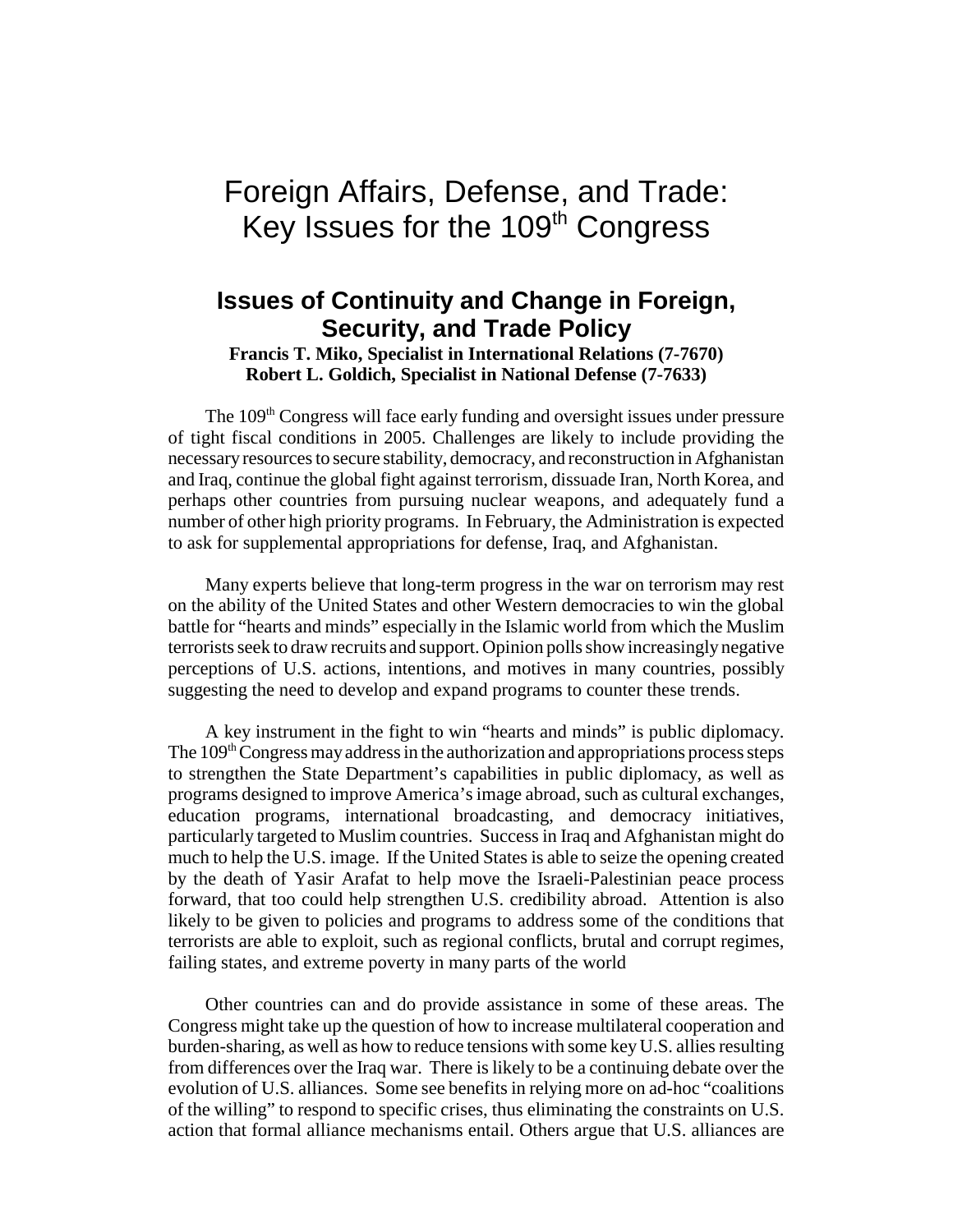more important than ever for U.S. security and world stability, even with current disparities in military capabilities. They maintain that a growing number of problems can no longer be solved by individual nations acting alone and that only U.S. leadership can bring international consensus on difficult problems.

The  $109<sup>th</sup>$  Congress is likely to continue to take a lead in pressing for U.N. reform, especially with regard to issues of effectiveness, waste, and fraud. Members have been outspoken in their disappointment over recent performance of the U.N. in several international crises. Some have even suggested that the United States should review the utility of its continued participation in the body. Congress will likely weigh foreign aid priorities as it debates appropriations levels for major initiatives such as the Millennium Challenge Account for developing countries that meet specific performance criteria, and programs to fight HIV/AIDS and other communicable diseases. Considerable resources have been promised and provided for these programs. Sustaining these levels while providing for other contingencies and initiatives might prove challenging.

As the 109<sup>th</sup> Congress opens, it is facing defense issues whose proponents, and directions, may be pulling in two notably different directions. Over the past 18 months the organization, structure, doctrine, and personnel policies of the armed forces, especially the Army and Marine Corps, have been reoriented toward supporting the sustained military campaigns against Islamic fundamentalist insurgencies in Iraq and Afghanistan. The Congress has been in the forefront of this effort, approving large supplemental appropriations to finance the wars and conducting often pointed oversight of their prosecution. Congress has, often over Administration objections, directed increases in military compensation and benefits to ensure that both overall military manpower levels and troop strength in the theaters of war can be maintained. After much congressional prodding, the Administration has finally agreed to increasing active duty Army strength. Funds have been directed toward Iraq/Afghanistan-specific programs such as the "up-armored" vehicles much in the news recently, or toward refurbishing and "resetting" the equipment of units which return from both theaters of war, knowing that in another year they will almost certainly return. A complex restructuring of Army major combat units — arguably the most fundamental since the early stages of World War II (1941-1945) designed to create more deployable units and thus shorter tours of duty in a combat zone, as well as more tactical flexibility, is under way.

At the same time, Secretary of Defense Rumsfeld has continued to emphasize the "transformation" of the armed forces, a process driven mostly by information technology advances and associated changes in doctrine and concepts. As first propounded, transformation tended to emphasize lightness, mobility, technological sophistication, and hardware over firepower, sustainability, and the size of the force. Although the Administration has made some adjustments to deal with the immediate situation, it appears to have decided to continue fighting a major war in Iraq, continue the transformation process, and maintain the existing level of effort in the Global War on Terrorism (GWOT) centered, for now, in and around Afghanistan — all without major increases in the size of the active duty armed forces. Thus, the Administration's defense programs continue to include large efforts in ballistic missile defense and new generations of highly sophisticated tactical aircraft and major naval combatant vessels. These, however, are frequently criticized in the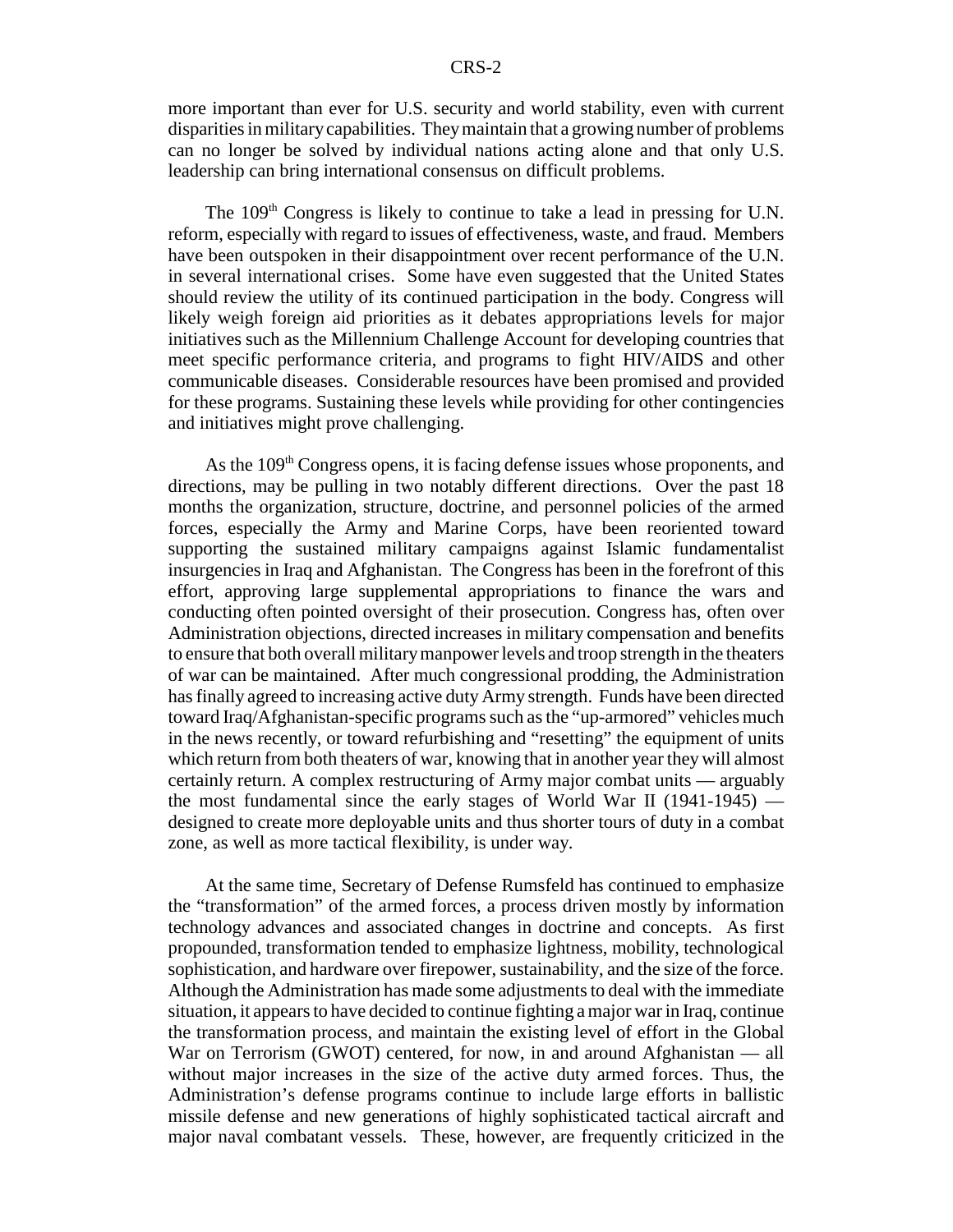Congress as a misallocation of resources, given that the counterinsurgency campaigns in Afghanistan and Iraq require large numbers of infantrymen, and entail intimate contact with civilians in a way that emphasizes human more than technological factors and expertise. In particular, many congressional critics suggest that whatever advantages can be realized from improvements in the existing force structure, the active duty military — particularly the Army — is simply too small to support existing combat operations while being ready to meet potential threats elsewhere in the world. The Administration, however, notes that even "low-intensity" conflicts are greatly benefitting from sophisticated technology, particularly in the interrelated areas of command, control communications, and intelligence, and argues that the high expense of military personnel increases would not necessarily be cost effective. It appears, therefore, that the  $109<sup>th</sup>$  Congress will be exercising its defense-related responsibilities in an environment marked by competing perspectives on the extent to which the current conflicts in Iraq and Afghanistan are valid models for long-term defense policy.

Trade issues will also be prominent in 109<sup>th</sup> Congress. Early in 2005, President Bush is expected to request that his authority to negotiate trade agreements under expedited congressional approval (trade promotion authority) be extended for two years beyond its June 30, 2005 expiration date. The extension would happen automatically unless either chamber passes a resolution of disapproval. In addition, the President is expected to send Congress legislation to implement the U.S. free trade agreement with Bahrain early in the first session, and may also send legislation to implement the FTA with five Central American countries (CAFTA) and possibly the Dominican Republic if a dispute over a recent tax placed on high-fructose syrup drinks can be resolved. The Bush Administration will likely complete FTA negotiations with several other countries and launch negotiations with still others this year.

Before the end of its first session, the  $109<sup>th</sup>$  Congress will have to decide whether to introduce and act on a joint resolution to disapprove continued U.S. participation in the WTO. Furthermore, the  $109<sup>th</sup>$  Congress may consider whether to comply with a WTO dispute resolution against the Continued Dumping and Subsidy Offset Act (CDSOA), also known as the "Byrd Amendment" after its chief sponsor, Senator Robert Byrd. Anxiety about job losses from foreign competition and the growing U.S. trade deficit is also likely to focus considerable congressional attention on China's trading practices, including its undervalued currency.

For more information on CRS products, see [http://www.crs.gov/].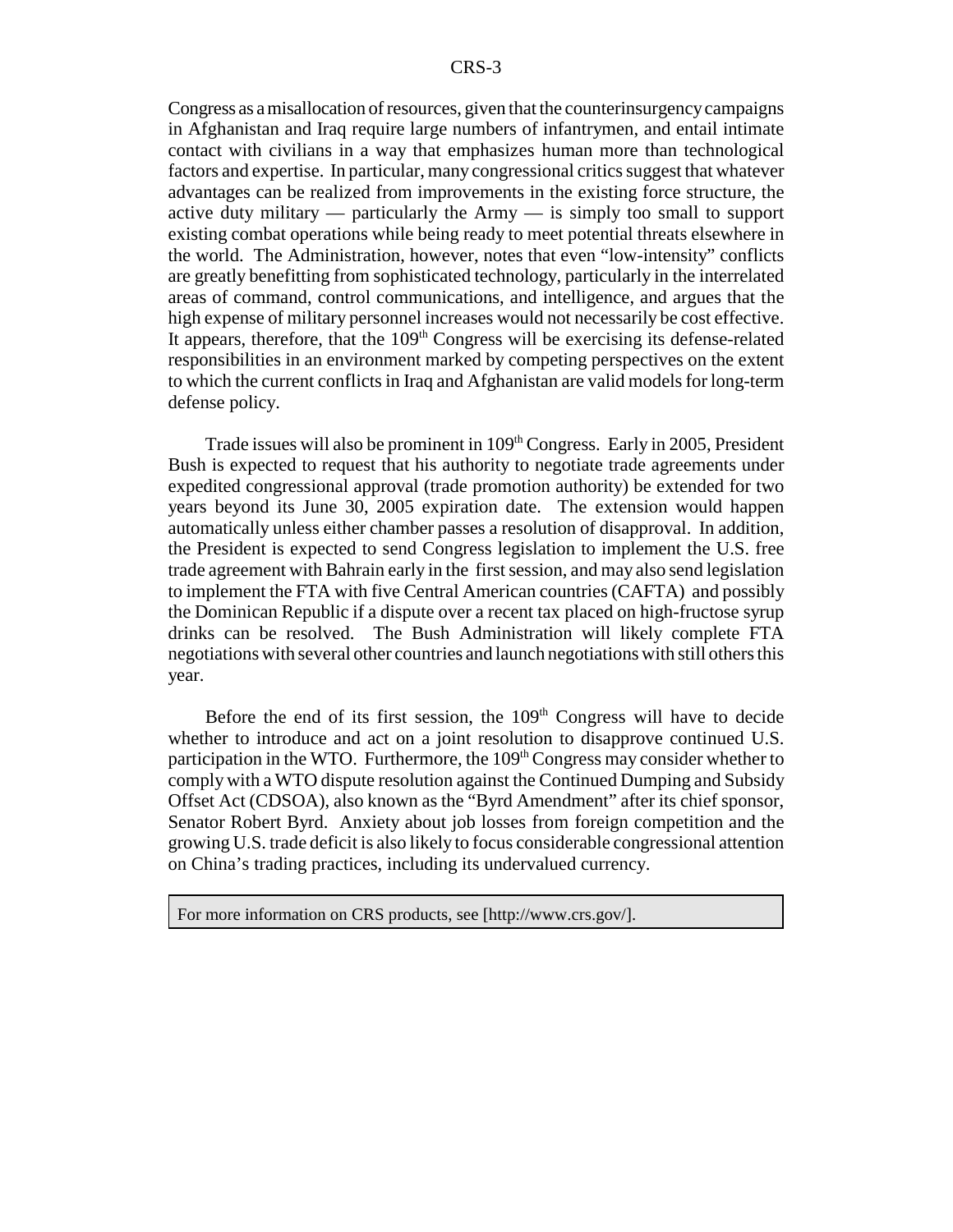### **Policy Priorities**

### **Iraq and Afghanistan**

U.S. forces remain engaged in combat in both Iraq and Afghanistan, but are meeting far more resistance from anti-U.S. fighters in Iraq than in Afghanistan. Afghanistan appears to be moving steadily, if slowly, toward stability and economic reconstruction. In contrast, Iraq's planned elections in January 2005 are in jeopardy and economic reconstruction is proceeding slowly.

**Situation in Iraq.[Kenneth Katzman, Specialist in Middle Eastern Affairs (7-7612)]** Operation Iraqi Freedom (OIF) accomplished the U.S. objective of overthrowing Saddam Hussein, but replacing his regime with a stable, moderate, democratic political structure has run into significant difficulty. That outcome would contribute to the goal of preventing Iraq from becoming a sanctuary for terrorists, a key recommendation of the *9/11 Commission Report*, issued in July 2004. To implement U.S. programs to stabilize and reconstruct Iraq, \$20.9 billion in assistance has been provided for Iraq through two supplemental spending bills, of which only \$11.6 billion (55%) had been obligated as of November 23, and \$3.6 billion (17%) expended. This rate of spending suggests that, at least in the first half of 2005, Congress may not need to address further appropriations for Iraq reconstruction. Congress will likely seek to continue close oversight of current aid programs for Iraq. These appropriations include funds to train and equip Iraq's various security forces.

In 2002 and 2003, President George W. Bush characterized Iraq as a gathering potential threat to the United States because of its refusal to abandon its weapons of mass destruction (WMD) programs and its potential to transfer WMD to terrorist groups. The Administration stressed that regime change through U.S.-led military action would yield benefits beyond disarmament and reduction of support for terrorism, such as liberation of the Iraqi people from an oppressive regime and promotion of democracy throughout the Middle East. OIF began March 19, 2003 and the regime fell on April 9, 2003. Although the overthrow of Saddam initially appeared to be welcomed by a broad range of Iraqis, resistance to the U.S.-led post-Saddam occupation escalated throughout 2003 and 2004, complicating U.S. efforts to build democracy and to establish legitimate and effective Iraqi political and security bodies. Partly in an effort to satisfy Iraqi demands for an end to occupation, the United States decided to accelerate the hand over of sovereignty. An interim government was named on June 1, 2004, and the hand-over took place on June 28, 2004. Current plans are for elections for a transitional National Assembly (which will choose an interim government) on January 30, 2005, with votes on a permanent constitution by October 31, 2005, and for a permanent government to take place by December 15, 2005. Virtually all of these deadlines are to some degree in question because of the persistent insurgency, which is particularly strong in the areas of central and northern Iraq inhabited by Sunni Arabs, who were dominant in the regime of Saddam Hussein but now see themselves likely to be displaced by the majority Shiite Arabs. The insurgency threat will likely remain a key challenge in 2005.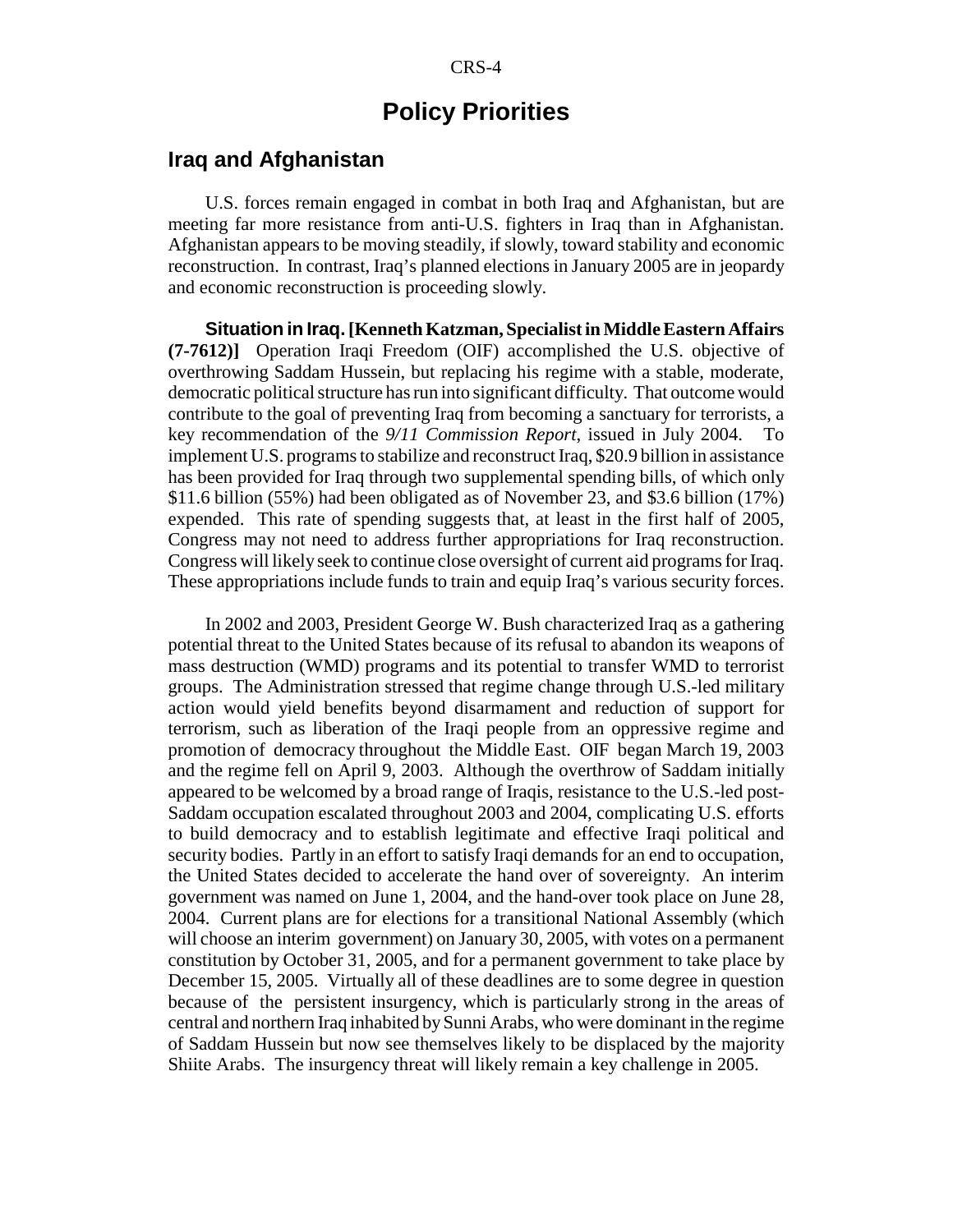*U.S./International Military Operations.* **[Steve Bowman, Specialist in National Defense (7-7613) and Kenneth Katzman, Specialist in Middle Eastern Affairs (7-7612)]** About 150,000 U.S. troops, joined by about 24,000 international troops, are conducting combat against insurgents, as well as peacekeeping in areas that are relatively stable. In an effort to prepare the way for Iraqis to eventually secure their own country, U.S. officers, in partnership with some regional countries and officers from NATO, are training Iraqi military, paramilitary, and police forces. However, these forces have generally performed poorly when challenged by insurgents. The Bush Administration asserts that U.S. policy in Iraq will ultimately succeed as U.S. trainers and the interim Iraqi government build the new Iraqi forces. Some believe the United States should add troops to the current level to better combat insurgents in areas — mainly those inhabited by Sunni Arabs — in which the insurgents are strong. Others believe the United States needs to take new steps to recruit major international force contributors, and yet some others believe that the United States should pull out of Iraq entirely. These options, as well as Bush Administration assessments of the progress of stabilizing Iraq, are likely to be discussed at hearings of several oversight committees in the 109<sup>th</sup> Congress and during consideration of the FY2005 Supplemental to fund Iraqi operations.

*Economic Reconstruction.* **[Curt Tarnoff, Specialist in Foreign Affairs (7-7656)]** A wide range of reconstruction projects are underway. For a variety of reasons, not least of which is the poor security situation, these efforts have produced a somewhat mixed picture. On the one hand, health facilities are being rehabilitated, healthcare providers trained, and children immunized. Neighborhood councils have been established throughout the country. School materials are being provided and schools renovated. A range of economic policy reforms have been initiated. Business centers have been set up and loan programs established. Positive claims for the success of reconstruction programs have been countered by reports of slow and ineffective implementation. Production of electricity and oil, while increasing over time, have not achieved long-term goals, in part due to sabotage. Politically sensitive policy reforms, including privatization of state-owned enterprises, have been put on hold. The one consistent bright spot among reconstruction claims, a successful health program, is now marred by reports that acute malnutrition among children has nearly doubled since 2003. Critics suggest there has been a failure of Administration officials to spend U.S. assistance funds with sufficient speed to make a real impact on the country's problems and win Iraqi hearts and minds.

CRS Report RL31339, *Iraq: U.S. Regime Change Efforts and Post-Saddam Governance*, by Kenneth Katzman.

CRS Report RS21968, *Iraq: Post-Saddam National Elections*, by Kenneth Katzman.

CRS Report RL31833, *Iraq: Recent Developments in Reconstruction Assistance*, by Curt Tarnoff.

CRS Report RL31701, *Iraq: U.S. Military Operations and Costs,* by Steve Bowman.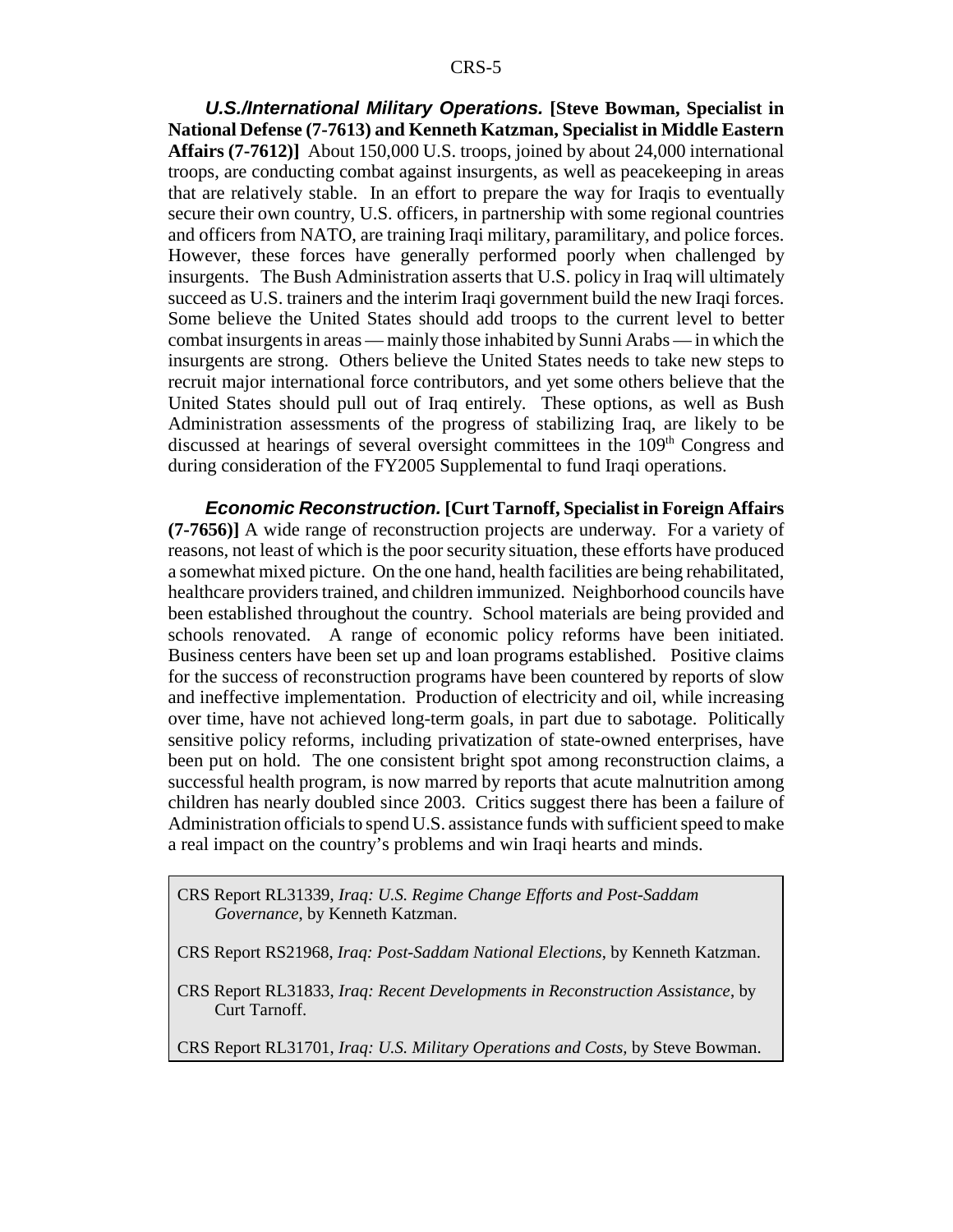**Situation in Afghanistan. [Kenneth Katzman, Specialist in Middle Eastern Affairs (7-7612) and Christopher Blanchard, Analyst in Middle Eastern Affairs (7-0428)]** Afghanistan appears to be gradually stabilizing after more than two decades of warfare, including a U.S.-led war that brought the current government to power. Successful presidential elections held on October 9, 2004 might accelerate the stabilization and economic reconstruction process. The *9/11 Commission Report* recommends a long-term commitment to a secure and stable Afghanistan. Most of its Afghanistan-specific recommendations are a major part of the U.S. policy framework, as encapsulated in the Afghanistan Freedom Support Act of 2002 (P.L. 107-327). To carry out U.S. stabilization and economic reconstruction programs in Afghanistan, the United States gave Afghanistan a total of about \$1.9 billion for FY2004, mostly funded in the FY2004 supplemental appropriation (P.L. 108-106). The FY2005 Consolidated Appropriation Act (H.R. 4818/P.L. 108-447) also earmarks \$980 million for U.S. efforts to stabilize and reconstruct Afghanistan.

Although security remains one of the most serious challenges facing Afghanistan today, since the defeat of the Taliban in December 2001, Afghanistan no longer serves as a safe base of operations for Al Qaeda. Afghan citizens are enjoying new personal freedoms that were forbidden under the Taliban. Political reconstruction is following the route laid out by major Afghan factions and the international community during the U.S.-led war, although somewhat more slowly than had been hoped. A *loya jirga* (traditional Afghan assembly) adopted a new constitution on January 4, 2004. Because of security concerns and factional infighting, the Afghan government delayed presidential elections from June to October 9, 2004, and parliamentary elections from June 2004 to the spring of 2005. The presidential elections were held amid high turnout and minimal violence. Interim president Karzai was declared first-round winner on November 3, 2004, and his opponents have accepted that result, despite some initial claims of vote fraud.

U.S. officials have expressed concern that Taliban insurgents, Al Qaeda operatives, and associated regional terrorist organizations are profiting from and consolidating the illegal cultivation and trafficking of opium and heroin in Afghanistan, with an associated increase in corruption of regional and local officials. The continuing survival of warlords and regional militia, some of whom benefit directly from the narcotics trade, remains a significant challenge to the authority of Afghanistan's elected government as well as to the general security and stability of the country and its population. Each of these trends undermines progress that has been made by Afghan and international authorities in their efforts to improve the lives of ordinary Afghans and reform the country's political and economic systems. In light of the *9/11 Commission Report* recommendation that the United States make a full commitment to the stability and security of Afghanistan, Administration officials have placed renewed emphasis on counternarcotics as a key component of U.S. efforts in Afghanistan. On November 17, 2004, the State Department announced the interagency "Plan Afghanistan" initiative, which will redouble U.S. counternarcotics efforts in Afghanistan through public-awareness outreach, judicial reform, alternative development programs, interdiction, and a broad opium poppy eradication campaign. State Department officials intend to support the initiative with \$780 million in reprogrammed funding from a variety of accounts.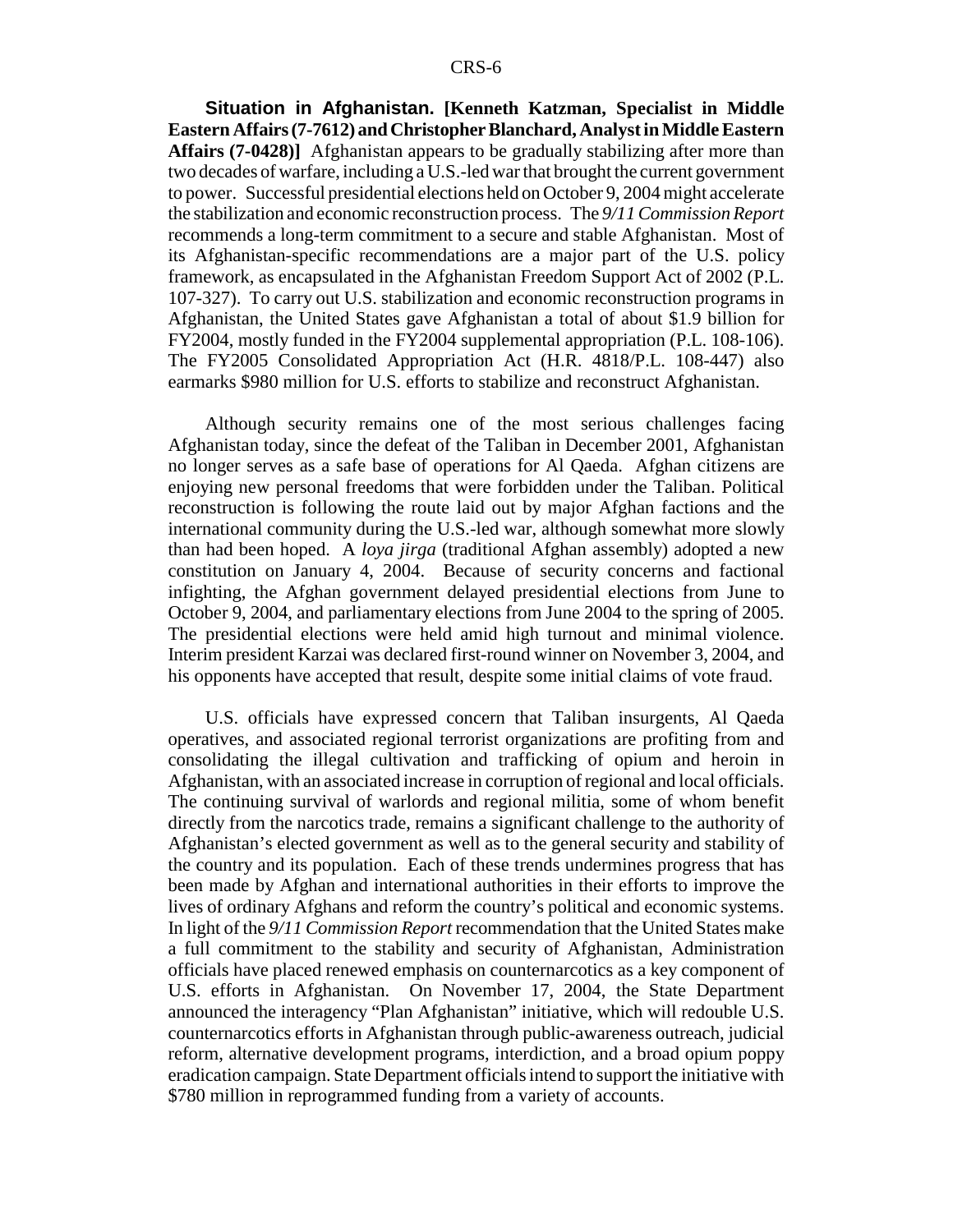*U.S./International Military Operations.* **[Andrew Feickert, Specialist in National Defense (7-7673) and Kenneth Katzman, Specialist in Middle Eastern Affairs (7-7612)]** U.S. security stabilization measures focus on strengthening the central government by building an Afghan National Army; deploying a 6,500-person multinational International Security Assistance Force (ISAF) to patrol Kabul and other cities; setting up 19 regional enclaves to create secure conditions for reconstruction (Provincial Reconstruction Teams, PRTs); and disarming militia fighters. Although some international agencies have been skeptical of the concept of PRTs because they blend military activity with reconstruction, some observers say the PRTs have generally had a positive impact on security and have facilitated reconstruction. Thus far, about 15,000 militia fighters have handed in their weapons under the U.N.-run program that provides them subsidies and training to enter civilian life. Separately from ISAF, about 18,000 U.S. forces, joined by 2,000 troops from 36 other nations, continue to combat a low-level Taliban-led insurgency in some parts of the country, and the insurgency appears to have lost traction over the past year. Some Taliban are said to be considering entering the legitimate political process.

*Economic Reconstruction.* **[Rhoda Margesson, Analyst in Foreign Affairs (7-0425)]** Because Afghanistan's security appears to be improving, economic reconstruction is proceeding not only in Kabul but in all regions, including Qandahar — the former seat of the Taliban regime. As evidence of success, an accelerated U.S. economic reconstruction plan showcased the completion of the first layer of the Kabul-Qandahar roadway project (Phase I) on December 16, 2003. According to USAID, Phase II paving is well underway, as is work on shoulders, bridges, and the road's drainage system. Numerous other examples of U.S. economic reconstruction initiatives are analyzed in a General Accounting Office (GAO) report: *Afghanistan Reconstruction* (GAO-04-403, June 2004.) The international community continues to provide significant amounts of aid and resources for the reconstruction effort and has indicated a willingness to assist in the long-term restoration of Afghanistan. The outcomes of international donor conferences since January 2002 resulted in pledges (through 2009) of more than \$13 billion, with more than \$3 billion disbursed as of September 2004. Reconstruction needs are estimated by some to be more than \$15-\$30 billion over the next decade.

- CRS Report RL30588, *Afghanistan: Post-War Governance, Security, and U.S. Policy*, by Kenneth Katzman.
- CRS Report RS21922, *Afghanistan: Presidential and Parliamentary Elections,* by Kenneth Katzman*.*
- CRS Report RL32686, *Afghanistan: Narcotics and U.S. Policy*, by Christopher Blanchard.
- CRS Report apfor37, *Afghanistan Reconstruction* (in the CRS Foreign OperationsAppropriations Briefing Book), [http://www.congress.gov/ brbk/html/apfor37.html].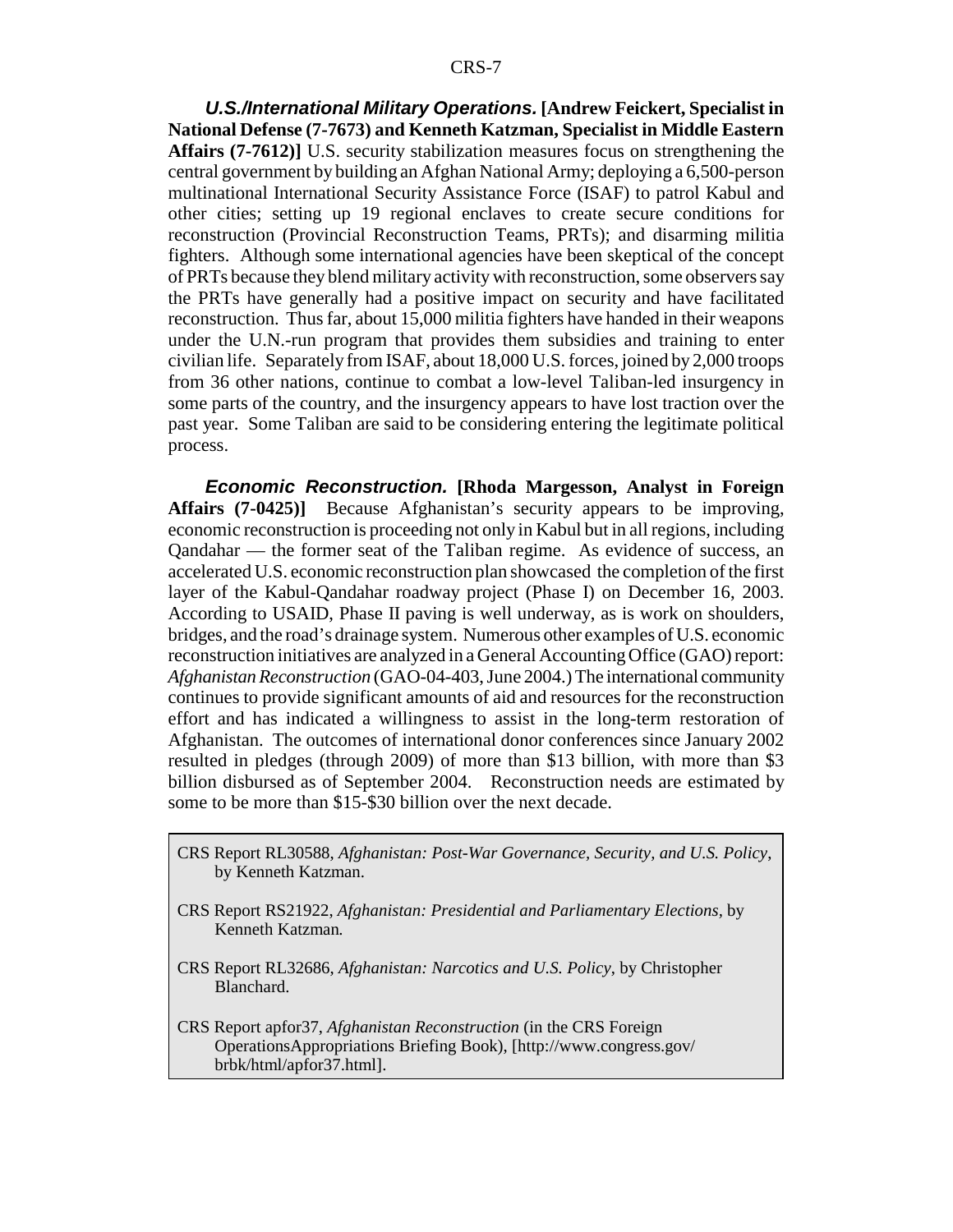**Cost and Budget Issues. [Amy Belasco, Specialist in National Defense (7-7627)]** In early February 2005, the Administration is expected to submit its request for additional funding to cover the cost of war-related operations in Iraq and Afghanistan, and enhanced security for defense installations for the rest of FY2005. This supplemental funding request would be in addition to the \$25 billion that Congress already provided in Title IX of the regular FY2005 Department of Defense (DOD) appropriations to cover those costs for the first few months of the fiscal year.

**Potential Size of Supplemental and Previous Funding.** According to press accounts, DOD may request an additional \$65 billion to \$80 billion more for FY2005 in its February request. Including the \$25 billion already appropriated would bring total funding for military operations in Iraq and Afghanistan and enhanced security between \$90 billion and \$105 billion in FY2005 — a level that would be substantially higher than the \$65.2 billion provided to DOD in the FY2004 Emergency Supplemental (P.L. 108-106). Although the \$25 billion already provided for FY2005 war costs is likely to run out by January, DOD can use its FY2005 peacetime appropriations to finance or "cash flow" war operations for several additional months. Nonetheless, Congress is likely to face pressure to enact supplemental appropriations quickly. Such supplemental funds support over 300,000 military personnel who are dedicated to operations in Iraq, Afghanistan and enhanced security, including both those deployed and those supporting these missions.

Since the September 11 attacks, Congress has appropriated about \$203 billion for Iraq, Afghanistan and enhanced security for DOD installations, including the \$25 billion for FY2005. As of the end of FY2004, DOD had allocated about \$178 billion to the three missions: about \$105 billion for the cost of Iraq; about \$50 billion for Afghanistan; and about \$23 billion for enhanced security for defense installations. By the third year since the September 11 attacks and the Taliban's 2001 defeat, operations in Afghanistan cost about \$10 billion and enhanced security for defense installations about \$3.6 billion annually, spending levels that are about half the size of those two years earlier. With the recent rise in U.S. military personnel in Afghanistan to about 18,000, costs may creep upwards, but that could be offset by lower costs for enhanced security as DOD reduces the number of reservists providing guard duty at bases in order to provide more reserve forces in Iraq. On the basis of recent experience, DOD may assume that the cost of Afghanistan and enhanced security is about \$14.0 billion in FY2005.

*Funding For Iraq.* The cost of operations in Iraq, however, has proved to be higher than expected because of the upsurge in attacks on U.S. and Iraqi forces in recent months. Obligations for military operations in Iraq, which are contractual costs, grew from about \$44.2 billion in FY2003, the year when the U.S. invaded, to an estimated \$62.6 billion in FY2004. Although personnel costs could grow because of the recent decision to increase the number of U.S. military personnel in-country to 150,000 to cope with the increased intensity of operations and to provide enhanced security before January's elections, that could be offset by the fact that fixed expenses — e.g., for basing facilities — may not need additional funding. If DOD assumes its FY2005 costs for operations for Afghanistan and Iraq and enhanced DOD security will be similar to FY2004, then the Administration's request for a supplemental in February might be as low as \$50 billion, but most observers expect the request to be higher because the DOD will ask for more funds to re-set the force.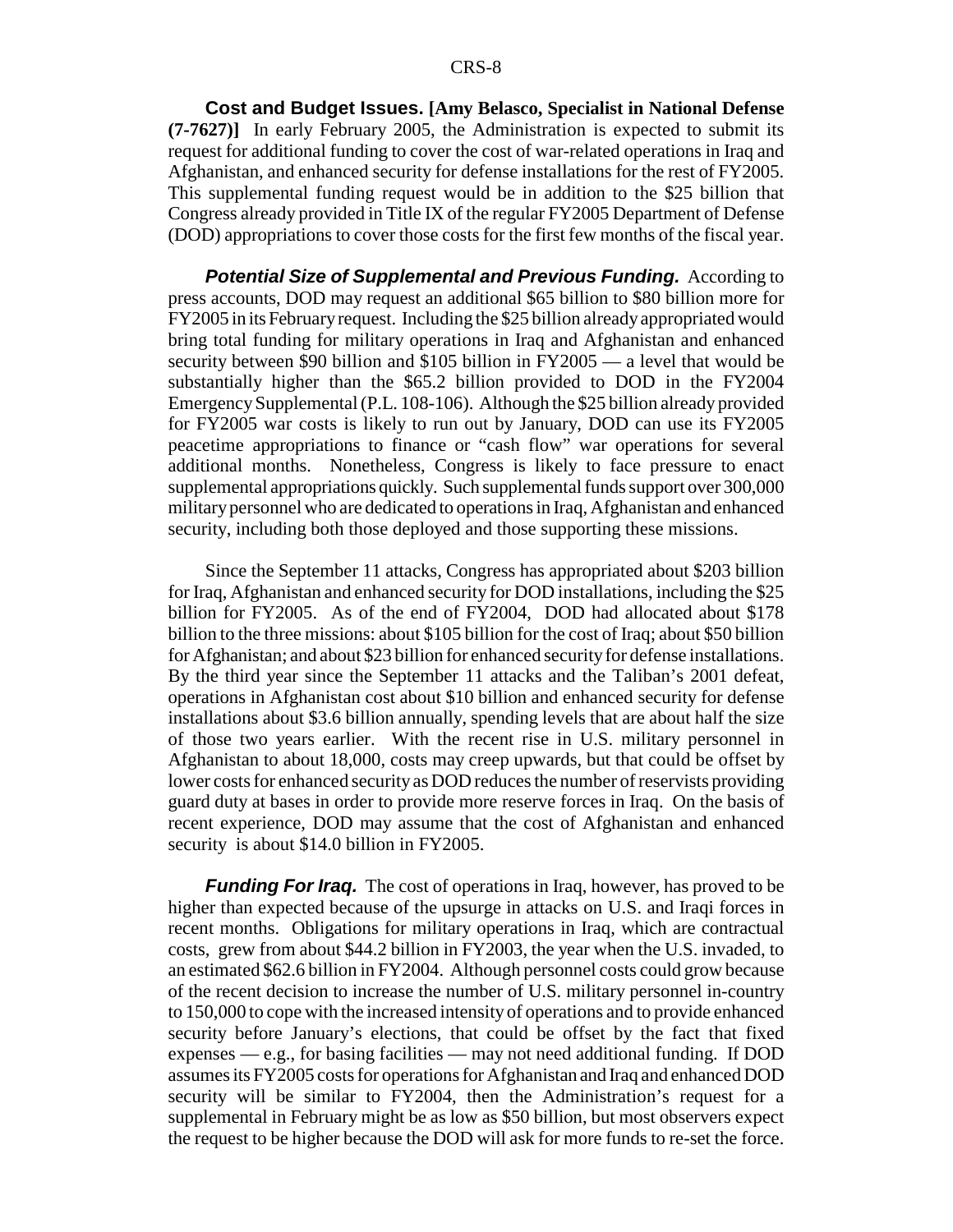*Re-setting the Force and Protecting Troops.* Current costs, however, reflect some but not all of the amounts needed to repair or replace damaged or destroyed equipment, sometimes referred to as "resetting the force," costs that may prove to be substantial. Although DOD received about \$5 billion in each of the previous two supplementals to replace equipment, press reports suggest that the services may request substantially more in the FY2005 supplemental. The Army, in particular, could request several billions of dollars to "modularize" or re-design combat and combat-related units, a transformation initiative launched last year. That initiative is intended both to increase the number of units available for deployment to reduce the strain on personnel and to increase the capability and responsiveness of these new units. The Army plans to pay for the cost of establishing these units entirely from supplementals, which could be controversial. The Air Force and the Marine Corps may also request funding to replace and repair equipment, repair that has been delayed because equipment remain in theater. If DOD again expands its requirements, the supplemental funding request could also include funding for force protection equipment — e.g., uparmored HUMVEE vehicles and body armor for troops — beyond the nearly \$2 billion already appropriated as part of the initial \$25 billion in war funding and the substantial funding from earlier supplementals. DOD may also request funds to replace those transferred from other programs to pay for immediate force protection needs.

**Potential Issues.** During consideration of the supplemental request, Congress is likely to debate the scope of the U.S. commitment in Iraq — both the number of troops needed and potential long-term costs. That may include whether the size of the active-duty Army needs to be expanded in order to meet requirements in Iraq over the next several years and prevent excessive stress on personnel from frequent deployments. DOD has argued that it can accommodate these needs with a temporary increase in the number of active-duty personnel and an ongoing restructuring initiative that would shift about 100,000 military personnel from less to more critical skill specialties. Congress required that DOD permanently increase military personnel end-strength by 23,000 in FY2005. Congress may again debate whether benefits for military personnel need to be expanded in order to ensure that the Army meets its recruitment and retention goals.

On the issue of costs, Congress may focus on both the near and long-term cost and the effect on the deficit. According to a June 25, 2004 CBO estimate, the cost of the military operations in Iraq and Afghanistan, and enhanced DOD security could total an additional \$131 billion to \$245 billion between FY2005 and FY2009, depending on the number of U.S. troops needed and the pace of a drawdown plan. Congress may also debate whether some or all funds should be provided in regular rather than supplemental appropriations, whether the Army's proposed transformation and restructuring should be entirely funded in the supplemental, and whether troops' force protection needs are adequately funded in the supplemental. Funding provided in emergency supplemental appropriation acts is not subject to limits set in annual budget resolutions. Another likely issue is the amount of funding flexibility to give DOD and the type of oversight mechanisms that Congress may require. The FY2005 supplemental may also include funds for construction of the new U.S. Embassy in Baghdad.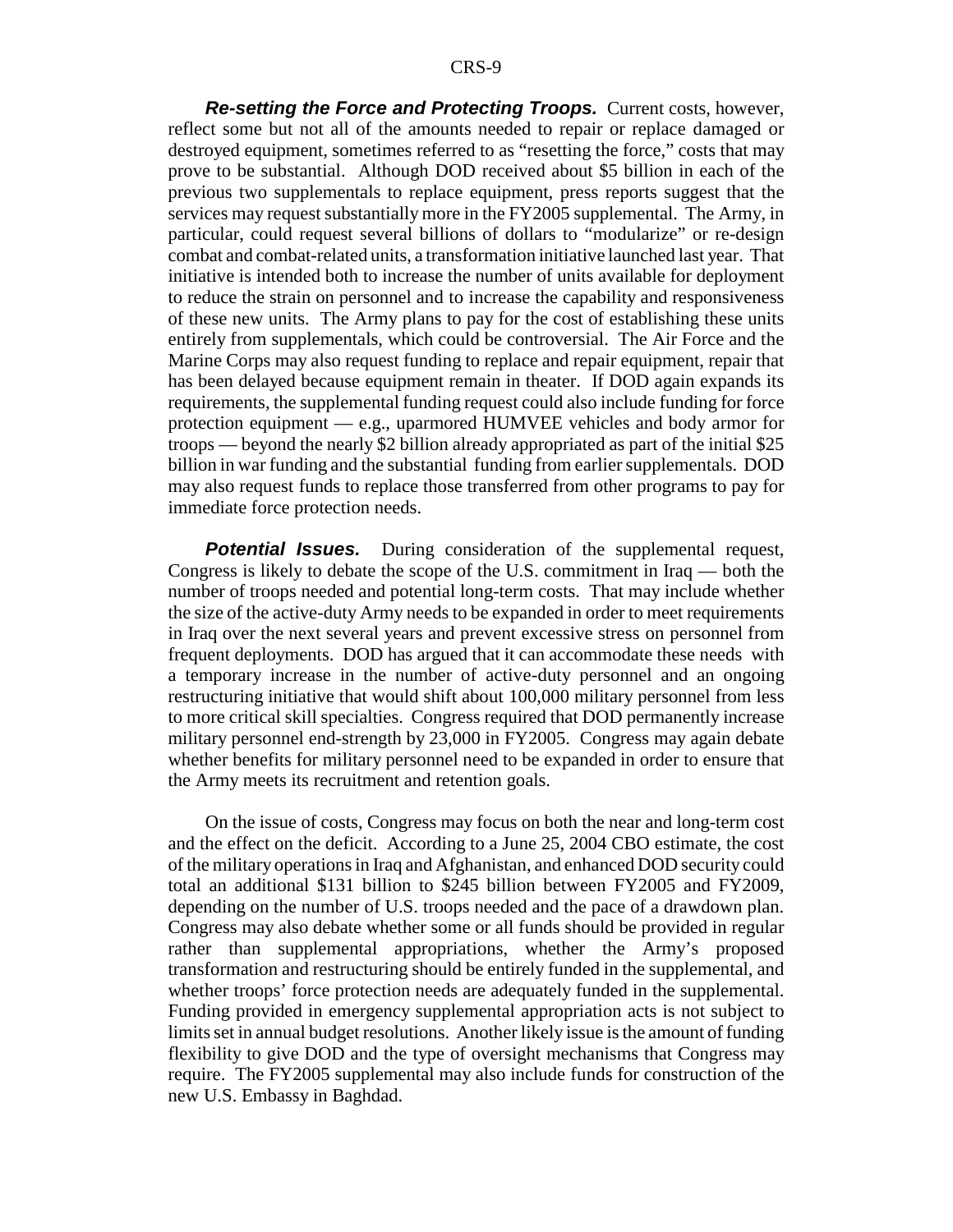CRS Report RS21644, *The Cost of Operations in Iraq, Afghanistan, and Enhanced Security*, by Amy Belasco.

### **The International Counter-Terror Effort [Raphael Perl, Specialist in International Affairs (7-7664)]**

Terrorism is a global, national, and transnational phenomenon. Understanding the global nature of the threat and the international policy response is central to formulation of policy and its implementation. How to best combat the increasingly decentralized Al Qaeda network, and how to enlist allies in this endeavor, remain top policy concerns for both the Administration and Congress. Important as well is how to best address escalating terrorist/insurgent activity in Iraq and Afghanistan. The issue of Saudi support for terrorist causes remains an issue as well. Questions relating to funding and prioritization of anti-terrorism programs are likely to remain ongoing issues of congressional concern throughout the  $109<sup>th</sup>$  Congress. This is especially the case as Al Qaeda has announced its intention to raise the costs of counter-terrorism for the United States.

Another likely subject of congressional focus is implementation of new intelligence reform measures (Intelligence Reform and Terrorism Prevention Act of 2004 [S. 2845/P.L. 108-458]), particularly how these measures will play out in practice and within a framework mindful of the protection of civil liberties and the potential for abuse posed by a more centralized intelligence structure. Although the focus of the 9/11 Commission's efforts centered on intelligence issues, recommendations touched other areas as well. Anti-terrorism finance policy, in particular, is one area flagged by the Commission as ripe for fine-tuning, if not reform, and the 109<sup>th</sup> Congress is likely to pursue this issue. Others include denial of terrorist sanctuaries, through a range of programs including assistance to failing states and identifying ways to measure success, or lack thereof, of counter-terrorism policy and programs.

Finally, there is the issue of the impact of counter-terrorism policy on other foreign policy goals, such as reducing drug production in Afghanistan and promoting democracy in Middle Eastern and Southeast Asian countries upon whose support the United Stated relies in the war on terror. As it increasingly considers whether that support for such authoritarian regimes fuels support of, and recruitment for terrorist causes, the 109<sup>th</sup> Congress is likely to give this issue increased attention as it exercises its legislative and oversight functions.

CRS Report RL32522, *U.S. Anti-Terror Strategy and the 9/11 Commission Report*, by Raphael Perl.

CRS Report RL32518, *Removing Terrorist Sanctuaries: The 9/11 Commission Recommendations and U.S. Policy*, by Francis T. Miko, coordinator.

CRS Issue Brief IB10119, *Terrorism and National Security: Issues and Trends*, by Raphael Perl.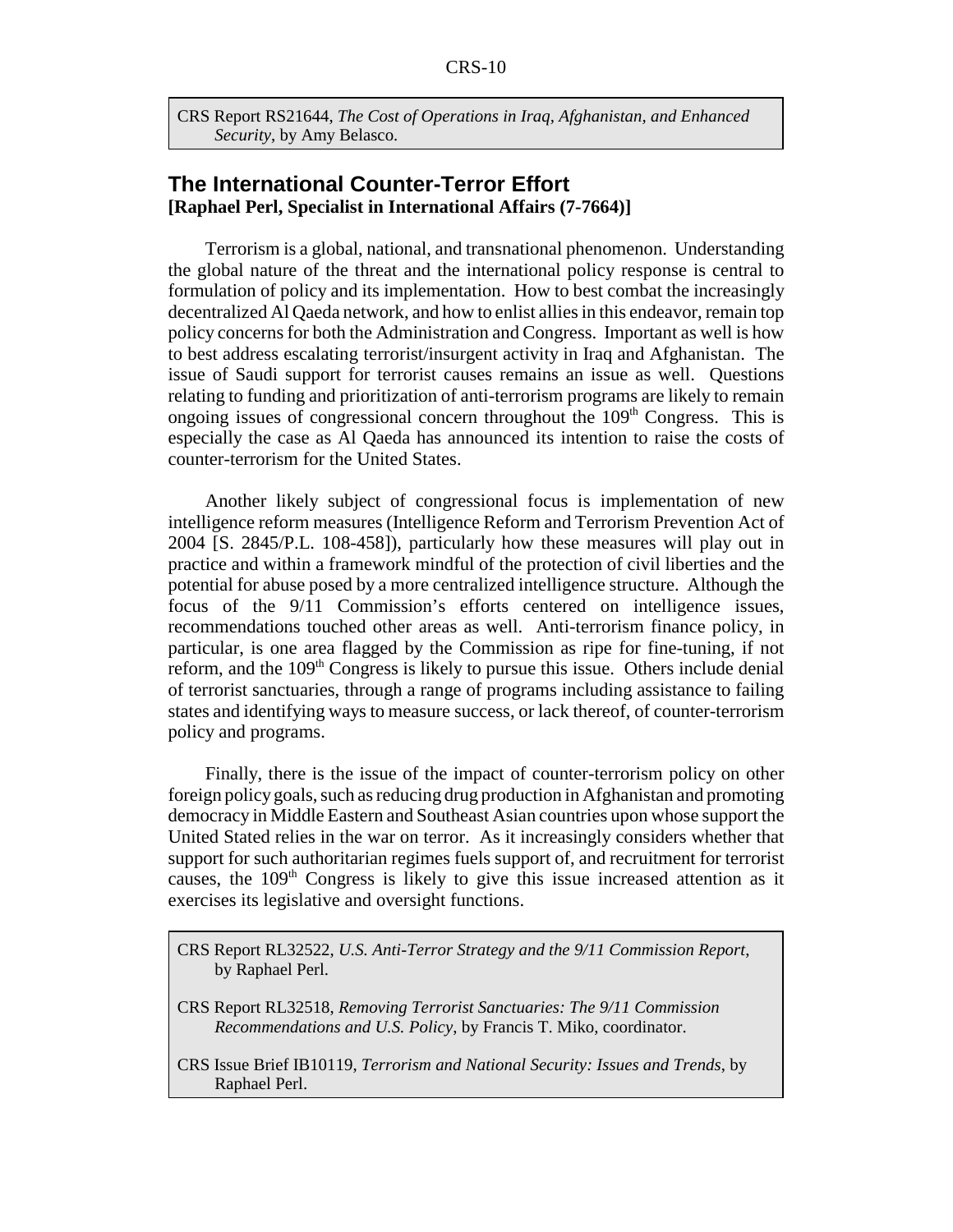**Pakistan. [Alan Kronstadt, Analyst in Asia Studies (7-5415)]** Pakistan continues to play a vital role in U.S.-led counterterrorism efforts. Al Qaeda forces that fled from Afghanistan with their Taliban supporters remain active on Pakistani territory. Al Qaeda is believed to have links with indigenous Pakistani terrorist groups that have conducted anti-Western attacks and that support separatist militancy in Indian Kashmir. Al Qaeda founder Osama bin Laden and his lieutenant, Ayman al-Zawahiri, are believed to be in Pakistan. Two December 2003 attempts to assassinate President Musharraf, and failed attempts to assassinate other top Pakistani officials in summer 2004, were linked to both Al Qaeda and to indigenous terrorist groups. There are concerns that U.S.-designated terrorist groups have ties with some low-level elements of Pakistan's security apparatus and/or Islamist political parties. In the latter half of 2003, the Islamabad government began limited military operations in the traditionally autonomous tribal areas of western Pakistan where Islamic militants are active. Such operations intensified in 2004. Numerous top Al Qaeda leaders have been killed or captured in Pakistan; more are believed to be at large in Pakistan. While Pakistan has claimed success in its battles with Islamic militants in the tribal areas, all "high-value targets" were found in the country's urban centers, especially Karachi.

The United States maintains close counterterrorism cooperation with Pakistan, aimed especially at bolstering security and stability in neighboring Afghanistan. Along with direct Foreign Military Financing for Pakistan totaling \$675 million for FY2002-FY2005, Congress has allocated additional defense spending to reimburse Pakistan for its support of U.S. counterterrorism operations (reimbursement totals \$1.32 billion for July 2003 - December 2004). In July 2002, the United States began allowing commercial sales that enabled Pakistan to refurbish at least part of its fleet of American-made F-16 fighter aircraft. Major Foreign Military Sales arrangements since that time have been worth up to \$1.82 billion. *The 9/11 Commission Report* calls for provision of long-term and comprehensive support to the government of President Musharraf so long as that government remains committed to combating extremism and to a policy of "enlightened moderation." The Intelligence Reform and Terrorism Prevention Act of 2004 (S. 2845/P.L. 108-458), passed at the end of the 108th Congress, requires the President to report to Congress on U.S. efforts to support Pakistan. With passage of H.R. 4818 (the Foreign Operations FY2005 Appropriations Act), Congress approved the first of five annual appropriations of at least \$600 million for Pakistan as called for by the President (additional funds for development assistance, law enforcement, and other programs bring the FY2005 total to \$700 million). The 109<sup>th</sup> Congress will likely continue congressional oversight of U.S.-Pakistan relations, especially in the areas of counterterrorism/defense cooperation and arms sales, WMD proliferation, democratization and human rights protection, counternarcotics, and development assistance.

CRS Issue Brief IB94041, *Pakistan-U.S. Relations*, by K. Alan Kronstadt.

- CRS Report RL32259, *Terrorism in South Asia*, by K. Alan Kronstadt and Bruce Vaughn.
- CRS Report RL31624, *Pakistan-U.S. Anti-Terrorism Cooperation*, by K. Alan Kronstadt.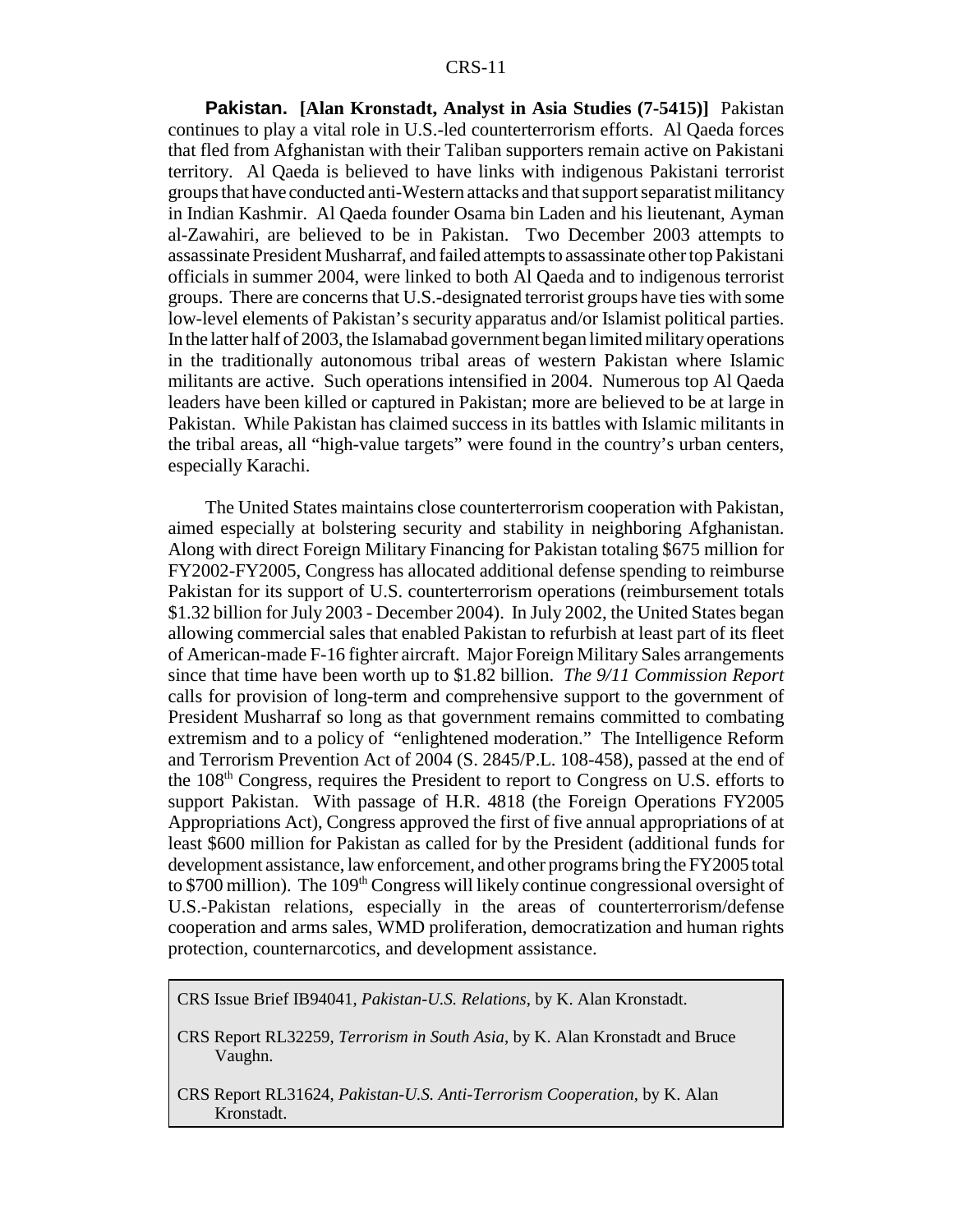**Saudi Arabia. [Alfred B. Prados, Specialist in Middle East Affairs (7- 7626)]** The September 11, 2001 attacks kindled criticisms within the United States of alleged official Saudi involvement in terrorism, or of Saudi laxity in acting against terrorist groups. A high percentage of the September 11 hijackers (15 out of 19) were Saudi nationals. Some maintain that Saudi domestic and foreign policies have created a climate that may have contributed to terrorist acts by Islamic radicals. In particular, critics of Saudi policies have cited reports that the Saudi government has permitted or encouraged fundraising in Saudi Arabia by charitable Islamic groups and foundations linked to Al Qaeda. Saudi officials maintain that they are working closely with the United States to combat terrorism, which they say is aimed even more at the Saudi regime than at the United States. The U.S. State Department has noted enhanced Saudi efforts to pursue terrorists since mid-2003, particularly through enactment of measures to ban money laundering and control charitable contributions. The *9/11 Commission Report*, released in July 2004, described Saudi Arabia as having been "a problematic ally in combating Islamic extremism," while noting that Saudi cooperation in opposing terrorism has improved. The Intelligence Reform and Terrorism Prevention Act (S. 2845/P.L.108-458), passed at the end of the  $108<sup>th</sup>$ Congress, would require the President to submit to Congress a strategy for U.S.- Saudi collaboration. Regarding other legislation, H.R. 4818, the Foreign Operations Appropriations Act for FY2005 (included in the Consolidated Appropriations Act for FY2005 [P.L. 108-447]) imposes a ban on U.S. assistance to Saudi Arabia, but provides for a presidential waiver. In this connection, Saudi Arabia receives a small amount of U.S. grant aid (\$25,000 per year) under the International Military Education and Training (IMET) program; Saudis have paid for all equipment they have acquired from the United States for many years. The U.S.-Saudi relationship and Saudi role in the war on terrorism are likely to remain prominent topics of concern to the 109<sup>th</sup> Congress.

CRS Issue Brief IB93113, *Saudi Arabia: Current Issues and U.S. Relations*, by Alfred Prados.

CRS Report RS21913, *Saudi Arabia: Reform and U.S. Policy*, by Jeremy Sharp.

CRS Report RL32499, *Saudi Arabia: Terrorist Financing Issues***,** by Alfred Prados and Christopher M. Blanchard.

### **Possible Flashpoints**

**The Korean Peninsula. [Larry Niksch, Specialist in Asian Affairs (7- 7680)]** The Bush Administration faces a daunting task in 2005 in turning the sixparty talks on North Korea's nuclear weapons program toward the U.S. goal of verifiable dismantlement of the program. There reportedly is a general assumption within the U.S. intelligence community that, within the past year, North Korea has reprocessed 8,000 nuclear fuel rods into weapons-grade plutonium and may have produced up to six to eight atomic bombs. The talks have been stalemated since they began in April 2003. Since July 2004, North Korea has refused to attend a plenary session of the talks, setting forth demands for U.S. concessions under the heading of U.S. abandonment of its "hostile policies" toward North Korea. While the focus of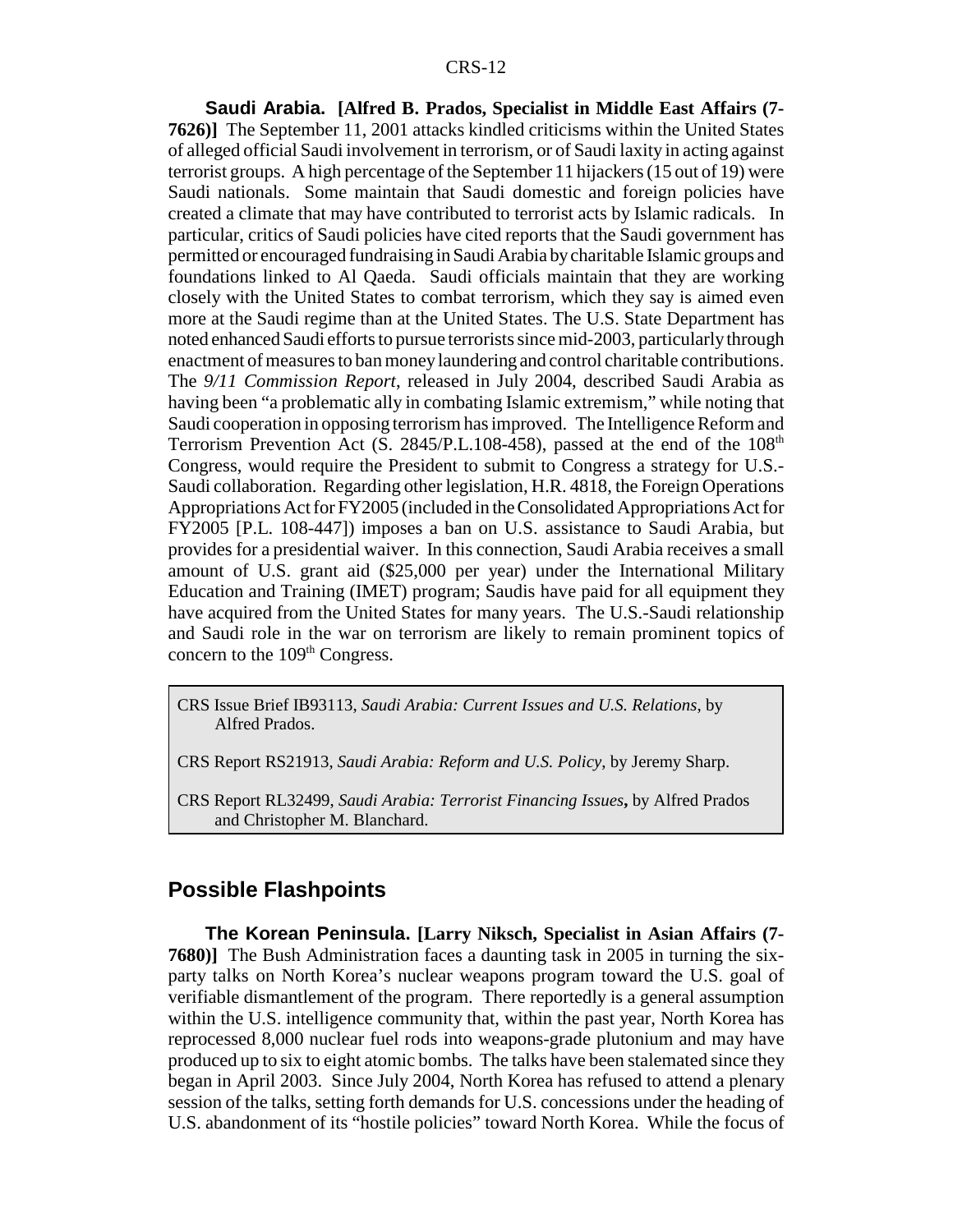current diplomacy is on arranging another plenary session, the stalemate in the talks has more serious factors and ramifications. Most serious, North Korea's strategy since late July 2004 has weakened the Bush Administration's proposal of June 23, 2004, as a basis for future negotiations. That proposal called for a short freeze of North Korea's nuclear program followed by a relatively rapid dismantlement of the program. North Korea initially would receive oil from South Korea and Japan and a provisional security guarantee from the participants in the talks, including the United States. Once dismantlement was in process, the United States would negotiate with North Korea over reciprocal measures such as energy assistance to North Korea and removal of North Korea from the U.S. list of terrorism-supporting countries. North Korea denounced the proposal as a "sham proposal" in a Foreign Ministry statement of July 24, 2004. Pyongyang may have been encouraged to adopt a "kill strategy" toward the proposal by the lack of endorsements or support for the proposal by the other participants in the six-party talks — China, South Korea, Japan, and Russia. By mid-2004, too, North Korea had established its "reward for freeze" proposal (emphasizing a limited freeze of its plutonium program rather than dismantlement) in a strong position in the six-party talks. China, Russia, and South Korea were expressing support for elements of the proposal, and China and Russia openly expressed skepticism toward the Bush Administration's claim that North Korea operated a secret uranium enrichment program to produce uranium-based atomic weapons.

North Korea's successes in the six-party talks are due to a multi-faceted strategy, which Pyongyang adopted after the August 2003 plenary session. This strategy has been aimed at influencing the other governments participating in the talks and isolating the United States, including threats to abandon talks and vociferously denying the U.S. claim of a secret uranium enrichment (HEU) program. In contrast, the Bush Administration's approach in the talks has been relatively passive, based on an assumption operating in 2003 that North Korea would alienate the other governments through provocative behavior. The Administration did not issue a detailed proposal until June 23, 2004, relying instead on a demand that North Korea agree to "complete, verifiable, irreversible dismantlement" (CVID) of its nuclear programs before the United States would negotiate. Even after it issued the June 23 proposal, the Administration launched no diplomatic and public diplomacy campaign to promote it. The Administration also issued no comprehensive critique of the "reward for freeze" proposal and has not blunted the influence of North Korea's denial strategy regarding HEU on China, Russia, and South Korea. The Administration has claimed publicly that the other participating governments support the U.S. objective of CVID, and it frequently praises China's role. However, off-therecord statements by Administration officials and reportedly a National Security Council memorandum of June 2004 express dissatisfaction with the state of the talks, including China's role.

The Administration appears to face two basic issues in the six-party talks. One is how to move a U.S. agenda into a dominant position in the talks, including how to respond to recent Chinese and South Korean criticisms that the United States should present a more flexible and detailed settlement proposal. A second issue would be the type of U.S. response if the talks remain stalemated. Here, the options appear to be between allowing the talks and the North Korean nuclear issue to proceed indefinitely without resolution — an attempt to contain North Korea's use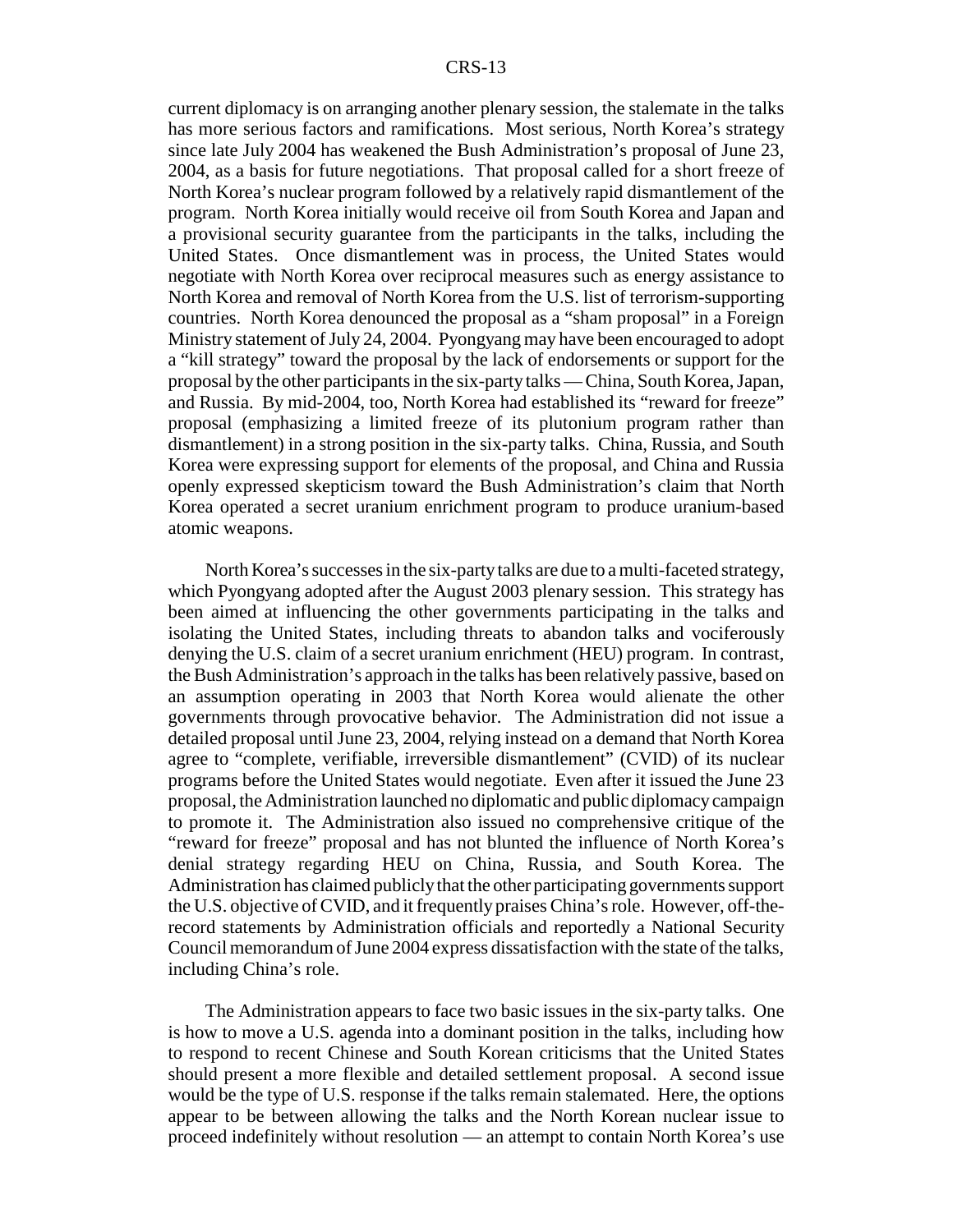of nuclear weapons and materials — or taking direct actions to pressure North Korea to accept dismantlement, including sanctions and/or interdiction of North Korean sea and air traffic.

CRS Issue Brief IB91141, *North Korea's Nuclear Weapons Program*, by Larry Niksch.

CRS Issue Brief IB98045, *Korea: U.S.-Korean Relations: Issues for Congress*, by Larry Niksch.

**Iran. [Kenneth Katzman, Specialist in Middle Eastern Affairs (7-7612)]** The Bush Administration has pursued several avenues to attempt to contain the potential strategic threat posed by Iran, at times pursuing limited engagement with Iran and at other times expressing support for efforts to change its regime. Some experts believe a potential crisis is looming over Iran's nuclear program, and, despite past differences between the United States and Europe over whether to engage or punish Iran, the Bush Administration is working with several allies and other countries to try to head off a nuclear breakout by Iran. The Bush Administration has said it is skeptical of a November 15, 2004 agreement between Iran and France, Germany, and Britain for Iran to suspend enrichment of uranium, pending a broader deal to permanently curb Iran's nuclear program. U.S. skepticism grew after a November 17, 2004 press report provided information with regard to revelations by an Iranian opposition group that Iran has additional nuclear sites not previously declared to the International Atomic Energy Agency (IAEA). Virtually simultaneous with the opposition allegations, Secretary of State Powell cited intelligence information that Iran is working to develop missiles suitable for carrying nuclear warheads. U.S. sanctions currently in effect ban or strictly limit U.S. trade, aid, and investment in Iran and penalize foreign firms that invest in Iran's energy sector, but unilateral U.S. sanctions do not appear to have significantly slowed Iran's WMD programs to date. Some advocate military action against Iran's nuclear infrastructure, but others believe that a combination of diplomatic and economic rewards and punishment is the only viable option on the nuclear issue.

Other major U.S. concerns include Iran's policy in the Near East region, particularly Iran's material support to groups that use violence against the U.S.-led Middle East peace process, including Hizballah in Lebanon and the Palestinian groups Hamas and Palestinian Islamic Jihad. Some senior Al Qaeda activists are in Iran as well, although Iran claims they are "in custody" and will be tried, and the 9/11 Commission has found that some officials in Iran might have facilitated or at least tolerated travel through Iran by Al Qaeda operatives. Iran reportedly is providing funding and political support to some armed Shiite Islamic factions there, according to press reports.

Iran's human rights practices and strict limits on democracy have been consistently and harshly criticized by official U.S. reports, particularly Iran's suppression of religious and ethnic minorities. However, Iran does hold elections for some positions, including that of president, suggesting that there might be benefits to engaging Iranian officials. According to this view, new sanctions or military action could harden Iran's positions without necessarily easing the potential threat posed by Iran. Others believe that there will be little progress on democracy or on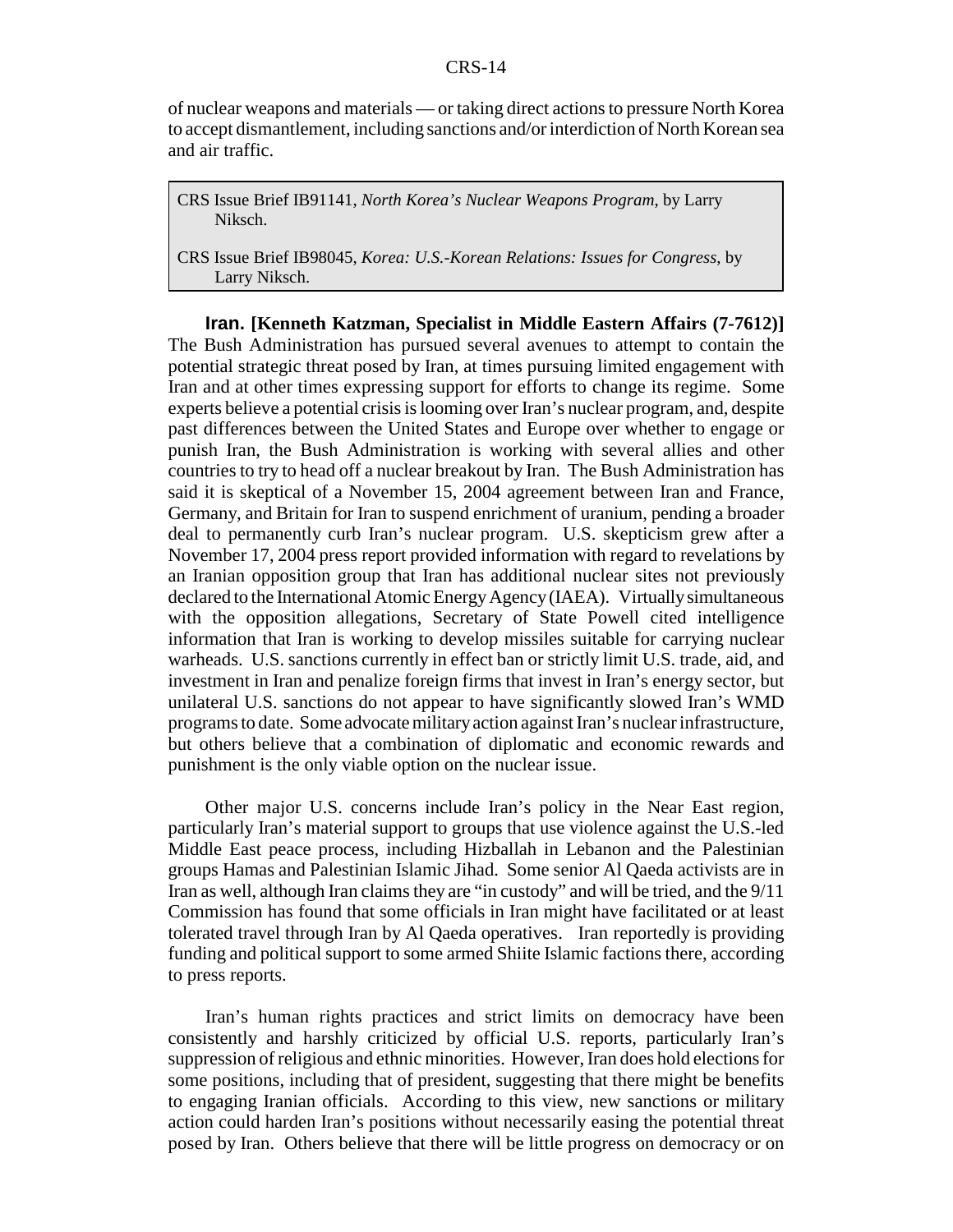the strategic and foreign policy threat posed by Iran unless and until the regime ruling Iran is removed. Several bills recommending regime change in Iran and providing funds for pro-democracy groups were introduced in the  $108<sup>th</sup>$  Congress, but did not receive floor action. Some Members have said they will reintroduce similar legislation. H.R. 4818, the FY2005 Consolidated Appropriations Act (P.L. 108-447), provides \$3 million for U.S. efforts to support Iranian pro-democracy activists. Some believe that internal opposition groups are not capable, even if given substantial U.S. aid, of accomplishing regime change. Many believe that a U.S. military effort to overthrow Tehran's regime is unrealistic in light of the commitment of U.S. forces in Iraq and elsewhere and in the face of likely opposition to such a move by most Iranians. The 109<sup>th</sup> Congress is likely to hold hearings on U.S. options to curb Iran's nuclear program and to curtail other objectionable aspects of Iranian policy.

CRS Report RL32048, *Iran: U.S. Concerns and Policy Responses*, by Kenneth Katzman.

CRS Report RS21548, *Iran's Ballistic Missile Capabilities*, by Andrew Feickert.

**Israeli-Palestinian Peace Efforts. [Carol Migdalovitz, Specialist in Middle Eastern Affairs (7-2667)]** President Bush has announced that the effort to forge peace in the Middle East will be the highest foreign policy priority of his second term. The President has said that the death of Palestinian Authority (PA) Chairman Yasir Arafat on November 11, 2004 could create an opening to renew the stalemated peace process. In a joint appearance with British Prime Minister Tony Blair on November 14, the President declared his willingness to use the next four years to "spend the capital of the United States" on establishing a democratic Palestinian state living in peace with Israel.

President Bush is the first U.S. President to declare that a Palestinian state is part of his vision for the future. To implement this vision and achieve a settlement by 2005, the State Department, the United Nations, the European Union, and Russia formulated the Roadmap to a Permanent Two-State Solution to the Israeli-Palestinian Conflict. Yet neither Israel nor the Palestinians took steps required by the Roadmap. Israeli Prime Minister Sharon and the Bush Administration refused to deal with Arafat, whom they identified with terrorism and as an obstacle to peace. Instead, in December 2003, Sharon announced a unilateral plan to disengage from the Palestinians by withdrawing from the Gaza Strip and four settlements in the West Bank in 2005. On April 14, 2004, President Bush welcomed the plan and reiterated his commitment to the Roadmap. He stated that it was unrealistic to expect negotiations to lead to a return to the armistice lines of 1949, apparently accepting that Israel would annex major West Bank settlements. He also declared that a solution to the Palestinian refugee issue would be found by settling refugees in a Palestinian state, rather than in Israel, thus rejecting a Palestinian "right of return." Palestinian presidential elections have been scheduled for January 9, 2005, and the impetus for Israeli unilateralism may have changed. Sharon has indicated his willingness to discuss disengagement and other matters with the new Palestinian

CRS Report RS21592, *Iran's Nuclear Program: Recent Developments*, by Sharon Squassoni.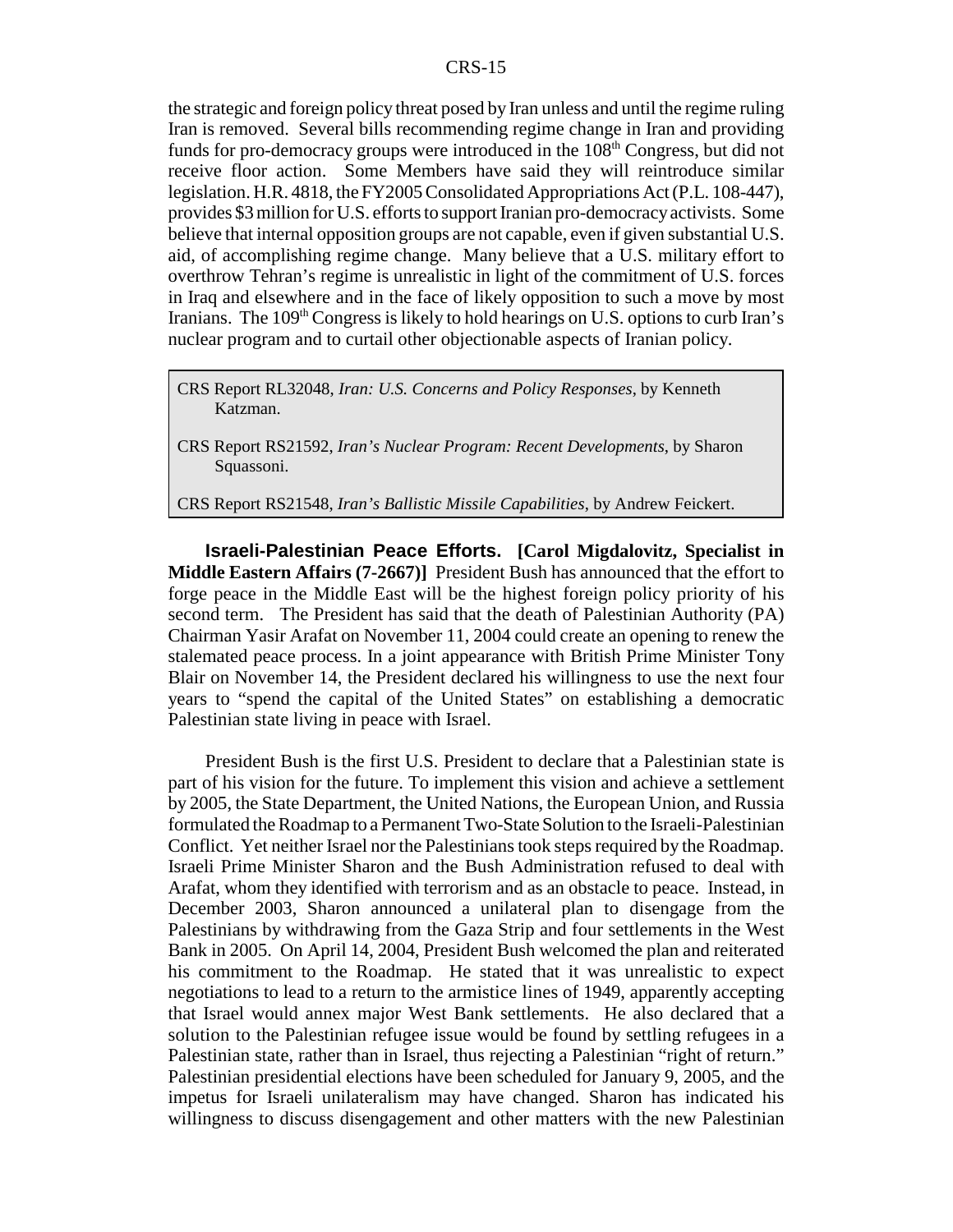leaders, while President Bush also has said that he is willing to work with a new Palestinian leadership that fights terror and seeks democratic reform.

Congress supports Israel and its efforts to achieve peace with its neighbors. Congress supports Israel with generous foreign aid — \$360 million in Economic Support Funds, \$2.2 million in Foreign Military Financing for FY2005, and an as-yet undetermined tranche of the \$9 billion in loan guarantees approved in FY2003. It prohibits funding for the PA unless the President certifies that it is in the U.S. national interest, and conditions aid for a Palestinian state on its leaders rejecting terrorism, holding democratic elections, and cooperating with Israel on security. On December 8, President Bush exercised his authority to waive prohibitions on aid to the Palestinian Authority to allow it to receive \$20 million in direct aid. Separately, the Administration is providing \$2.5 million in technical assistance for the January 9 election and \$1 million to fund international election observers. The  $109<sup>th</sup>$ Congress will likely scrutinize aid for the Palestinians and encourage an end to violence and a return to the peace process. Congress has supported Israeli sovereignty over Jerusalem and moving the U.S. Embassy from Tel Aviv to Jerusalem.

CRS Issue Brief IB91137, *The Middle East Peace Talks*, by Carol Migdalovitz.

CRS Issue Brief IB92052, *Palestinians and Middle East Peace*, by Clyde Mark.

CRS Issue Brief IB85066, *Israel: U.S. Foreign Assistance*, by Clyde Mark.

### **Proliferation and Weapons of Mass Destruction [Amy Woolf, Specialist in National Defense, (7-2379)]**

The United States has long sought to slow or stop the proliferation of nuclear, chemical, and biological weapons (known as weapons of mass destruction — WMD). These policies have been codified in international treaties and agreements, incorporated into bilateral initiatives between the United States and other nations, and built into unilateral U.S. responses to activities undertaken in other nations. They can include diplomatic initiatives to discourage proliferation; economic policies, such as export controls, sanctions, incentives, or assistance to nations where proliferation might occur; and, in some cases, military action to counteract proliferation. The Bush Administration has continued to support many long-standing policies designed to preclude proliferation to a wide range of nations across the globe. In the wake of September 11, 2001, it has also specifically focused on new policies and programs that seek to ensure that rogue nations or terrorist groups do not acquire WMD.

The 109<sup>th</sup> Congress will authorize and appropriate funding, and conduct oversight for U.S. programs that are designed to address the risks and consequences of WMD proliferation. Many of these programs address U.S. concerns about proliferation of weapons or materials *from* specific countries, such as Russia, Pakistan, North Korea, and China. For example, the United States provides about \$1 billion per year in assistance to Russia and the other former states of the Soviet Union to help them secure nuclear, chemical, and biological weapons, materials, and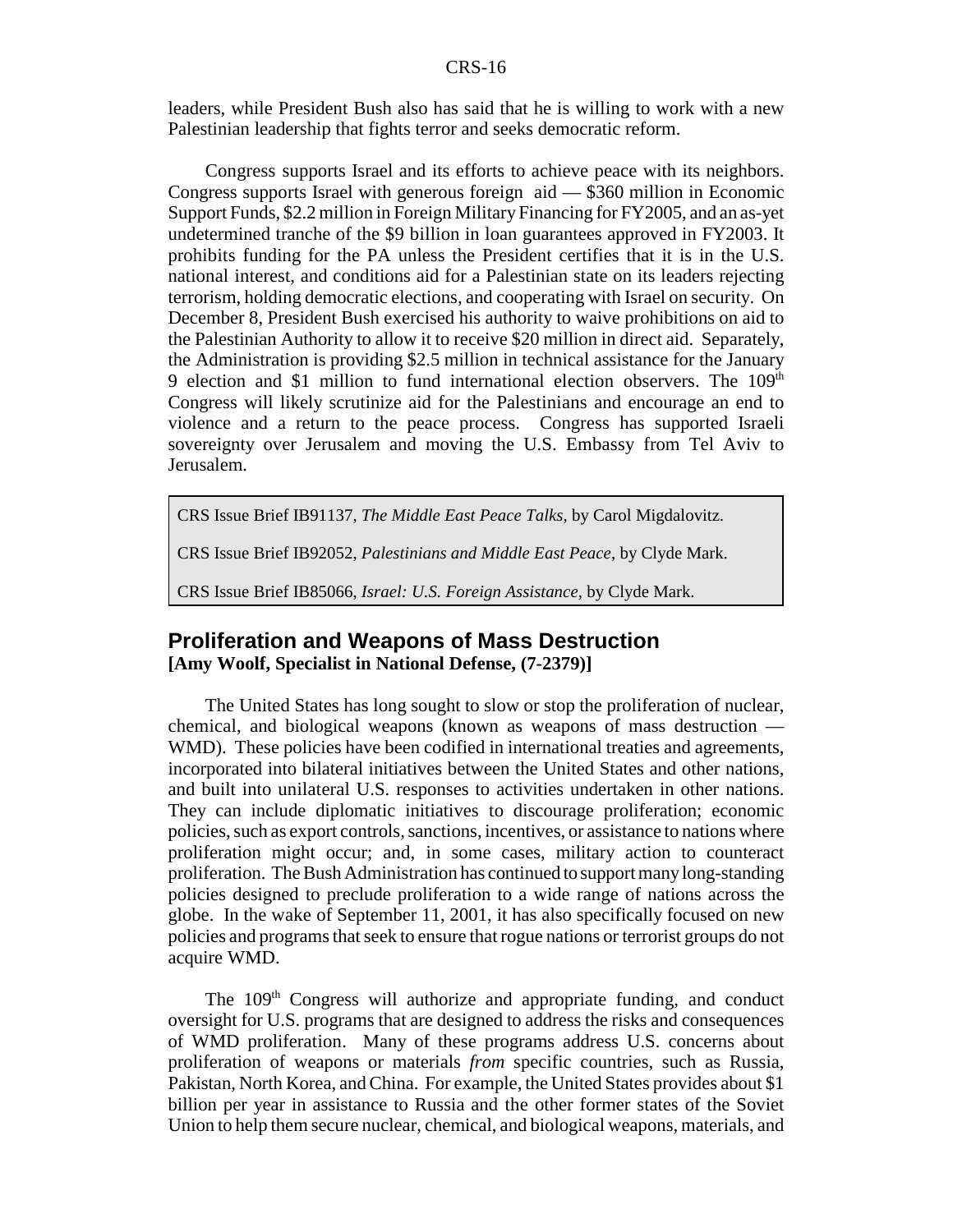knowledge that might leak out to other nations. The Bush Administration has also introduced the Proliferation Security Initiative (PSI), under which the United States and more than a dozen other nations have agreed to disrupt trade in WMD technologies by interdicting vessels, aircraft or other modes of transport in their territory or territorial waters when suspected of carrying WMD-related cargo. When reviewing these programs, Congress may address questions about the total amount of money allocated to these efforts, the amounts allocated to specific projects and programs, and the amounts that might be allocated to similar programs outside the former Soviet Union. Congress may also review the degree of international cooperation and whether the programs are meeting their stated objectives in a timely manner.

The 109<sup>th</sup> Congress will also likely face issues related to the proliferation of nuclear and other capabilities *to* nations such as Iran and North Korea. Iran, in an agreement with the International Atomic Energy Agency, has recently agreed to suspend its uranium enrichment program, and it plans to conduct further negotiations on its nuclear program with Great Britain, France, and Germany. The United States has not joined in these discussions, and does not fully support the approach taken thus far, but has not rejected the process. After breaking off its cooperation with the IAEA, North Korea reprocessed its nuclear fuel rods, providing it with enough plutonium, analysts believe, for several nuclear weapons. The United States is meeting with China, Japan, Russia, and South Korea, in six-party talks with North Korea in an effort to convince that nation to give up its nuclear weapons program. Congress will not only review the progress of these discussions, but it may also address questions about possible alternative approaches that might help contain or reverse proliferation in these nations.

- CRS Report RL30699, *Nuclear, Biological, and Chemical Weapons and Missiles: The Current Situation and Trends*, by Sharon Squassoni.
- CRS Report RL31559, *Proliferation Control Regimes: Background and Status*, by Sharon Squassoni.
- CRS Report RL32115, *Missile Proliferation and the Strategic Balance in South Asia*, by Andrew Feickert and K. Alan Kronstadt.
- CRS Report RL31555, *China and Proliferation of Weapons of Mass Destruction and Missiles: Policy Issues*, by Shirley Kan.

### **Intelligence Reform**

**Reorganization of the Intelligence Community. [Alfred Cumming, Specialist in Intelligence and National Security (7-7739)]** After months of negotiation over how to overhaul the U.S. Intelligence Community (IC) in the wake of the terrorist attacks of September 11, 2001, the U.S. Senate and the House of Representatives agreed on a package of intelligence reforms at the end of the  $108<sup>th</sup>$ Congress known as the Intelligence Reform and Terrorism Prevention Act of 2004, S. 2845/P.L. 108-458. In reaching an eleventh-hour consensus, reform advocates were able to head off the prospect of having to re-start their efforts at the beginning in the  $109<sup>th</sup> Congress.$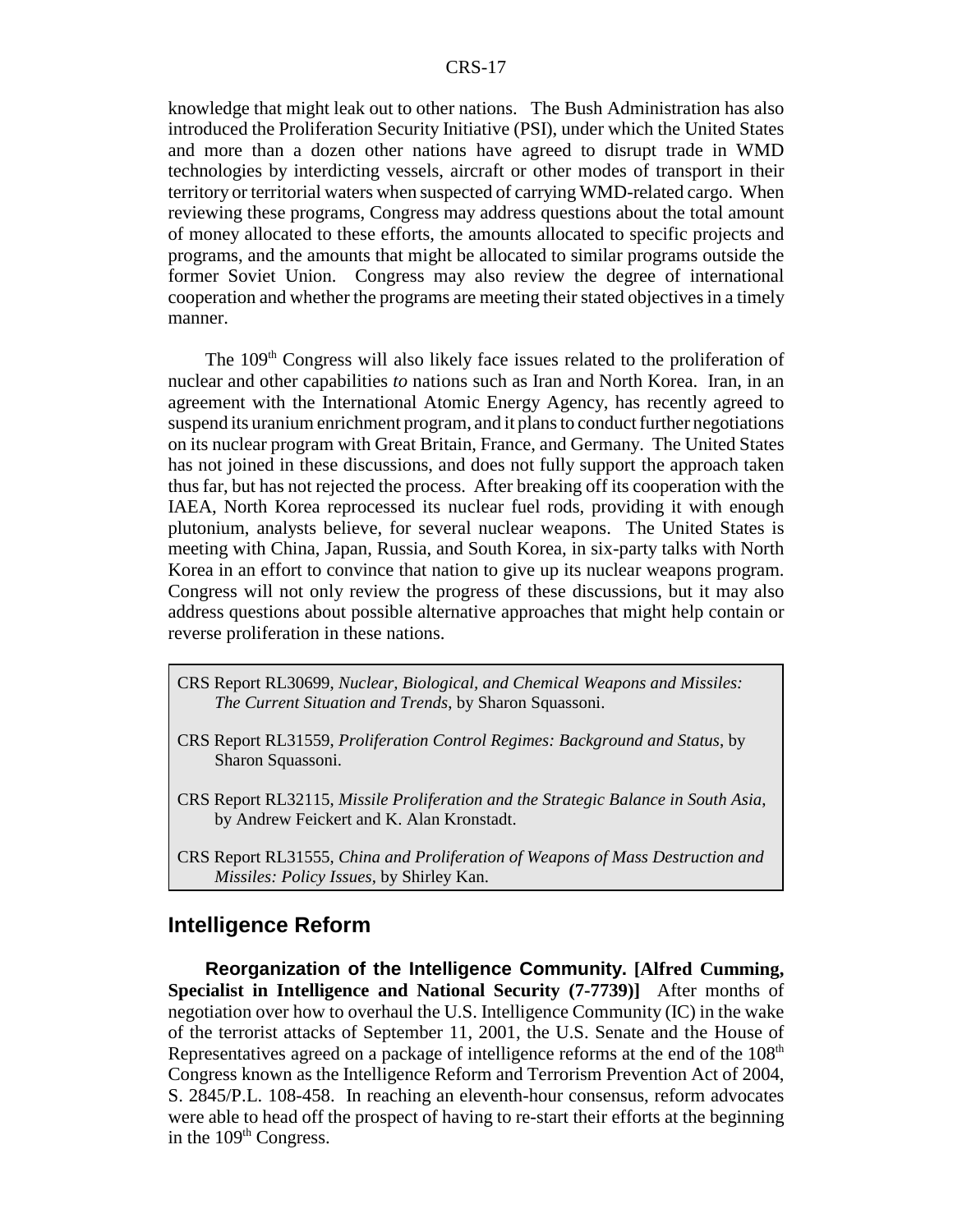Efforts to reform the IC initially were sparked by the recommendations of the 9/11 Commission (officially known as the *National Commission on Terrorist Attacks Upon the United States*), which concluded that the current Director of Central Intelligence lacked critical authorities that, in the Commission's view, any agency head or chief executive officer must have to effectively carry out his or her duties. Efforts to reach final legislative agreement between the two chambers almost foundered in large part over divergent views as to just how much budgetary and personnel authority to accord a newly established Director of National Intelligence (DNI), who would oversee the IC's 15 separate intelligence agencies. The Senate advocated a DNI with stronger authorities than did the House. Several key House members opposed the stronger DNI authorities because of their concern that such broader authorities could weaken the control of the Department of Defense over essential intelligence collection and analysis deemed critical to supporting the military, particularly during times of war. In the end, agreement turned on the acceptance of compromise language calling on the President to issue guidelines that would ensure the effective implementation and execution of the DNI's authorities in a manner that respects and does not abrogate the statutory responsibilities of various U.S. departments. The  $109<sup>th</sup> Congress$  will face the challenge of exercising oversight over the implementation of intelligence reform.

**Oversight Issues. [Richard Best, Jr., Specialist in National Defense (7- 7607)]** Members of Congress have expressed continuing concern with the organization and work of the Intelligence Community. The conclusions of the 9/11 Commission that there are serious problems with the organization of the Community and with human intelligence (humint) collection led to a widespread determination to support changes in the intelligence effort. The House Intelligence Committee has been especially critical of the CIA, claiming in 2004 that the agency reflected "a dysfunctional denial of any need for corrective action." There are other concerns regarding the quality of intelligence estimates in view of a failure to find Iraqi weapons of mass destruction that the Community had indicated were undoubtedly present. Director of Central Intelligence Porter Goss has undertaken extensive management changes in the CIA and Congress may seek to evaluate the effectiveness of his initiatives. The Intelligence Community deploys a wide variety of expensive technical sensors — satellites, manned and unmanned aircraft, and ground installations — to collect information about a variety of targets. Taken together, these systems cost billions of dollars annually and there is a concern that the Intelligence Community and the Defense Department have not developed an optimal mix of systems, and that there may be waste and duplication of effort.

CRS Issue Brief IB10012, *Intelligence Issues for Congress* by Richard A. Best, Jr.

CRS Report RL32506, *The Proposed Authorities of a National Intelligence Director: Issues for Congress and Side-by-Side Comparison of S. 2845, H.R. 10, and Current Law* by Alfred Cumming.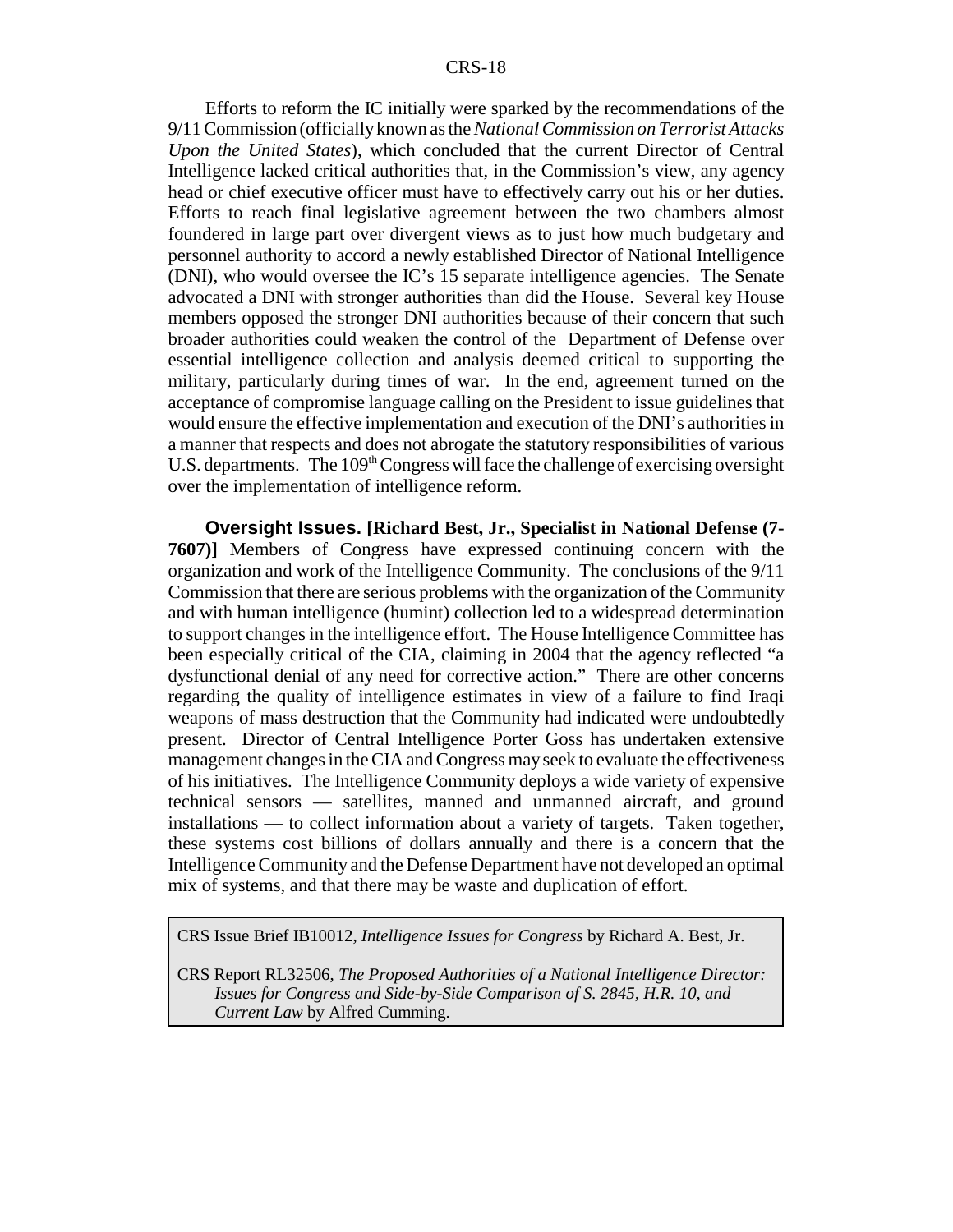### **Foreign Affairs**

### **Global Issues Overview [Francis T. Miko, Specialist in International Relations (7-7670)]**

Since the terrorist attacks of September 11, 2001, the Administration and Congress have increased spending substantially on foreign policy programs. In the face of rising budget deficits, significant increases in foreign policy budgets are not expected for FY2006. However, the  $109<sup>th</sup>$  Congress may address steps to strengthen the State Department's capabilities in public diplomacy, as well as specific programs in order to improve America's image abroad, including cultural exchanges, education programs, international broadcasting, and democracy initiatives, particularly targeted to Muslim countries.

Congress is likely to consider foreign assistance programs designed to address some of the underlying causes of hostility to the West and support for terrorism, such as regional conflicts, brutal and corrupt regimes, failing states, and extreme poverty in many parts of the world. Congress may address weaknesses in U.S. capabilities to support stabilization and reconstruction programs in post-conflict situations. These considerations may also be reflected in the debate over the use of economic sanctions as a foreign policy tool. Congress will likely review and need to balance U.S. foreign aid priorities as it considers funding levels for major initiatives. Considerable resources are likely to be requested for the Millennium Challenge Account to help poorer countries which meet specific performance criteria. Similarly, the Administration and Congress have emphasized programs to fight HIV/AIDS and other communicable diseases. Sustaining these levels while providing for other contingencies and initiatives might be challenging.

The 109<sup>th</sup> Congress is likely to continue to pay attention to the policies and operations of international organizations. Congress has taken the lead in pressing for U.N. reform and accountability. Members have been outspoken in their disappointment over recent U.N. performance in several international crises, and alleged fraud and waste in some U.N. programs. Some have even suggested that the United States should reassess the utility of its continued participation in the body. Congress has demonstrated on-going concern over international organized crime through its legislative and oversight activities, especially drug trafficking, money laundering, and human trafficking. These problems are likely to continue to get attention in hearings and legislation.

**Foreign Affairs Resources and Policy. [Larry Nowels, Specialist in Foreign Affairs (7-7645) and Susan Epstein, Specialist in Foreign Policy and Trade (7-6678)]** Over the past decade, and especially since the terrorist attacks of September 11, the President and the Congress have supported significantly higher funding levels in support of U.S. foreign policy programs. The international affairs budget has grown from \$18.7 billion in FY1996 to a ten-year high (excluding Iraq reconstruction funds) in FY2005 of \$29.8 billion. While fighting the global war on terrorism has been the top foreign policy budget priority since September 11, the Bush Administration has also launched a five-year, \$15 billion program to combat international HIV/AIDS, established a new, innovative foreign aid program — the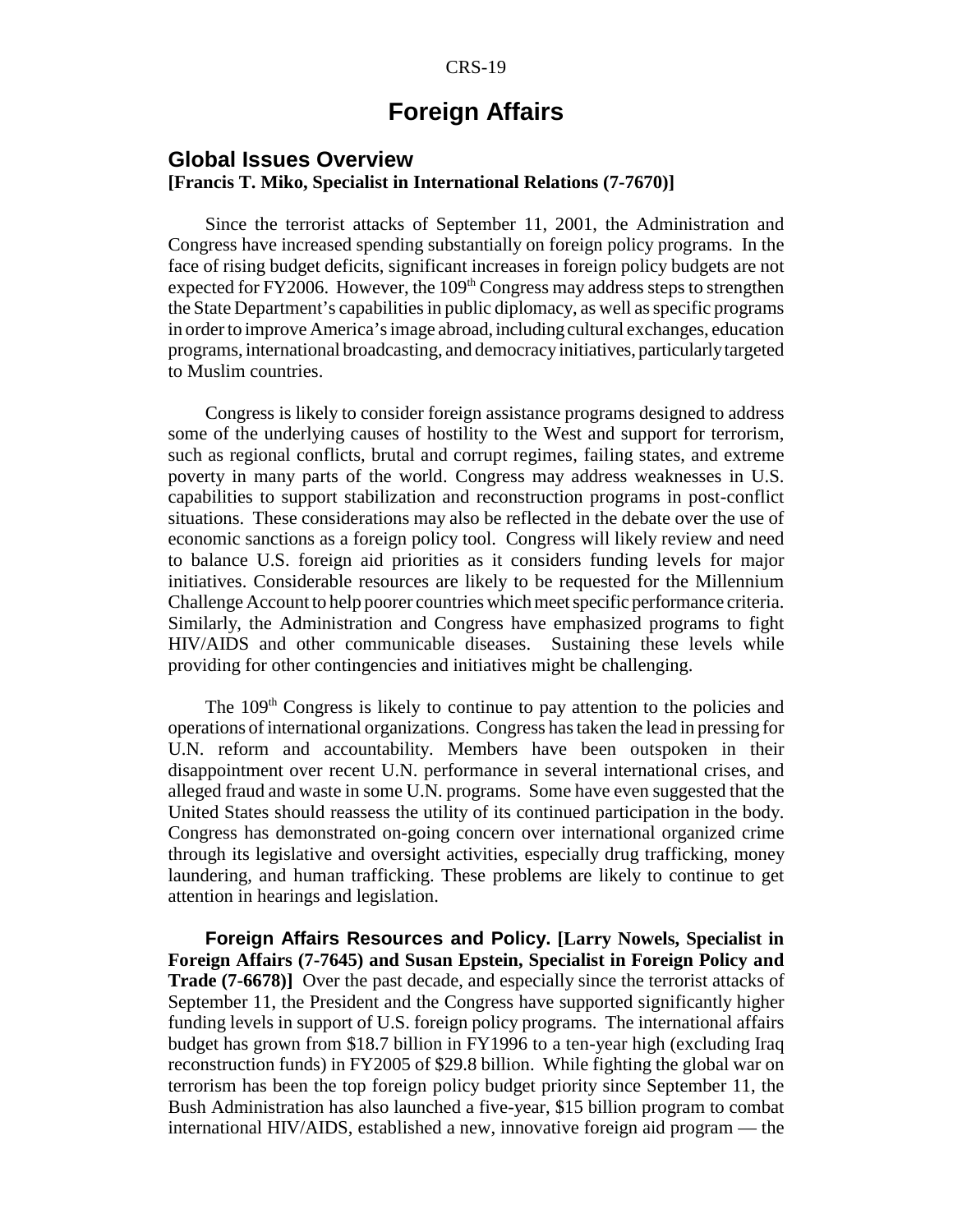Millennium Challenge Account — that is promised to grow to \$5 billion by 2006, added 1,100 State Department personnel under the Diplomatic Readiness Initiative, and secured American embassies and other facilities around the world.

Nevertheless, with rising budget deficits reaching over \$400 billion in FY2004, efforts to slow or reduce discretionary spending are expected in the near-term. The White House will reportedly submit an FY2006 budget proposal that will hold spending, except for Defense and Homeland Security, to 1% growth. For the first time during the Bush Administration, Congress cut the President's total foreign policy budget request, trimming the \$31.6 billion proposal by nearly 6%. At the same time, the combination of previously announced spending commitments for HIV/AIDS and other foreign aid programs, plus possible new initiatives regarding debt reduction, reconstruction and stabilization capacity, and other initiatives will make the foreign policy budget debate especially difficult in 2005.

Congress will debate the broad outlines of the FY2006 resources, including amounts for foreign affairs programs, during the early months of the  $109<sup>th</sup> Congress$ . After establishing targets for foreign policy, defense, and domestic spending in the Budget Resolution, Congress will turn its attention to appropriation bills, where details for specific international affairs spending will be decided. Roughly 95% of the foreign policy budget is included in two spending measures: Foreign Operations and Commerce, Justice, State and the Judiciary.

CRS Report RL32311, *Appropriations for FY2005: Foreign Operations, Export Financing, and Related Programs*, by Larry Nowels.

CRS Report RL32309, *Appropriations for FY2005: Commerce, Justice, State, the Judiciary, and Related Programs*, by Susan Epstein and Ian Fergusson.

**Foreign Aid, Development and the Millennium Challenge Account. [Larry Nowels, Specialist in Foreign Affairs (7-7645)]** The significance of foreign aid as a tool of U.S. foreign policy has been elevated since the terrorist attacks of September 11 showed that failing states could be exploited by terrorist groups as safe havens. In September 2002, the Administration established global development as the third "pillar" of its National Security Strategy, along with defense and diplomacy. Since 9/11, the United States has allocated over \$100 billion for foreign assistance, nearly half of which supports the global war on terrorism and reconstruction efforts in Iraq and Afghanistan.

During the same period, President Bush launched two major additional foreign assistance initiatives. The President's Emergency Plan for AIDS Relief (PEPFAR) pledged \$15 billion over five years (2004-2008) to combat the HIV/AIDS epidemic in the developing world. In FY2004, the United States created an innovative foreign aid program — the Millennium Challenge Account — that extends sizable aid grants to a few, low-income nations that have been determined, through a competitive process, to have the strongest policy reform records and where new investments are most likely to achieve their intended development results.

Finding the resources to sustain these growing aid pledges, plus responding to possible new initiatives and unforseen foreign policy contingencies, may be the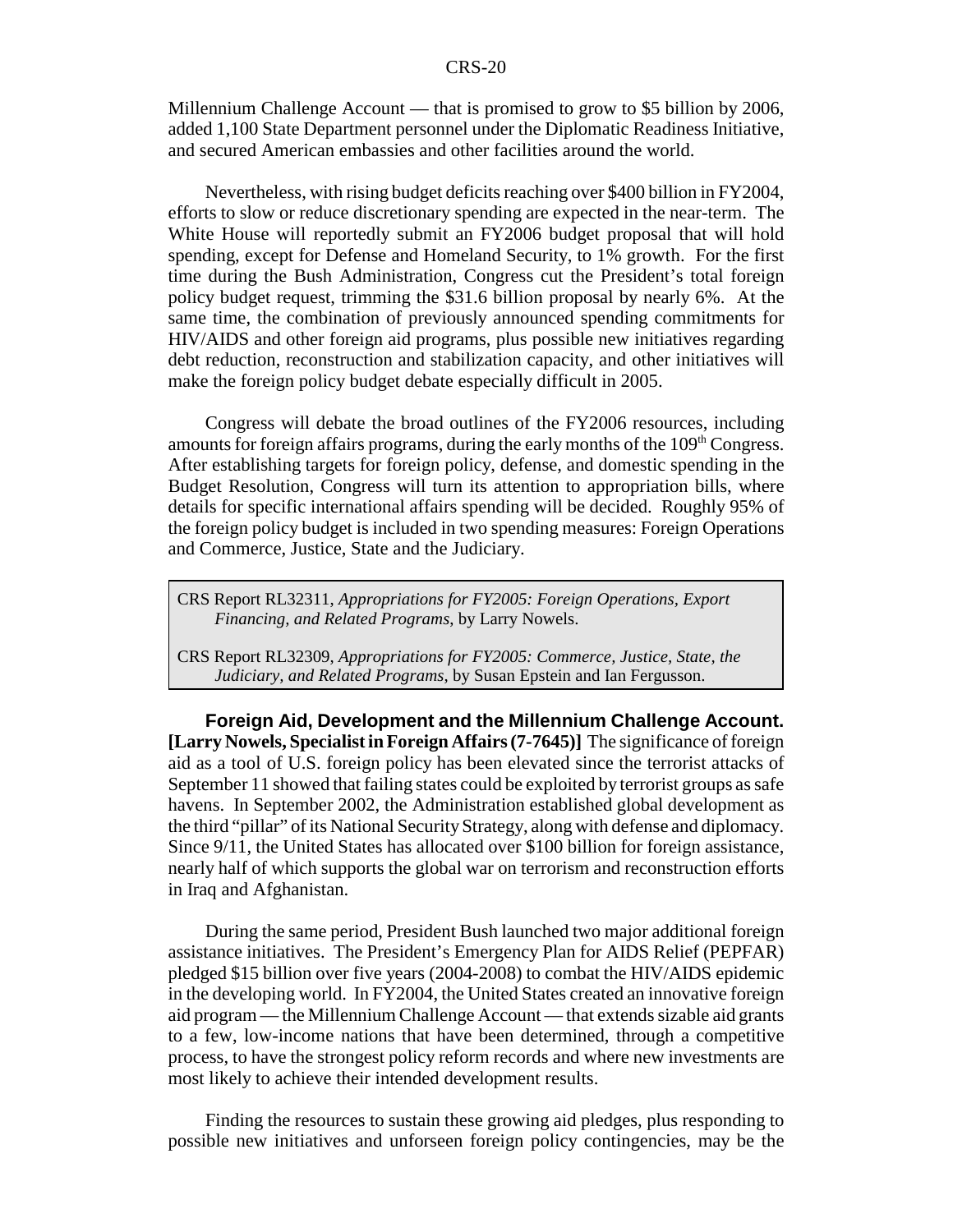greatest foreign assistance challenge faced by lawmakers in the  $109<sup>th</sup> Congress$ . The Administration has discussed plans to expand democracy programs in the greater Middle East and to seek a "quick response" fund to support the State Department's new Coordinator for Reconstruction and Stabilization. Aid donors are expected to consider a substantial expansion of existing debt relief programs for heavily indebted poor countries, an initiative that President Bush indicated in 2004 he would support. Unanticipated humanitarian and security emergencies, such as that in Darfur, Sudan, may also add pressure to an already extremely tight budget environment. Congress considers foreign aid spending and policy issues largely in the Foreign Operations appropriations bill. During the FY2005 debate, lawmakers reduced the President's foreign assistance budget (a subset of the larger foreign policy budget) request by \$1.7 billion, or nearly 8%, the first time in three years such cuts have occurred. Efforts to prioritize, focus resources, and find savings will likely characterize the foreign aid debate early in the  $109<sup>th</sup>$  Congress.

CRS Report 98-916, *Foreign Aid: An Introductory Overview of U.S. Programs and Policy,* by Curt Tarnoff and Larry Nowels.

CRS Report RL32427, *The Millennium Challenge Account: Implementation of a New U.S. Foreign Aid Initiative*, by Larry Nowels.

**HIV/AIDS and International Health Issues. [Tiaji Salaam, Analyst in Foreign Affairs (7-7677)]** Global health has become a major component of U.S. foreign aid, and is expected to be a major priority for the  $109<sup>th</sup>$  Congress. There is growing concern among policy makers that health could significantly impact economic growth, national security, and political stability in many parts of the world. According to the Joint United Nations Programme on HIV/AIDS (UNAIDS), there are about 40 million people living with HIV/AIDS worldwide, with about 5 million of those infected in 2004. Infectious diseases, particularly HIV/AIDS, tuberculosis (TB) and malaria, are taking a significant toll on productivity, profitability, and foreign investment. The CIA has reported that these diseases could reduce GDP by as much as 20% or more by 2010 in some sub-Saharan African countries.

Congressional debate focuses on international HIV/AIDS funding levels; the resurgence of malaria, TB, and other infectious diseases; the decay of international health infrastructure in developing countries; and the challenges of containing disease outbreaks. Although the United States has spent more than any other country on combating HIV/AIDS, some still challenge the United States to increase spending and to revise laws that place restrictions on how funds are spent. Since its inception, the United States has contributed \$1.1 billion to the Global Fund. Congress is expected to appropriate \$437.8 million to the Fund in FY2005, including \$87.8 million not used in FY2004 due to parameters set in the U.S. Leadership Against AIDS, Tuberculosis, and Malaria Act of 2003 (P.L.108-25). The law states that U.S. contributions to the Fund for FY2004 through FY2008 are limited to one-third of contributions actually paid to the Fund. Global contributions did not meet the fiscal requirement. Observers argue that "the one-third requirement" hinders the Fund's growth.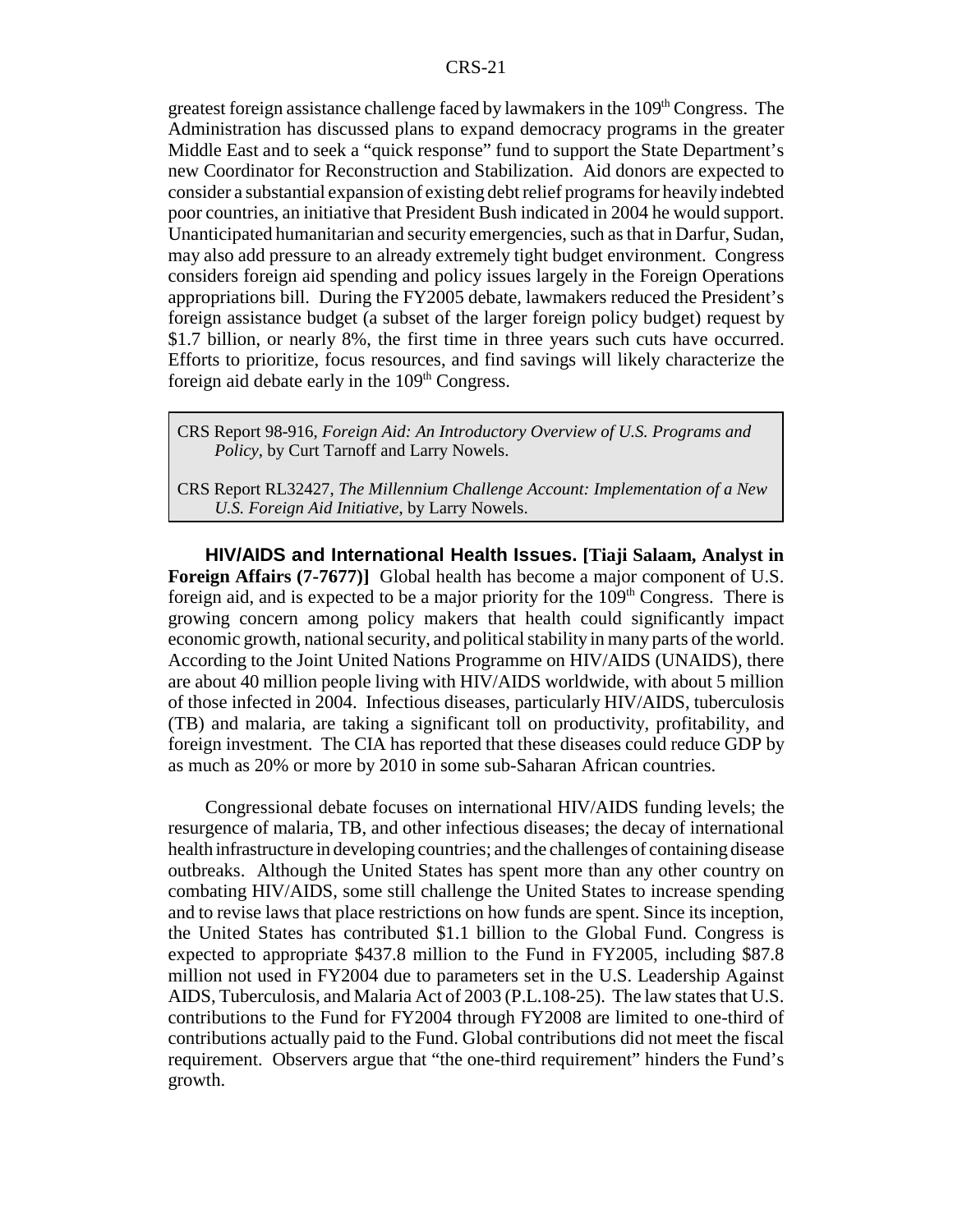A large number of countries in sub-Saharan Africa are hampered by inadequate health systems, including shortages of medical personnel. Many countries, already struggling to treat their adult population, are unprepared to treat children, as they lack anti-retroviral treatment (ART) made for children. The Senate and the House passed legislation that focuses on children orphaned and made vulnerable (OVC) by HIV/AIDS in the 108<sup>th</sup> Congress. Part of the legislation called for these children to receive ART. Although the legislation did not go to conference, there has been significant discussion on this issue in both chambers. It is expected that another bill will be introduced in the  $109<sup>th</sup>$  session.

The SARS outbreak in 2003 demonstrated that public health systems and the availability of resources to deal with sudden, widespread disease outbreaks were clearly inadequate. It also demonstrated that state responsibility within a globalized world does not end at its borders and that future containment relies on openness and cooperation. The growing global interdependence between domestic health policy and foreign policy creates new challenges in the prevention of and response to infectious diseases and bioterrorism, such as transparency, surge capacity, management of public fear and information disclosure, coordination of national responses, and lack of funding. Finally, acute health issues stemming from conflict and crisis amplify the need to engage other actors, including international human aid providers, development specialists, and the military.

CRS Report RL3143, *AIDS Orphans and Vulnerable Children (OVC): Problems, Responses and Issues for Congress*, by Tiaji Salaam.

- CRS Report RL31712, *The Global Fund to Fight AIDS, Tuberculosis and Malaria: Background and Current Issues*, by Raymond W. Copson and Tiaji Salaam.
- CRS Report RS21181, *HIV/AIDS International Programs: Appropriations, FY2003-FY2005*, by Raymond W. Copson.
- CRS Issue Brief IB100500, *AIDS in Africa*, by Raymond W. Copson.
- CRS Report RL32001, *AIDS in the Caribbean and Central America*, by Mark P. Sullivan.

**United Nations Reform. [Marjorie Ann Browne, Specialist in International Relations (7-7695)]** United Nations reform, as variously defined, has drawn the attention of many in Congress and the executive branch as well as in other U.N. member governments. In the past, congressional views and expectations on the need for United Nations reform have resulted in significant arrearage in U.S. contributions, especially to U.N. regular budget and peacekeeping accounts, and led to Congress's specifying conditions to be met before the release of U.S. funds appropriated to finance these contributions or arrearages.

As the  $109<sup>th</sup>$  Congress convenes, several issues have arisen to focus congressional attention on the United Nations, including its reform. These issues, which may affect the credibility of the organization and its top officials, include allegations related to the U.N. oil-for-food program and associated investigations; allegations of sexual exploitation and abuse by members of U.N. peacekeeping forces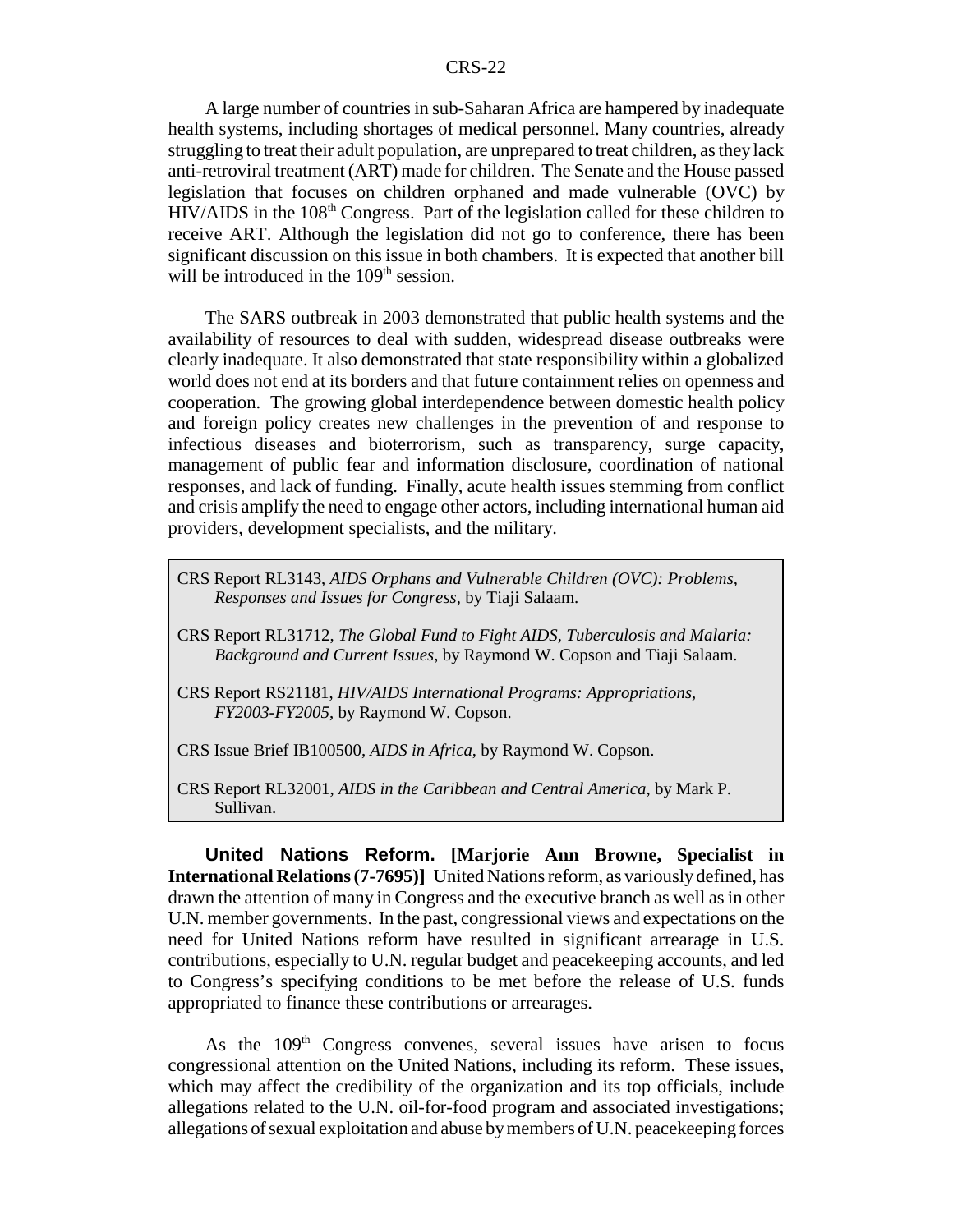and missions; the effectiveness and transparency of the U.N. administrative apparatus to investigate wrong-doing, especially by mid- and top-level officials; and the capacity of the United Nations to provide security for its activities around the world, as evidenced by what some have viewed as the slow response of the U.N. Secretary-General in authorizing U.N. staff presence in Iraq in the wake of the August 2003 bombing of the U.N. Office in Baghdad.

Congress will also have before it, possibly by summer, a report of a Task Force on the United Nations, created by the U.S. Institute of Peace and requested by the House and Senate Appropriations Committees in the FY2005 Consolidated Appropriations Act. This task force of 12 experts is to "study the United Nations' efforts to meet the goals of its Charter." Another report expected to attract review and study in Congress is that of the Secretary-General's High-level Panel on Threats, Challenges and Change, issued on December 2, 2004. This report recognizes failures and shortcomings in the organization and offers far-ranging recommendations, many of which require the attention and commitment of U.N. Member States to implement.

CRS Issue Brief IB86116, *U.N. System Funding: Congressional Issues*, by Vita Bite.

CRS Issue Brief IB90103, *United Nations Peacekeeping: Issues for Congress*, by Marjorie Ann Browne.

CRS Report RL30472, *Iraq: Oil-for-Food Program, International Sanctions, and Illicit Trade*, by Kenneth Katzman.

**Peacekeeping, Stabilization, and Reconstruction: New Tools.[Nina M. Serafino, Specialist in Foreign Affairs (7-7667)]** The perception, underscored by the *9/11 Commission Report*, that international terrorism will exploit weak, unstable states has been a major factor in convincing many policymakers of the need to strengthen U.S. and international capabilities to foster security, good governance, and economic development in conflict and post-conflict situations. To that end, the second session of the 108<sup>th</sup> Congress supported, albeit with considerable reservation, two Bush Administration initiatives to bolster U.S. and international capabilities: the new State Department Office of the Coordinator for Reconstruction and Stabilization (S/CRS) and the five-year (FY2005-FY2009) Global Peace Operations Initiative (GPOI). The Administration may well ask the  $109<sup>th</sup>$  Congress to support and fund proposals to enhance "stabilization and reconstruction" (S&R) civilian capabilities. It may also ask Congress to reconsider its decision to deny funding for a Conflict Response Fund to support  $S/CRS$  activities. It is expected to ask the  $109<sup>th</sup> Congress$ for continued GPOI funding for FY2006. The Administration may also ask the  $109<sup>th</sup>$ Congress to support proposals to prevent conflicts, as opinion grows that appropriate policies to prevent conflicts may be more cost-effective than coping with their aftermath.

Despite President Bush's initial aversion to U.S. and U.N. "peacekeeping," since September 11, 2001, his Administration has sought to develop and improve U.S. and international capabilities to perform S&R operations to address the problems of failed states, as well as to develop effective strategies for prevention. (The term "stabilization and reconstruction" lacks a strict definition, but is usually understood to encompass those kinds of tasks and missions to promote security and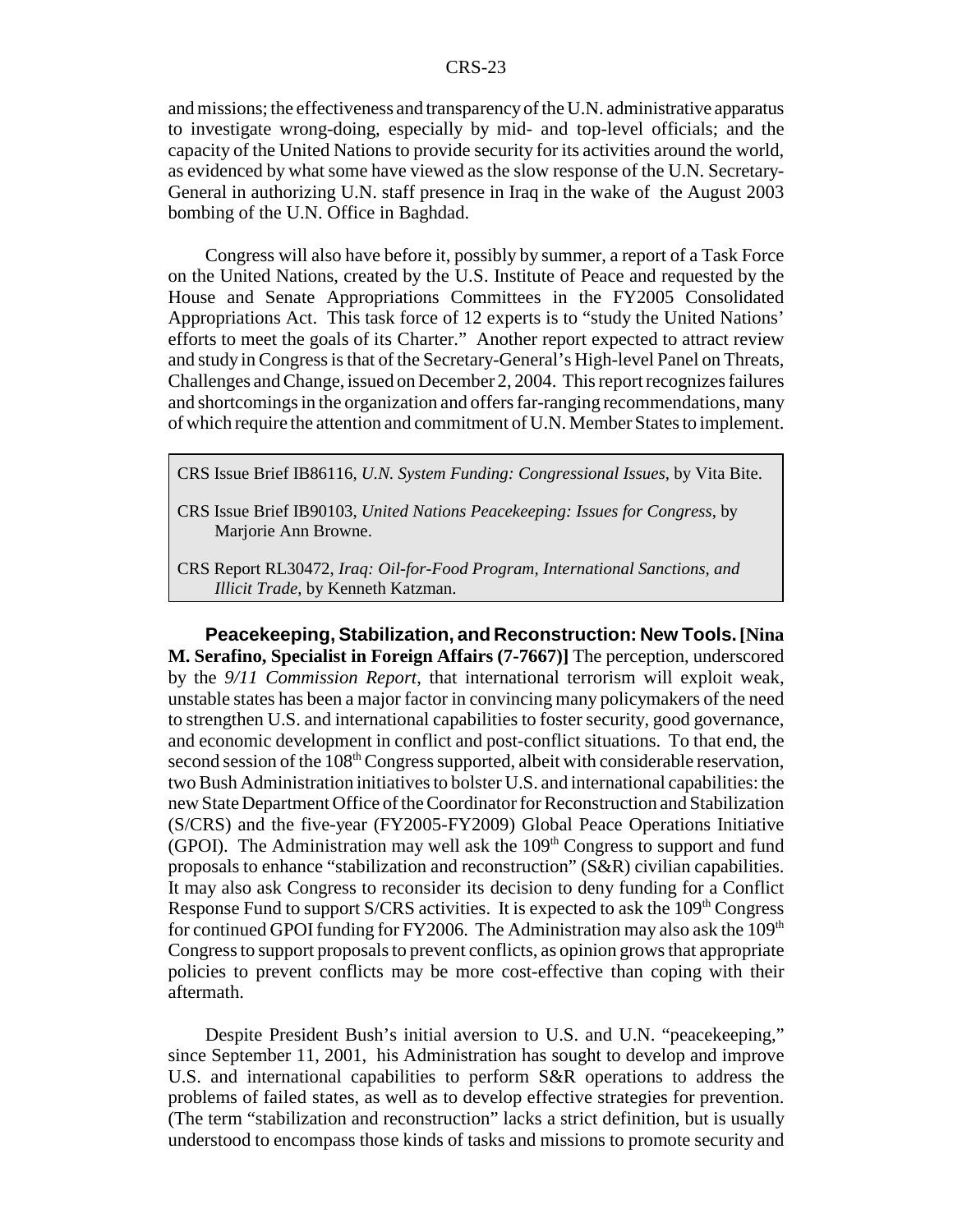encourage stable and democratic governance following interventions that in the past were loosely labeled "peacekeeping.") With a recognition that many stabilization and reconstruction tasks are often better performed by civilians, in mid-2004 the Secretary of State created S/CRS to monitor states in crisis and to plan and coordinate civilian efforts to deal with such states. That office was similar to the State Department office earlier proposed by Senators Lugar and Biden in the Stabilization and Reconstruction Civilian Management Act of 2004 (S. 2127). Congress endorsed S/CRS in the FY2005 Consolidated Appropriations Act (H.R.4818, Division D, Section 480). The S/CRS office has also been charged with developing plans to enhance civilian capabilities for S&R missions.

Congressional defense committees initially resisted funding the Bush Administration's \$661 million GPOI to train some 75,000 foreign military troops, 60% of them from Africa, in peacekeeping skills over five years and to support an Italian-run constabulary (police trained with military skills) training center on the grounds that it would divert money from more pressing military needs. When the Administration insisted, Congress provided \$100 million for GPOI in H.R. 4818 (Division J, Section 117): \$80 million from DOD and the remainder from Department of State appropriations. Some \$20 million in a Conflict Response Fund to support FY2005 activities and initiatives by S/CRS was provided by the Senate in its version of the FY2005 Foreign Operations Appropriations Act (S. 2812), but deleted in the conference agreement.

- CRS Issue Brief IB94040, *Peacekeeping and Related Stability Operations: Issues of U.S. Military Involvement*, by Nina M. Serafino.
- CRS Issue Brief IB90103, *United Nations Peacekeeping: Issues for Congress*, by Marjorie Ann Browne.
- CRS Report RL32141, *Funding for Military and Peacekeeping Operations: Recent History and Precedents*, by Jeffrey Chamberlin.
- CRS Report RL32321, *Policing in Peacekeeping and Related Stability Operations: Problems and Proposed Solutions*, by Nina M. Serafino.

**Economic Sanctions. [Diane E. Rennack, Specialist in Foreign Policy Legislation (7-7608)]** The United States maintains economic sanctions that restrict most transactions with those countries it has identified as supporters of international terrorism: Cuba, Iran, Libya, North Korea, Sudan, and Syria. The United States maintains an arms embargo on Burma, the Democratic Republic of Congo, Haiti, Iraq, Liberia, People's Republic of China, Rwanda, Somalia, and the aforenamed terrorist states. The United States limits foreign aid to about two dozen states or regions and the terrorist states. Finally, the United States maintains economic restrictions on individuals identified as narcotics traffickers, terrorists, those who disrupt the Middle East peace process, those who engage in the proliferation of weapons of mass destruction, and diamond traffickers (when the diamonds have not been subject to a certification process). These individuals and entities number in the hundreds.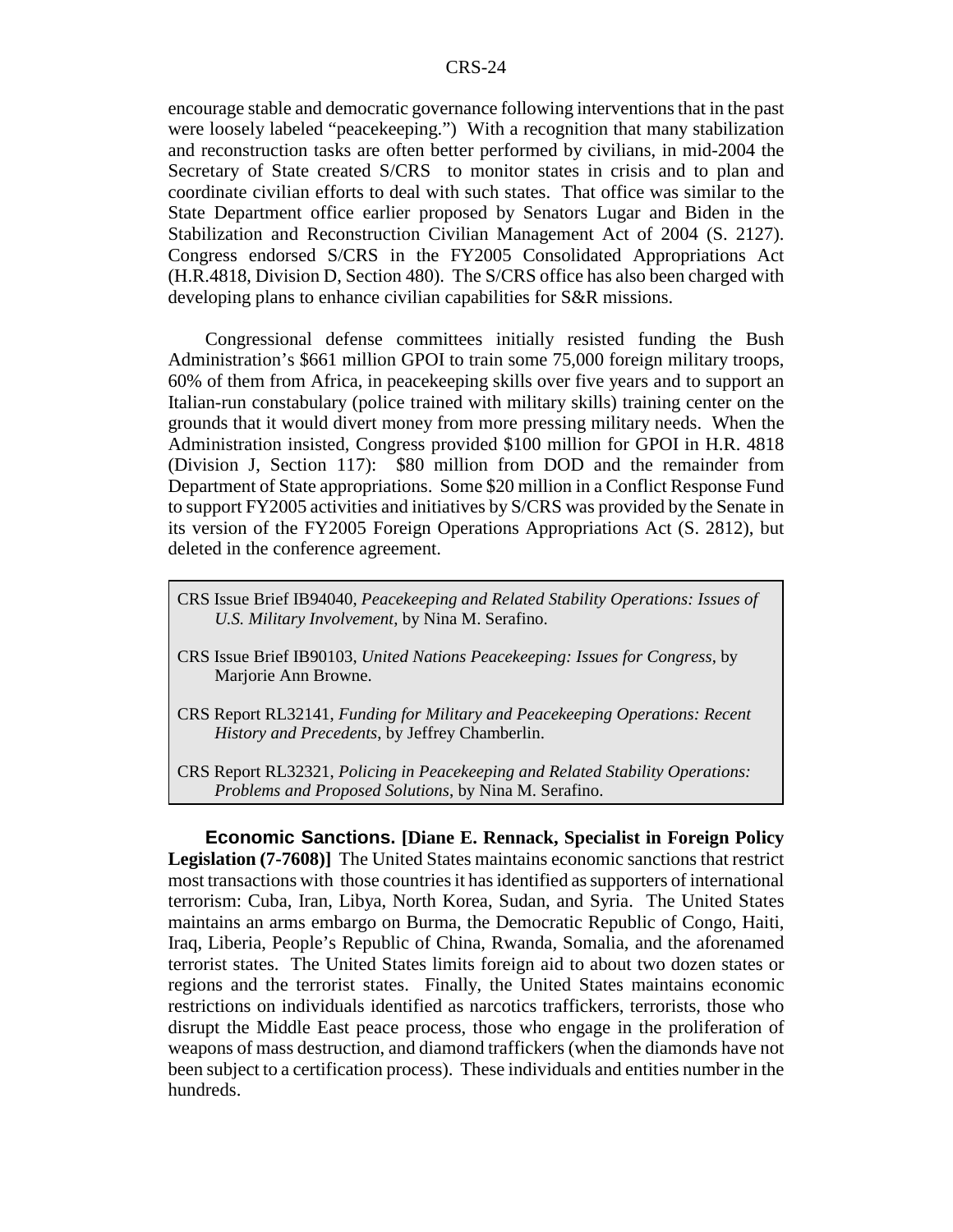The  $109<sup>th</sup>$  Congress might be called on to determine which is the most exigent issue — terrorism, proliferation of weapons of mass destruction, or human rights and democracy — and shape U.S. law to address that exigency. The President or the State Department reports to Congress annually on human rights (February), drug trafficking (March and September), cooperation with U.S. anti-terrorism efforts (May), religious freedom (May), and human trafficking (June); each report affords the Congress an opportunity to oversee foreign policy activities of the Administration. Country analysis provided in each report could be the impetus for imposing sanctions on countries with objectionable practices.

Other sanctions-related events that might garner congressional attention early in the 109<sup>th</sup> Congress, include an upcoming Presidential report to Congress on the use of U.S. foreign assistance for education in Pakistan; United Nation negotiations relating to Sudan — its civil war and the crisis in Darfur, which has been characterized by Secretary of State Powell and U.S. Representative to the United Nations, John Danforth, as genocide; Presidential determinations issued in early December that North Korean and Chinese companies have recently engaged in proliferation activities benefitting Iran; a report issued by the International Atomic Energy Agency that credits Iran with promising to freeze its nuclear development program; recent movement toward normalization of relations between the United States and Libya, a country still considered to be a supporter of acts of international terrorism by the Department of State; and the Secretary of State's recent comments on political developments in Ukraine and options for the United States.

CRS Report RL31910, *China: Economic Sanctions*, by Dianne E. Rennack.

- CRS Report RL31139, *Cuba: U.S. Restrictions on Travel and Remittances*, by Mark P. Sullivan.
- CRS Issue Brief IB10061, *Exempting Food and Agriculture Products from U.S. Economic Sanctions: Status and Implementation*, by Remy Jurenas.
- CRS Report RL32604, *Libya: Legislative Basis for U.S. Economic Sanctions*, by Dianne E. Rennack.
- CRS Report RL31502, *Nuclear, Biological, Chemical, and Missile Proliferation Sanctions: Selected Current Law*, by Dianne E. Rennack.
- CRS Report RL32606, *Sudan: Economic Sanctions*, by Dianne E. Rennack.

### **Africa**

**Overview. [Nicolas Cook, Specialist in African Affairs (7-0429)]** Policy priorities of the 109<sup>th</sup> Congress with regard to Africa are likely to mirror and extend those of the 108<sup>th</sup> Congress. These include decisions on the level and programmatic focus of U.S. aid in support of socio-economic development, healthcare, HIV/AIDS efforts, food aid, democratization, and trade. With respect to these issues, Congress may consider the contrasting policy and operational roles of the U.S. Agency for International Development (USAID) and the Millennium Challenge Corporation, which Congress funded below the level requested by the Administration. A possibly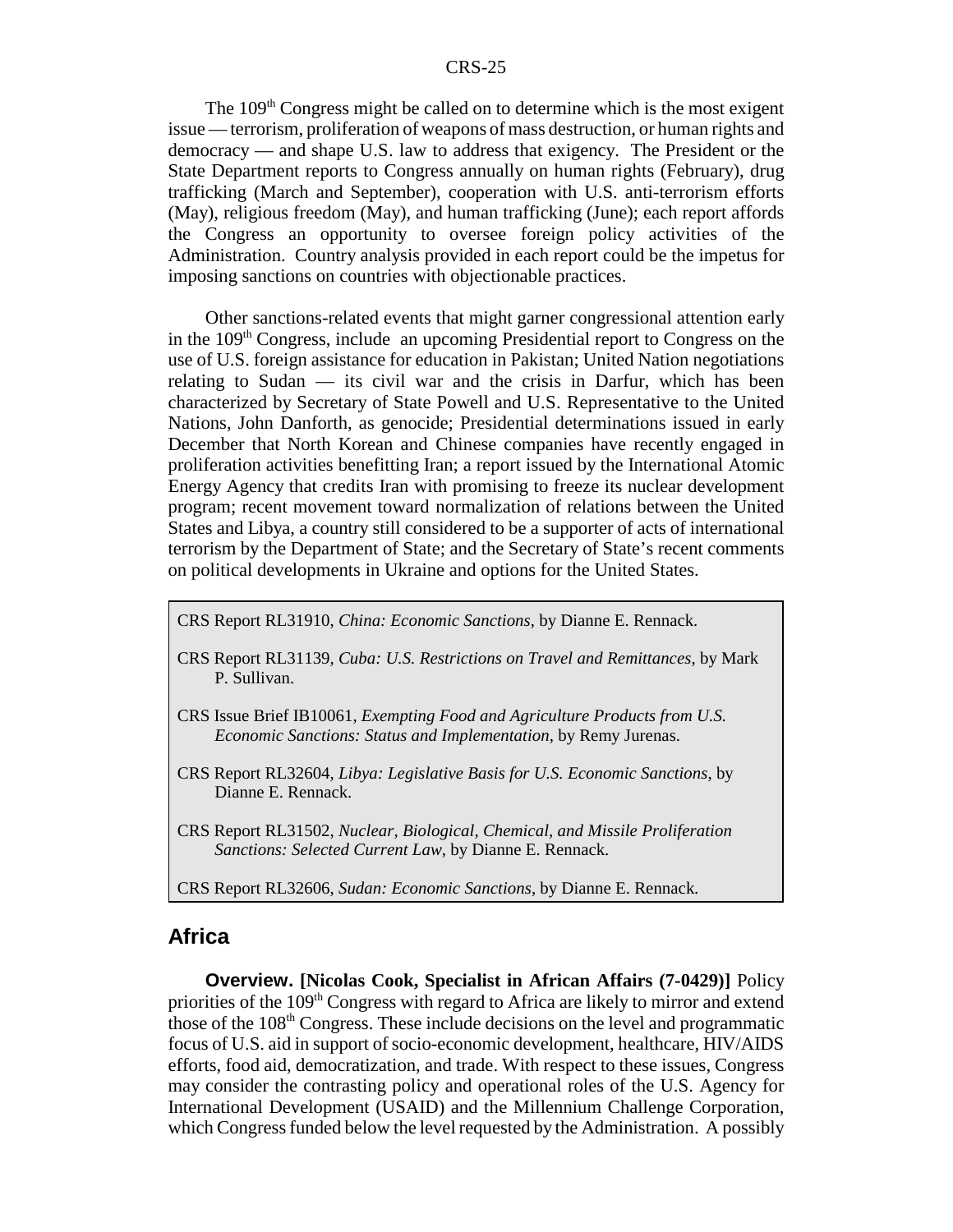enhanced role for Africa in diversifying U.S. oil supplies may draw increasing congressional attention. Congress may also be called on to consider a possible U.S.-Southern African Customs Union free trade agreement.

U.S. efforts to maintain peace and security in Africa are likely to remain key policy foci, notably in Sudan and Liberia. The 108<sup>th</sup> Congress appropriated \$200 million for humanitarian aid and reconstruction and \$250 million for peacekeeping in Liberia in FY2004. U.S. funding for Liberia may rise significantly, by regional standards, if provisional U.S. plans to retrain the Liberian military proceed. Congress is likely to continue to closely monitor levels of U.S. support for current U.N. peacekeeping operations in Burundi, Cote d'Ivoire, the Democratic Republic of the Congo, Ethiopia/Eritrea, Sierra Leone, and Western Sahara. The United States has actively helped to mediate or end conflicts in these countries, but Congress may consider seeking changes in the structure or level of U.S. support for those operations that fail to produce intended outcomes.

U.S. counterterrorism (CT) efforts are key facets of U.S. engagement in sub-Saharan Africa and may expand. The United States funds two major counterterrorism initiatives in Africa — the East Africa Counterterrorism Initiative (EACTI) and the Pan Sahel Initiative (PSI). The Administration is considering a possible expansion of PSI, which Congress may be called upon to fund. Dubbed the Trans-Sahel Counter Terrorist Initiative, it would cover the whole pan-Sahel region and encourage further regional CT cooperation. Close congressional monitoring of the activities of the Combined Joint Task Force-Horn of Africa, a U.S. regional counterterrorism military operation based in Djibouti, is probable. U.S. efforts to promote regional peace and stability in Africa through diplomacy and mediation, and through U.S. military training programs, such as the Africa Contingency Operations Training Assistance, will likely draw the continuing attention of Congress, which may also consider prospects for rebuilding failed states, like Somalia. The emerging role of the new State Department Office of the Coordinator for Reconstruction and Stabilization may become important in this regard.

**Sudan. [Ted Dagne, Specialist in International Relations (7-7646)]** Congress will likely continue to monitor and respond to the ongoing crisis in Darfur in western Sudan that has led to a major humanitarian disaster, with an estimated 1.6 million people displaced and more than 200,000 refugees forced into neighboring Chad. Some observers estimate that up to 70,000 people have been killed as a result of the conflict from 2003 to the present, though reliable casualty data are lacking. The government of Sudan has denied or severely restricted access to international relief officials in Darfur, although aid is now flowing to the area. Violence against civilians, however, continues unabated, according to U.N. officials. USAID officials assert that up to 320,000 persons could die by the end of 2004, irrespective of the international response. In August 2004, the African Union deployed 305 troops from Nigeria and Rwanda to protect an estimated 80 cease-fire monitors in Darfur. The mandate of these troops is to monitor a cease-fire agreement reached in April 2004 between the government of Sudan and two rebel groups — the Sudan Liberation Army and the Justice and Equality Movement. In late September 2004, the government of Sudan agreed to accept 3,500 more troops, although the mandate of the African Union force does not allow it to protect civilians.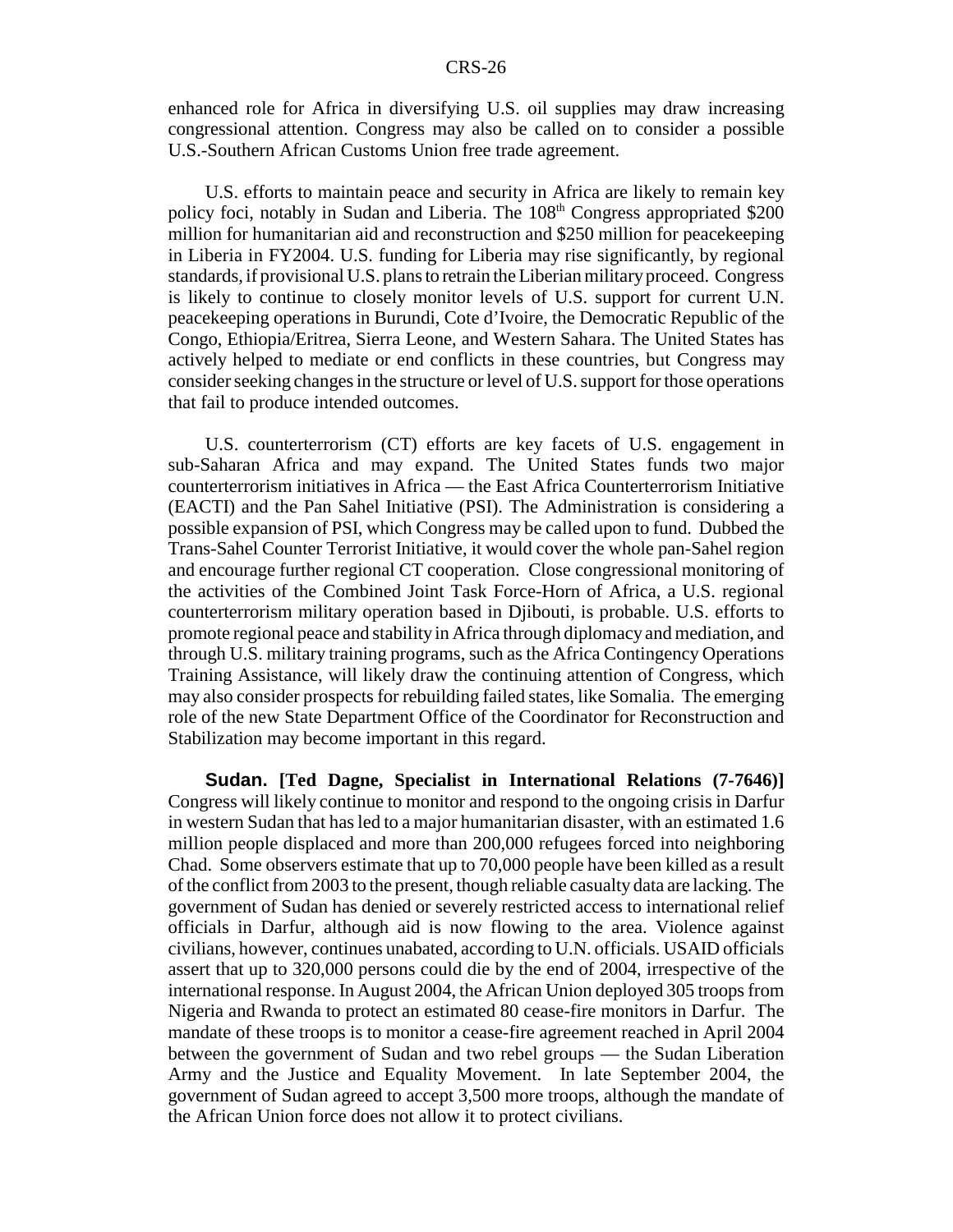In September 2004, the Bush Administration declared the atrocities in Darfur genocide. In a testimony before the Senate Foreign Relations Committee, Secretary of State Powell stated that "genocide has been committed in Darfur and that the Government of Sudan and the Janjaweed bear responsibility." In July 2004, the House and Senate declared the atrocities in Darfur genocide. On October 7, 2004, the House passed H.R. 5061, the Comprehensive Peace in Sudan Act of 2004, and the Senate passed similar legislation (S. 2781) in September 2004. In response to the growing humanitarian crisis in Darfur, Congress approved additional funds for relief purposes. In FY2005, Sudan is expected to receive an estimated \$500 million in humanitarian and development assistance. Meanwhile, Congress remains actively engaged in monitoring the North-South peace negotiations between the Government of Sudan and the Sudan People's Liberation Movement (SPLM). On November 19, 2004, the Government of Sudan and the SPLM signed a Memorandum of Understanding in Nairobi, Kenya, pledging to finalize a peace agreement by December 31, 2004. The agreement itself was signed at a special U.N. Security Council meeting in Nairobi, Kenya, in December 2004. The Security Council also passed a resolution urging the parties to implement a peace accord and expressing its readiness to consider establishing a U.N. peace support operation.

**HIV/AIDS Pandemic. [Raymond Copson, Specialist in International Relations (7-7661)]** Sub-Saharan Africa has been far more severely affected by AIDS than any other world region. In July 2004, UNAIDS (the Joint U.N. Programme on HIV/AIDS) reported that in 2003, 25 million people were living with HIV/AIDS in the region, including 3 million newly infected during the year. Africa has about 10% of the world's population but nearly two-thirds of the global total of infected people. The infection rate among adults averages an estimated 7.5% in Africa, compared with 1.1% worldwide. UNAIDS projects that between 2000 and 2020, 55 million Africans will likely lose their lives to the epidemic. The total level of U.S. funding for international HIV/AIDS programs, and specifically for the Global Fund to Fight AIDS, Tuberculosis, and Malaria, is likely to remain an issue of concern in the 109<sup>th</sup> Congress. The pace at which the President's Emergency Plan for AIDS Relief (PEPFAR) is expanding treatment of African AIDS victims with antiretroviral drugs may be examined through hearings. Some may urge that the United States do more to promote the use of inexpensive generic antiretrovirals, while others may advocate continued caution on the issue. Achieving the appropriate balance between treatment and prevention programs, including premarital abstinence programs, may also be considered.

CRS Issue Brief IB95052, *Africa: U.S. Foreign Assistance Issues*, by Raymond Copson.

CRS Issue Brief IB10050, *AIDS in Africa*, by Raymond Copson.

CRS Report RL32643, *Sudan: The Darfur Crisis and the Status of the North-South Negotiations*, by Ted Dagne.

CRS Report RL31947, *The Sudan Peace Process*, by Ted Dagne.

CRS Report RL31247, *Africa and the War on Terrorism*, by Ted Dagne.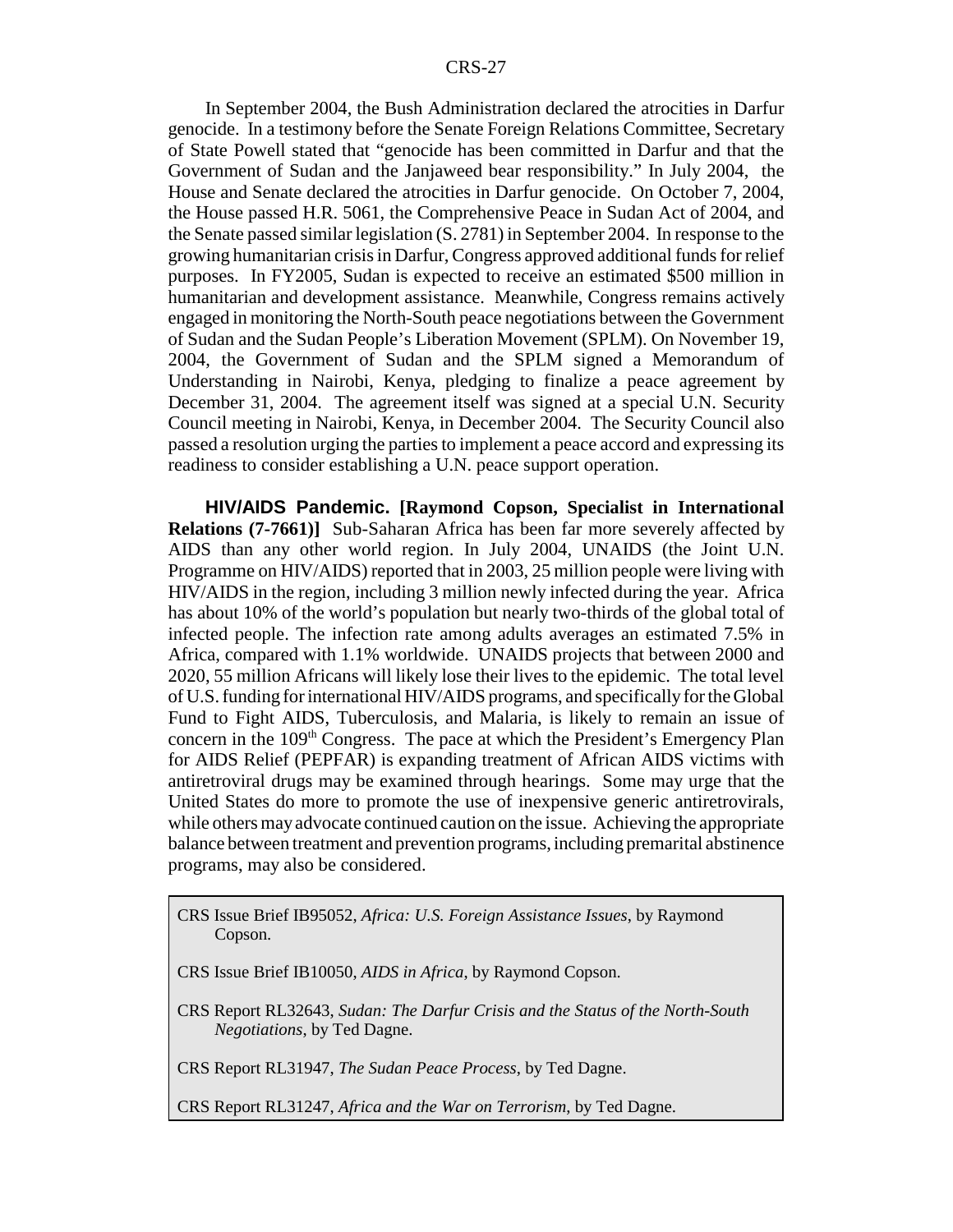### **Asia**

**Overview. [Richard Cronin, Specialist in Asian Affairs (7-7678)]** The continuing impact of the 9/11 attacks and the antiterrorist campaign has begun to perceptibly influence U.S. security strategy and bilateral relationships with key Asian countries. Some analysts see the beginnings of a tectonic geopolitical shift involving a "rising" China, the marked strengthening of U.S.-Japan alliance cooperation, South Korea's continuing commitment to engagement rather than pressure on North Korea, and the Pentagon's plans to transform and realign U.S. forces in the Asia-Pacific region to meet  $21<sup>st</sup>$ -century challenges. Especially since the war in Iraq, the United States has depended on China to prevent rash actions by a nuclear-armed North Korea, but Beijing's growing economic ties with South Korea and its high-profile effort to foster close economic and political ties with Southeast Asia tend to underscore unease in Asia about Beijing's ambitions and U.S. staying power. Some Asia-Pacific friends and allies view the U.S. preoccupation with antiterrorist cooperation with Southeast Asian countries, especially those with a Muslim majority or a large Islamic minority as excessively narrow given China's growing assertiveness and influence. Pro-independence sentiment in Taiwan may also test the ability of the United States to balance its support for Taiwan with its need for cooperative ties with China. The projected \$157 billion trade deficit with China for 2004, and the continuing willingness of Asian trading partners to buy Treasury bonds and thereby prevent a sharp rise in U.S. interest rates could be a subject of increased congressional attention. Relations with South Asia, especially Pakistan and India, continue to be dominated by the effort against Al Qaeda and the Taliban in Afghanistan and the Pakistan-Afghanistan border region. U.S. success in the antiterrorist campaign in Afghanistan and Pakistan could depend importantly on parallel efforts to moderate India-Pakistan tensions over Kashmir and gain full cooperation from Pakistan to eliminate the illicit nuclear supply network established in the 1990s by its most prominent nuclear scientist, A. Q. Khan.

**China and Northeast Asia.[Kerry Dumbaugh, Specialist in Asian Affairs (7-7683)]** China's growing U.S. trade surplus and the economic implications of China's currency peg to the U.S. dollar, the Six-Party Talks to convince North Korea to halt its nuclear weapons program, and complications involving Taiwan's political situation are three issues that may prompt congressional action early in the 109<sup>th</sup> Congress. China, one of the fastest growing markets for U.S. exports, has also been one of the fastest growing sources for U.S. imports, producing large and increasing trade deficits (\$124 billion in 2003). While low-cost imports from China have benefitted U.S. consumers and some firms using Chinese components, they have put competitive pressures on other U.S. manufacturing industries. The  $109<sup>th</sup>$  Congress will likely focus on efforts to boost U.S. exports to China and respond to Chinese trade practices deemed "unfair" or harmful to U.S. firms and workers, such as its currency peg, industry subsidies, possible dumping, and poor labor practices. Members may also seek to address China's rapid economic integration and pursuit of free trade agreements with East Asian countries. Additionally, China's rapidly growing demand for energy may lead to further price spikes, market pressures, and other issues affecting U.S. energy supplies that may demand congressional attention.

In Taiwan, President Chen Shui-bian was sufficiently assertive late in 2004 in rebuffing China's claims of sovereignty and insisting that Taiwan be treated as an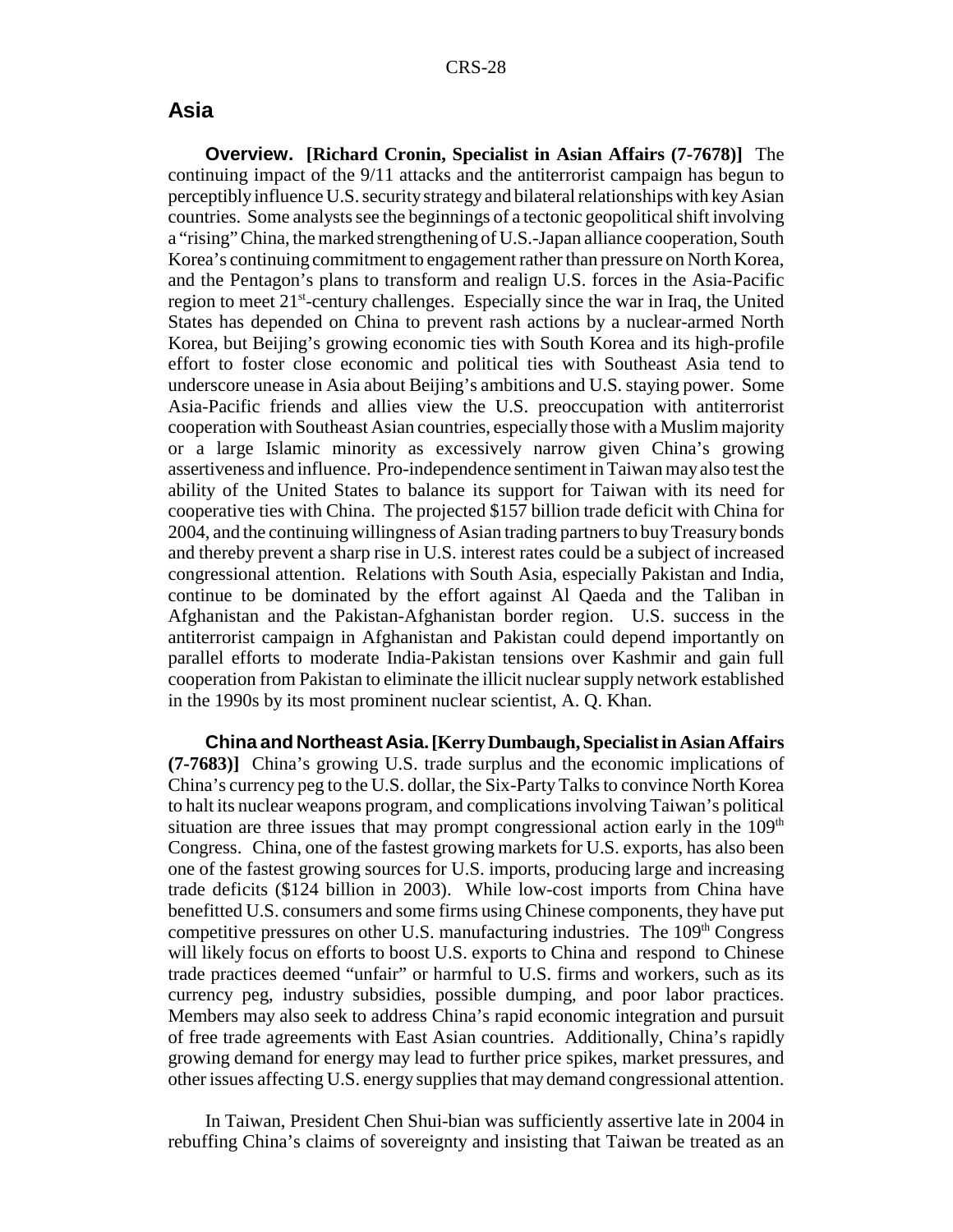independent sovereign state that the Bush Administration felt compelled to publicly warn that long-standing U.S. support for Taiwan is not unconditional. Some Members of Congress who strongly support Taiwan may seek to persuade the White House to maintain or increase U.S. support. Finally, the Bush Administration, concerned about North Korea's nuclear weapons program, has urged China to use what Secretary Colin Powell called its "considerable influence with North Korea." But continuing stalemate may spell deep trouble for the future of Six-Party Talks involving North and South Korea, Japan, Russia, China, and the United States. Congressional oversight might include whether the Administration has over-valued China's cooperation on North Korea at the expense of U.S. concerns over China's continuing threats to Taiwan and weapons proliferation activities.

**Taiwan. [Kerry Dumbaugh, Specialist in Asian Affairs (7-7683); and Shirley Kan, Specialist in National Security Affairs (7-7606)]** In legislative elections on December 11, 2004, Taiwan's opposition Nationalist Party (the KMT) dealt a surprising setback to the ruling Democratic Progressive Party (DPP) by increasing the KMT legislative majority to a more comfortable margin. The DPP had hoped to gain an unprecedented legislative majority after incumbent DPP President Chen Shui-ban won a second presidential term by a razor-thin margin in elections on March 20, 2004. Chen is on record as saying that Taiwan "is an independent, sovereign country," and he has promised to maintain this "status quo" despite Beijing's vow to "pay any price" to prevent it. Absent a legislative majority, Chen now is likely to have trouble implementing the more controversial of his policies. The DPP's growing departure from the KMT's long-held "one-China" policy has caused the Bush Administration to scale back its earlier enthusiasm for supporting Taiwan. Since late 2003, U.S. officials often have balanced criticisms of the People's Republic of China (PRC) with periodic warnings that U.S. support for Taiwan is not unconditional, but has limits.

Congressional oversight covers the Administration's implementation of the Taiwan Relations Act (TRA) in managing peace and stability, including offering security assistance to Taiwan. Since the early 1990s, and accelerating after 1999, the People's Liberation Army (PLA) in mainland China has modernized with a missile buildup and modern weapons acquired primarily from Russia. The Pentagon's annual report to Congress warned in May 2004 that "the cross-strait balance of power is steadily shifting in China's favor." It also warned Taiwan that its "apparent lack of political consensus over addressing [military challenges] with substantially increased defense spending is undoubtedly seen as an encouraging trend in Beijing." Despite increasing U.S. concerns over the years and offers of arms sales, Taiwan's legislature has delayed consideration of a proposed \$18 billion Special Budget to acquire submarines, anti-submarine warfare aircraft, and missile defense systems. Moreover, Taiwan is cutting its annual defense budget for 2005. The U.S. policy debate includes issues about whether the United States should clearly articulate more limited or greater commitment to Taiwan's self-defense, should have higher-level communication, should work closer with Taiwan's military to boost deterrence and readiness, and should promote cross-strait dialogue.

**India and Pakistan.[Alan Krondstadt, Analyst in Asian Affairs ( 7-5415)]** In the wake of the terrorist attacks on the United States, Congress and President Bush waived existing proliferation-related sanctions on India. New Delhi's post-9/11 offer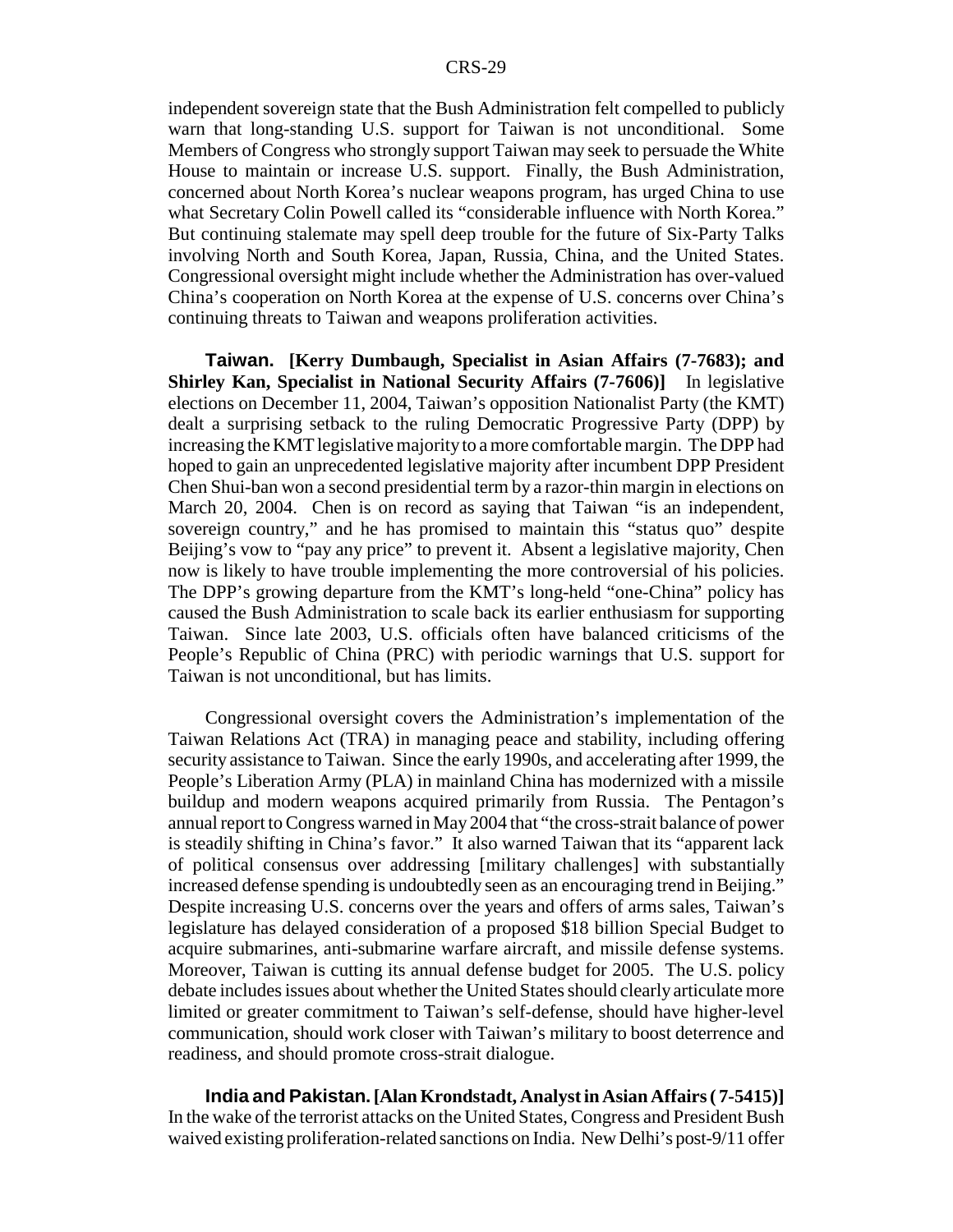of full support for U.S.-led anti-terrorism efforts was viewed as reflecting a sea change in U.S.-India relations enabled by the collapse of the Soviet Union and the end of global bipolarity. Positive interaction has become the norm as the two countries pursue a "strategic partnership" based on counterterrorism cooperation, joint military exercises, growing defense trade, and a "Next Steps in Strategic Partnership" initiative that seeks to expand cooperation in the areas of civilian nuclear activities, civilian space programs, and high-technology trade, and expand dialogue on missile defense. India's status as a de facto nuclear weapons state that is not signatory to the major nonproliferation treaties continues to constrain bilateral cooperation in these areas. The sale to India of major U.S.-made weapons systems may accelerate in 2005. In the interests of regional stability, the United States supports an ongoing India-Pakistan peace initiative and remains concerned about the potential for conflict over Kashmiri sovereignty to cause hostilities between these two nuclear-armed countries. Congress also continues to have concerns about abuses of human rights and religious freedoms in India, along with bilateral trade and the continuation of reforms in the still relatively closed Indian economy. Moreover, the spread of HIV/AIDS in India has attracted congressional attention as a serious development.

The United States seeks to balance an acute interest in Pakistan's continued counterterrorism cooperation, especially as regards Afghan stabilization and the capture of Al Qaeda leadership, with tandem concerns about weapons proliferation and the perceived need to encourage development of a more democratic and moderate Pakistani state. Key U.S. concerns regarding Pakistan include regional terrorism; weapons proliferation; tensions over Kashmir; and democratization and human rights protection. The U.S.-Pakistan relationship was transformed after September 11, 2001 with the ensuing enlistment of Pakistan as a pivotal ally in U.S. led counterterrorism efforts. Congress and President Bush waived existing proliferation- and coup-related sanctions on Pakistan, and large-scale U.S. assistance resumed in the final months of 2001. The roles of Islamist political parties and indigenous terrorist groups in Pakistan complicate policymaking by both Islamabad and the U.S. government. Moreover, evidence of the "onward" proliferation of Pakistani nuclear weapons materials and technologies became stark in 2004 when Pakistani metallurgist A.Q. Khan confessed to having sold these to North Korea, Iran, and Libya. The Bush Administration claims that Khan's global network has been terminated, but Pakistan refuses to allow U.S. or international investigators access to Khan, and questions about the possible complicity of the Pakistani military and/or government remain unanswered. Some Members of Congress have expressed concerns that despite the holding of national elections in 2002, the Pakistani military has marginalized the country's non-Islamist parties and consolidated its grip on power in contravention of democratic principles. The State Department determined that Pakistan's record on human rights remained poor in 2003. The United States reportedly has received pledges from Islamabad that all cross-border terrorism in Kashmir would cease and that any terrorist facilities in Pakistani-controlled areas would be closed. Pakistan received nearly \$2 billion in U.S. assistance for FY2002- FY2004. President Bush called for establishment of a five-year, \$3 billion aid package for Pakistan beginning in FY2005.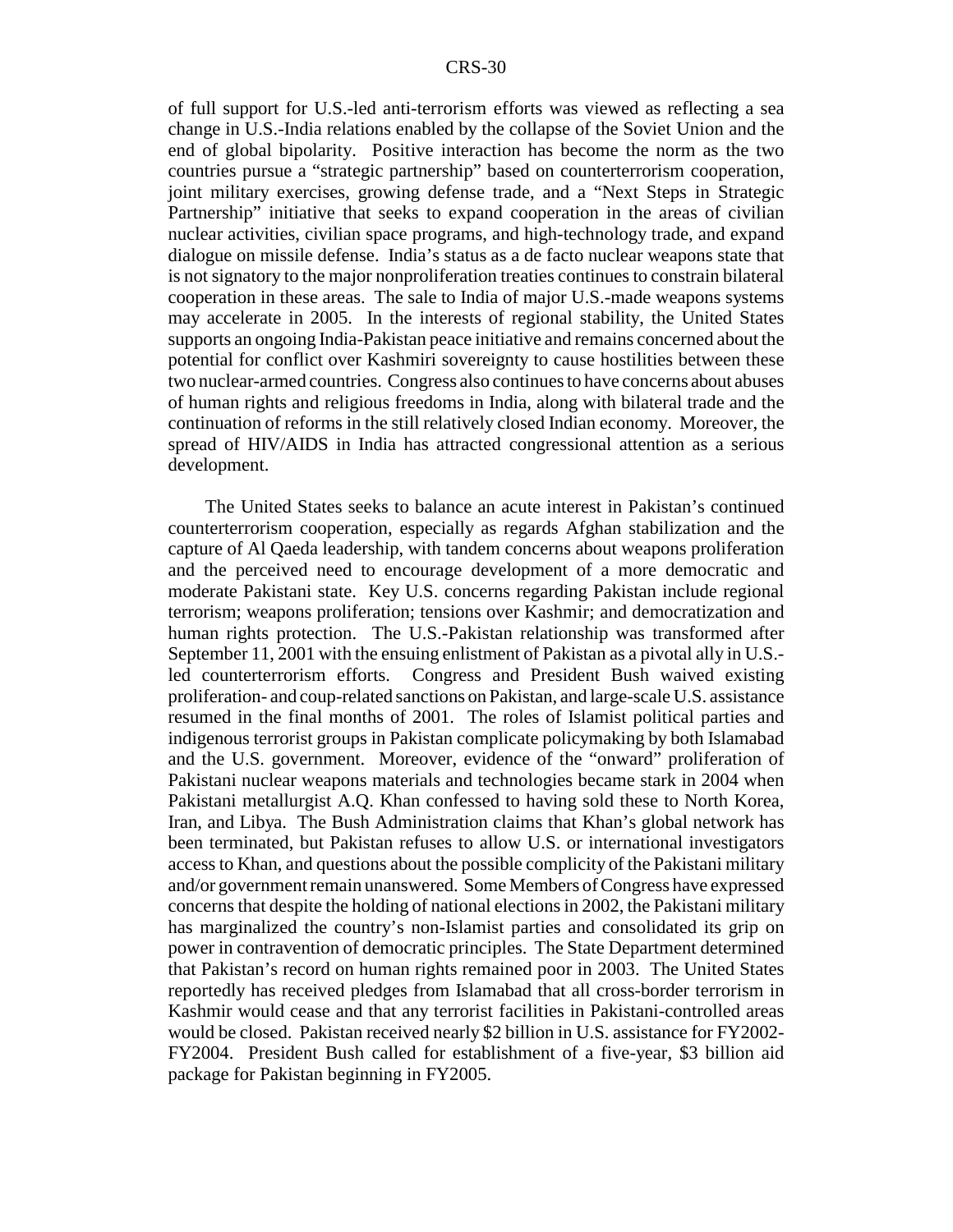**Southeast Asia. [Mark Manyin, Analyst in Asian Affairs (7-7653), Emma Chanlett-Avery, Analyst in Asian Affairs (7-7748) and Bruce Vaughn, Analyst in Asian Affairs (7-3144)]** When dealing with Southeast Asia, Congress primarily will be concerned with overseeing and funding efforts to combat radical Islamist terrorist groups in the region, particularly the Jemaah Islamiya (JI) network, which has extensive ties with Al Qaeda. To combat the threat, the Bush Administration has pressed countries in the region to arrest suspected terrorists, deployed troops to the southern Philippines, increased intelligence-sharing operations, restarted military relations with Indonesia, and provided or requested from Congress over \$1 billion in aid to Indonesia, the Philippines, and Thailand. Partly due to these efforts, JI's ability to conduct large-scale attacks appears to have diminished significantly.

Further pursuit of the war on terrorism in Southeast Asia poses several challenges. The first is distinguishing between, on the one hand, groups that advocate pan-Islamic agendas and sponsor terrorism against Western targets and, on the other hand, situations in which violence has arisen because of national government action or neglect and does not threaten U.S. interests. Second, the United States has to work around the increasing ambivalence of many Southeast Asian governments — particularly in Indonesia and Malaysia, which are predominantly Muslim countries — toward working with the United States on security matters. Additionally, the Administration faces the challenge of forging closer cooperation with Indonesia, the locus of much terrorist activity, while military ties remain subject to congressionally imposed human rights and accountability conditions that have not been met.

Other regional issues of interest to Congress are likely to include secessionist movements that both threaten Indonesia's territorial integrity and also give rise to human rights concerns, China's growing influence, Burma's military dictatorship, and "human security" issues such as HIV/AIDS and trafficking in drugs and women. Additionally, two trade agreements currently being negotiated would be subject to congressional approval: a U.S.-Thailand FTA and a U.S.-Vietnam agreement on Hanoi's accession to the WTO, a move that would require Congress to decide whether or not to extend permanent normal trade relations (PNTR) status to Vietnam.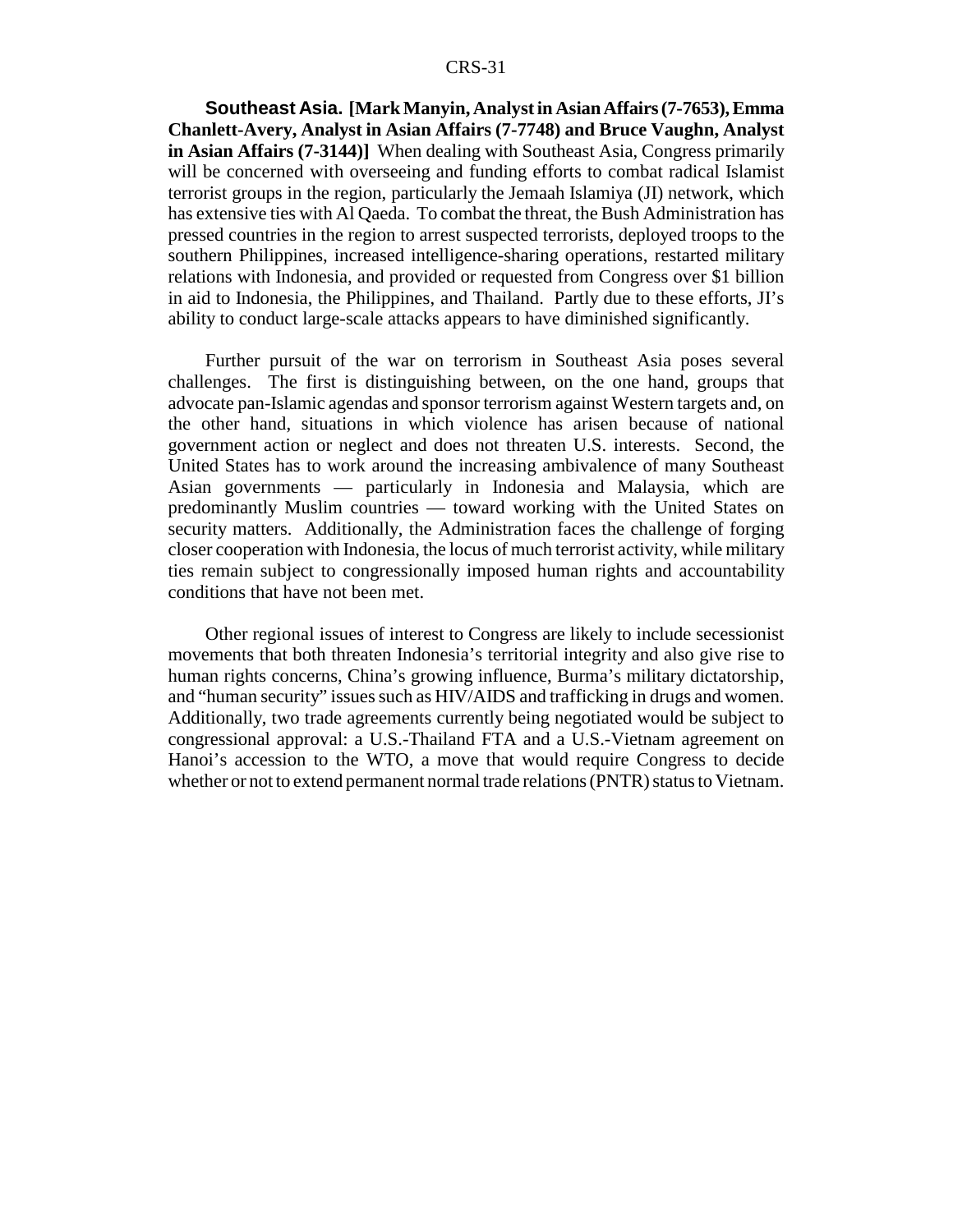- CRS Issue Brief IB93097, *India-U.S. Relations*, by K. Alan Kronstadt.
- CRS Issue Brief IB94041, *Pakistan-U.S. Relations*, by K. Alan Kronstadt.
- CRS Report RL32259, *Terrorism in South Asia*, by K. Alan Kronstadt and Bruce Vaughn
- CRS Report RL332615, *Pakistan's Domestic Political Developments*, by K. Alan Kronstadt.
- CRS Report RL31815, *U.S.-China Relations: Current Issues for the 108<sup>th</sup> Congress*, by Kerry Dumbaugh.
- CRS Issue Brief IB98034, *Taiwan: Recent Developments and U.S. Policy Choices*, by Kerry Dumbaugh.
- CRS Report RL30957, *Taiwan: Major U.S. Arms Sales Since 1990*, by Shirley Kan.
- CRS Report RL32466, *Rising Energy Competition and Energy Security in Northeast Asia: Issues for U.S. Policy*, by Emma Chanlett-Avery.
- CRS Report RL31672, *Terrorism in Southeast Asia*, coordinated by Mark Manyin.
- CRS Report RL32688, *China-Southeast Asia Relations*, by Bruce Vaughn.
- CRS Report RL32394, *Indonesia: Domestic Politics, Strategic Dynamics, and American Interests*, by Bruce Vaughn.
- CRS Report RS20749, *Burma-U.S. Relations*, by Larry Niksch.

### **Europe**

**Overview. [Kristin Archick, Analyst in European Affairs (7-2668)]** Congress is likely to take an interest in a number of policy issues concerning European security, the Balkans, Russia, and Eurasia during the 109<sup>th</sup> Congress. U.S. relations with its European allies and friends in both NATO and the European Union (EU) have been severely strained over the last few years amid the crisis in Iraq and other foreign policy and trade disagreements. Some European partners have lost confidence in U.S. leadership and question the U.S. commitment to NATO and further EU integration. At the same time, NATO continues its post-Cold War evolution, and Members of Congress will likely be looking for improved European military capabilities to enable the allies to shoulder a greater degree of the security burden, both within and outside of Europe. Congress is also likely to strongly support continued close U.S.-EU law enforcement cooperation against terrorism. The Balkans remain a key area of concern, with U.S. forces still engaged in Bosnia and Kosovo. The EU's takeover of the NATO peacekeeping force in Bosnia will be closely watched and will be an important test for NATO-EU relations. The future status of Kosovo and bringing Balkan war criminals to justice remain two important challenges. And Members of Congress will probably continue to support drawing the countries of the Western Balkans closer to NATO and the EU, and will continue to encourage the EU to put Turkey on an irreversible membership track.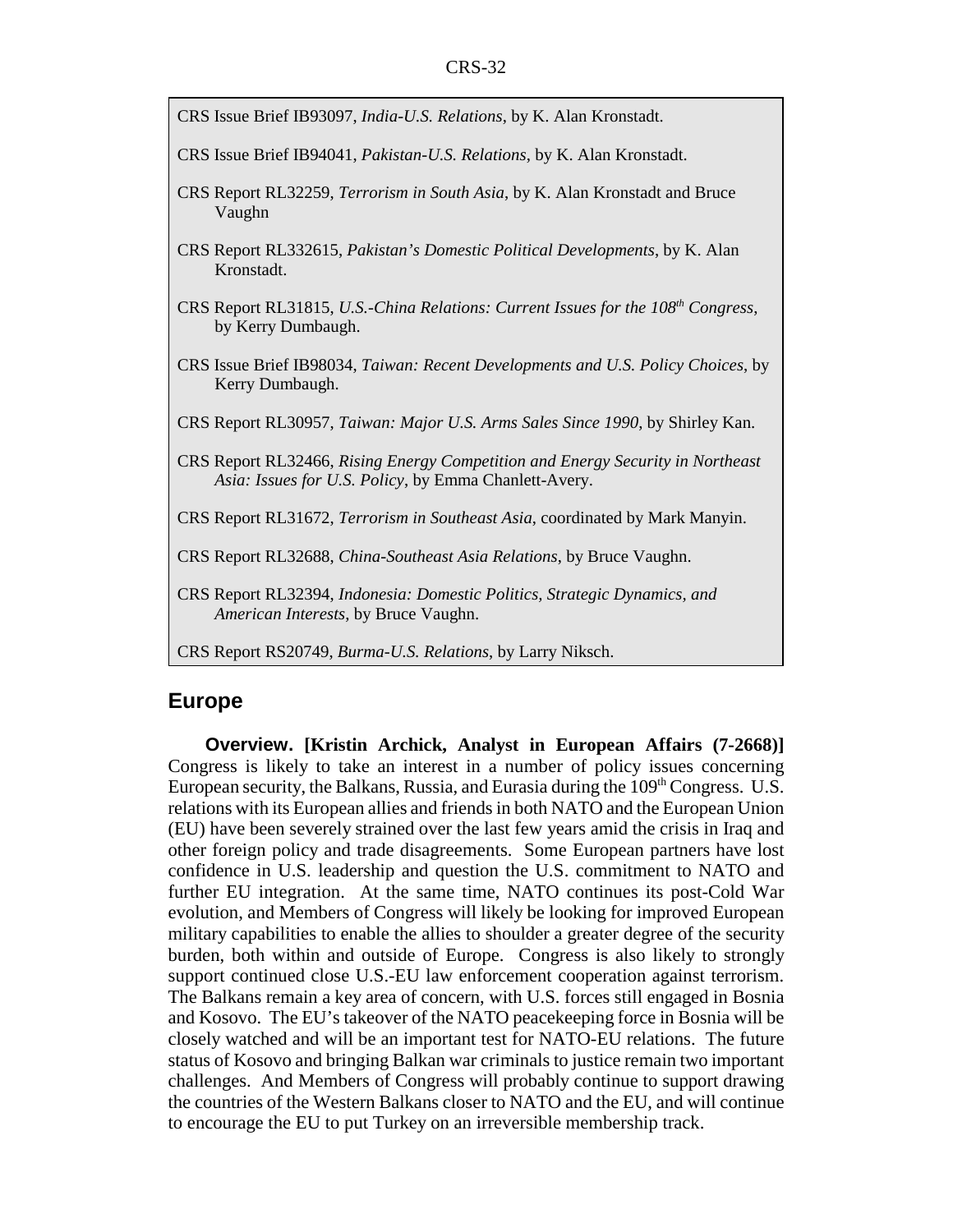Russia, despite its continuing military weakness, also remains of great interest to U.S. policymakers given its political influence and geographic reach, especially in regions of concern to Washington, such as Ukraine, Moldova, Central Asia, and the South Caucasus. Congress is likely to continue to debate the appropriate balance between securing Russia as a friend able to contribute to the fight against terrorism, and addressing worries about Moscow's commitment to democracy, human rights, and non-proliferation. Russia's human rights abuses in Chechnya, as well as escalating Chechen terrorism, will probably continue to trouble Members of Congress, and may be increasingly raised by European counterparts as an issue of concern for both NATO and the EU.

**Transatlantic Relations. [Kristin Archick, Analyst in European Affairs (7-2668)]** U.S.-European relations have been fundamentally challenged in recent years as numerous foreign policy and trade conflicts have emerged in the transatlantic partnership. The crisis over Iraq is most notable, but the list of disputes includes the Israeli-Palestinian conflict, the International Criminal Court, the U.S. treatment of prisoners at Guantánamo Bay and Abu Ghraib, genetically-modified food, aircraft subsidies, and climate change. Different U.S. and European perspectives on the role of multilateral institutions and the use of force are at the core of many of these disagreements. The Bush Administration says that it will make mending transatlantic relations a priority in its second term, but contentious issues such as Iran and the possible lifting of the EU's arms embargo on China may be stumbling blocks. Supporters of strong transatlantic ties stress that the United States and Europe face a common set of international challenges, have few other prospective partners, and share an increasingly interdependent and mutually beneficial economic relationship. However, others question whether the two sides of the Atlantic still share the same values and interests, and whether enough commonality remains to make the partnership work. Congress is likely to continue to evaluate how the transatlantic relationship serves U.S. interests, and may seek to play a role in shaping the debate over the future of U.S.-European relations.

**Stability in the Balkans. [Steven Woehrel, Specialist in European Affairs (7-2291)]** U.S. policymakers have seen stability in the Balkans as an important part of creating a Europe "whole, free, and at peace," a key U.S. policy objective. European countries currently provide the lion's share of troops and aid to the region, although the U.S. role remains substantial. In foreign aid appropriations legislation, the 109<sup>th</sup> Congress will consider how much aid to provide to assist reforms in Bosnia, Serbia and Montenegro, Kosovo, and other countries in the region. The  $109<sup>th</sup>$ Congress will also debate the conditions under which that aid should be given. Aid to Serbia could be conditioned on Belgrade's cooperation with the International Criminal Tribunal for the former Yugoslavia, as previous Congresses have done.

The Bush Administration has gradually reduced U.S. troop levels in the Balkans, as conditions on the ground have permitted and in agreement with NATO allies and other countries that contribute troops. In December 2004, a European Union military contingent took over from the NATO-led Stabilization Force in Bosnia. Several hundred U.S. troops remain in Bosnia to help fight terrorism, track down war criminals, and assist defense reforms. There are about 1,800 U.S. troops in Kosovo as part of a NATO-led peacekeeping force. A possible withdrawal of U.S. forces from Kosovo may have to await a decision on the final status of the province;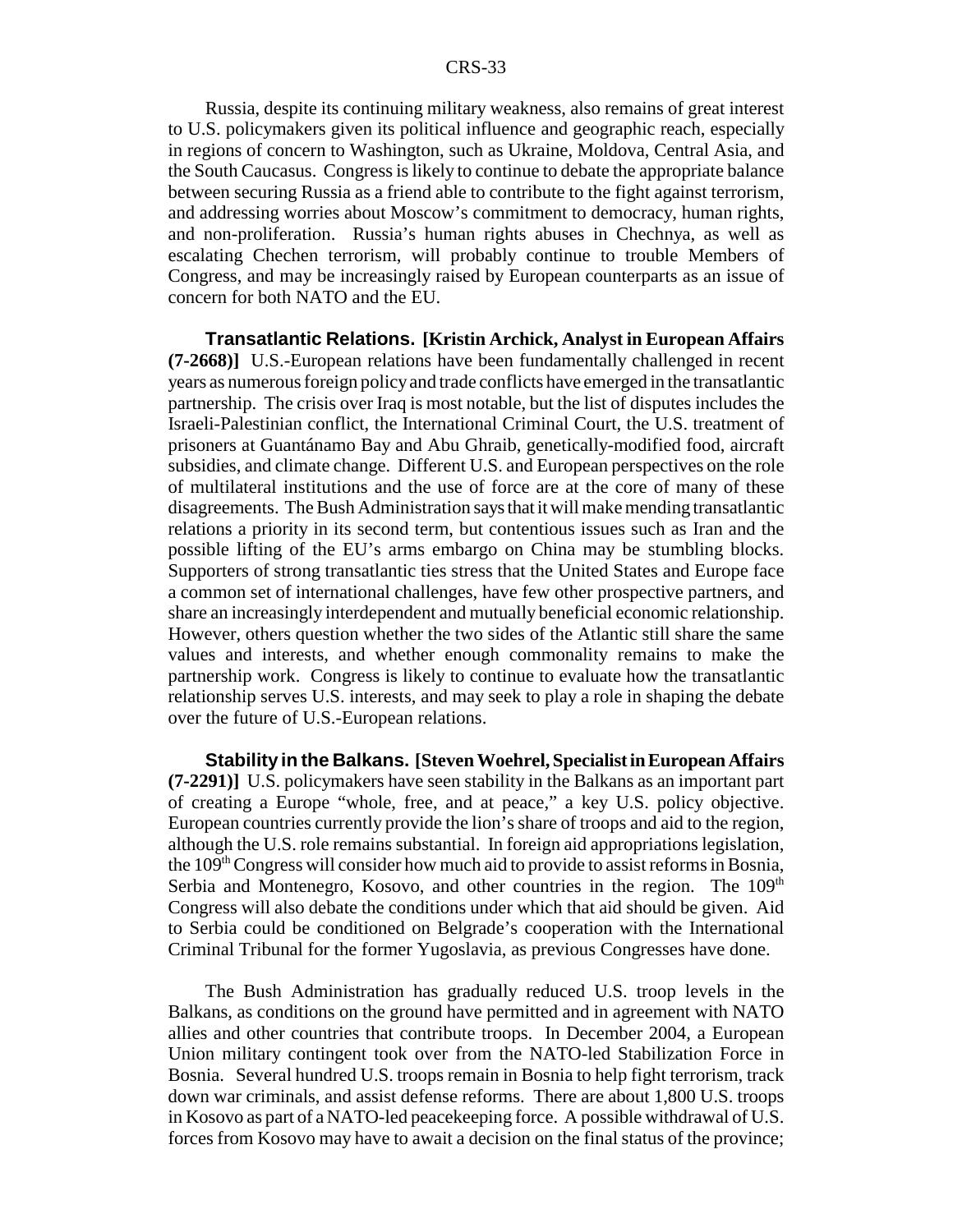that is, whether it should remain an internationally administered, autonomous province under nominal Serbian sovereignty, or become an independent country, or perhaps have some other status. The  $109<sup>th</sup>$  Congress, like the  $108<sup>th</sup>$ , may consider resolutions about Kosovo's final status, including those advocating independence for Kosovo. A review conducted by the United States and other leading Western countries in mid-2005 may lead to the beginning of final status talks.

Congress will monitor the progress of the countries of the region in fighting terrorism. Since the September 11, 2001 attacks, Al Qaeda cells in Albania and Bosnia have been shut down by local governments, in cooperation with the United States. However, rampant organized crime and corruption in the region continue to provide an environment in which terrorists can operate.

- CRS Report RL32577, *The United States and Europe: Possible Options for U.S. Policy*, by Kristin Archick.
- CRS Report RL32342, *NATO and the European Union*, by Kristin Archick and Paul Gallis.
- CRS Report IB10087, *U.S.-European Union Trade Relations: Issues and Policy Challenges*, by Raymond Ahearn.
- CRS Report RS21744, *Bosnia and International Security Forces: Transition from NATO to the European Union in 2004*, by Julie Kim.
- CRS Report RL32136, *Future of the Balkans and U.S. Policy Concerns*, by Steven Woehrel.

CRS Report RL31053, *Kosovo and U.S. Policy*, by Steven Woehrel and Julie Kim.

### **Latin America and the Caribbean**

**Overview. [Mark P. Sullivan, Specialist in Latin American Affairs (7- 7689)]**Legislative and oversight attention to Latin America and the Caribbean in the 109th Congress will likely focus on continued counternarcotics efforts, especially in the Andean region; trade issues, including consideration of several free trade agreements and the status of negotiations for the Free Trade Area of the Americas; efforts to deal with threats to democracy in such nations as Haiti and Venezuela; debate over the best means to foster political change in Communist Cuba; and efforts to increase cooperation on border security and anti-terrorism efforts, especially with Mexico. U.S. support for Colombia has included significant foreign assistance and material support to assist the government in combating drug trafficking and the threats posed by guerrilla and paramilitary terrorist groups. Haiti's persistent poverty and political instability will likely remain a congressional concern, as will the question of whether the United States is providing adequate support for the success of the U.N. Stabilization Mission in Haiti. Congress will likely maintain an active interest in neighboring Mexico with myriad migration, trade, and border issues dominating the agenda. At this juncture, it is unclear whether Congress will consider implementing legislation for a combined U.S.-Dominican Republic-Central America Free Trade Agreement (DR-CAFTA), or for an agreement only with the five Central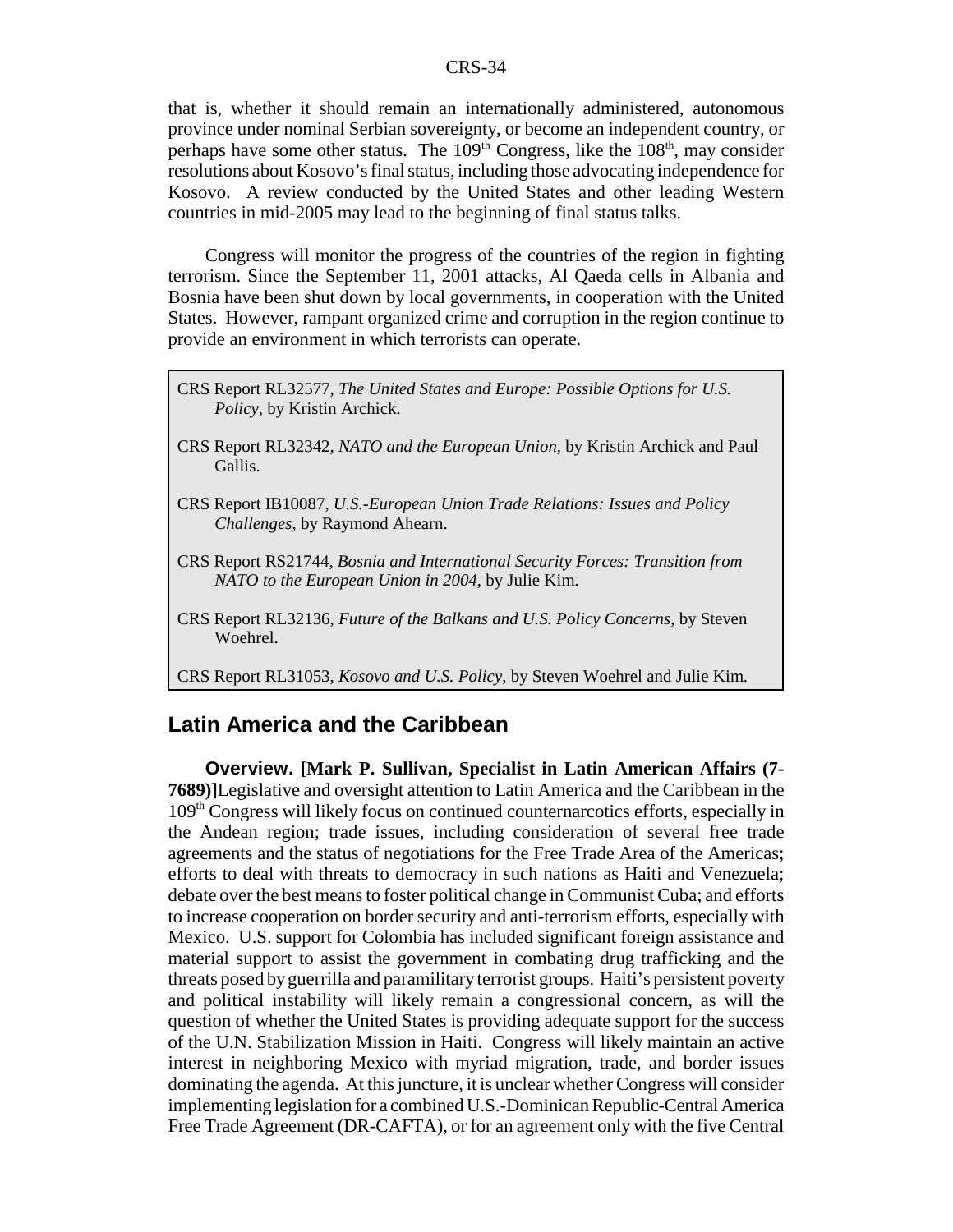American governments (CAFTA). The Administration has warned the Dominican Republic that it would not include the country in the agreement unless it rescinds a 25% tax on beverages containing high-fructose corn syrup.

**Colombia and the Andean Counterdrug Initiative. [Connie Veillette, Analyst in Latin American Affairs (7-7127)]** The Andean Counterdrug Initiative (ACI) is the primary U.S. program that supports Plan Colombia, a plan developed by the Colombian government to combat drug trafficking and related guerrilla activity. Because Plan Columbia was developed as a six-year plan, the  $109<sup>th</sup>$  Congress will most likely review its progress in response to an anticipated Administration request to continue U.S. assistance after FY2005. Such consideration could provoke a broader debate on the effectiveness of U.S. counternarcotics policy in the region. U.S. support for Plan Colombia began in 2000, when Congress passed legislation providing \$1.3 billion in interdiction and development assistance (P.L. 106-246) for Colombia and six regional neighbors: Bolivia, Peru, Ecuador, Venezuela, Brazil, and Panama. Funding for ACI from FY2000 through FY2005 totals approximately \$4.2 billion. Colombia produces 80% of the world's supply of cocaine and increasing amounts of high-quality heroin. Illegally armed groups of both the left and right are believed to participate in the drug trade. In addition to the basic debate over what role the United States should play in Colombia's struggle against drug trafficking and illegally armed groups, Congress has repeatedly expressed concern with a number of related issues. These include continuing allegations of human rights abuses; the expansion of U.S. assistance for counterterrorism and infrastructure protection; the health and environmental consequences of aerial fumigation of drug crops; the progress of alternative development to replace drug crops; the level of risk to U.S. personnel in Colombia, including the continued captivity of three American hostages by the Revolutionary Armed Forces of Colombia (FARC); and the current demobilization talks between the Colombian government and paramilitaries.

**Haiti. [Maureen Taft-Morales, Specialist in Latin American Affairs (7- 7659)]** The main issue for U.S. policy will be how to contain Haiti's growing instability. Ongoing violence and the lack of a functioning infrastructure make it difficult to pursue other Administration goals in Haiti, such as decreasing narcotics trafficking, promoting democracy, and alleviating poverty. A further Administration goal, of limiting illegal immigration, has been challenged by some Members as not affording adequate protection for Haitian asylum-seekers. Since armed rebellions led to the departure of President Jean-Bertrand Aristide in February 2004, an interim government has taken over, but security conditions are so tenuous that observers are calling Haiti a failed state in danger of descending into civil war, anarchy, or a criminal state. The Haitian National Police are considered understaffed and underequipped to maintain order. The U.N. Stabilization Mission in Haiti (MINUSTAH) is also understaffed, as member governments have sent only about half the troops that were authorized. MINUSTAH's ability to carry out its mandate to establish law and order is further hampered by the diversion of its resources to help protect and deliver emergency assistance following natural disasters that left thousands dead or homeless. As political disarray continues, human rights violations are increasing, and elections scheduled for late 2005 are placed in greater jeopardy. The FY2005 Foreign Operations Appropriations Act (incorporated as Division D into H.R. 4818, the FY2005 Consolidated Appropriations Act [P.L. 108-447]) requires the Administration to provide Congress reports on a multi-year assistance strategy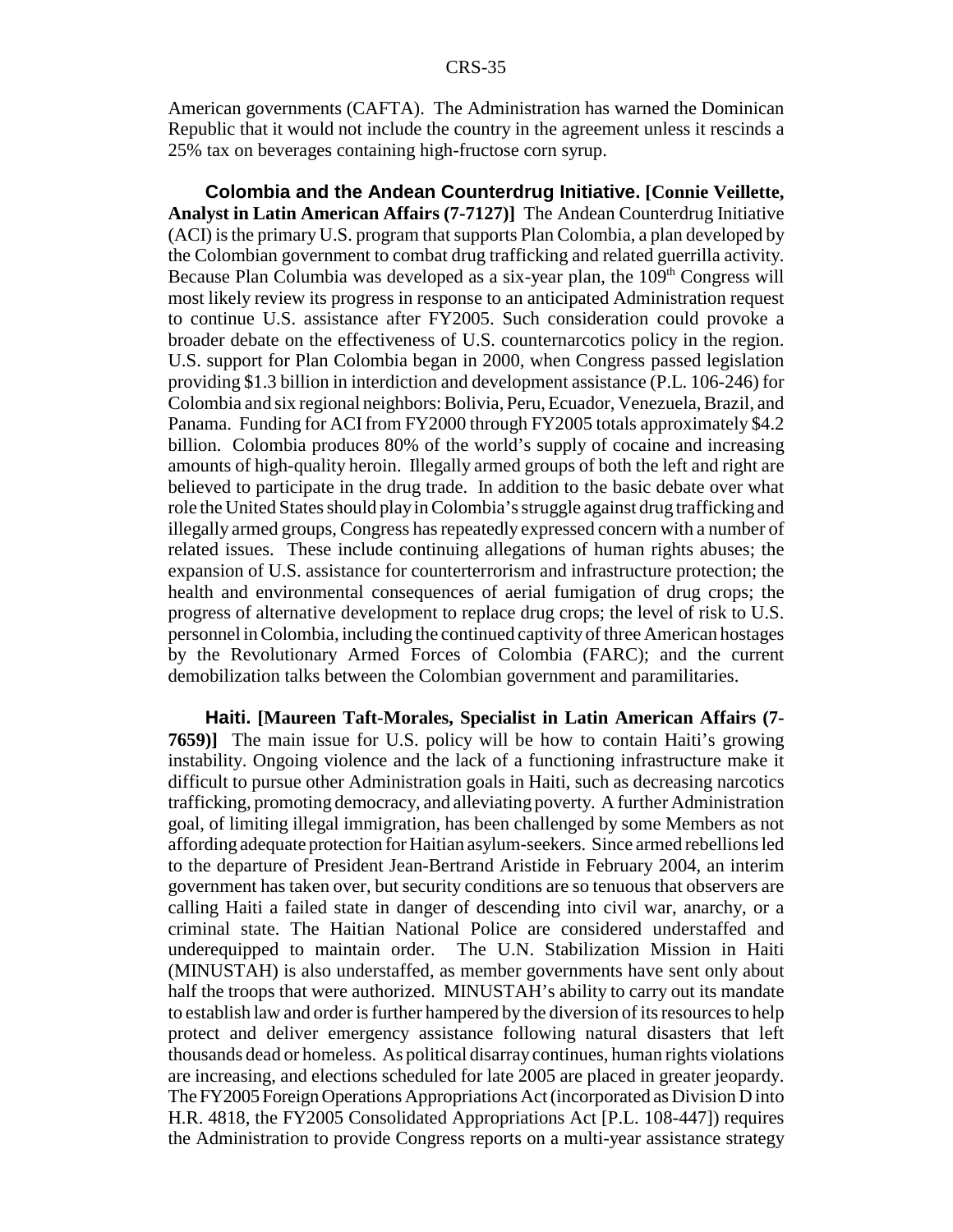within 90 days, and on a reforestation strategy, including funding requirements, within180 days of the bill's enactment. Supporters of trade preferences for Haiti have said they may bring them up for reconsideration in the new Congress.

**Cuba.[Mark P. Sullivan, Specialist in Latin American Affairs (7-7689)]** As in past years, the main issue for U.S. policy toward Cuba in the 109<sup>th</sup> Congress will be how to best support political and economic change in the one of world's remaining Communist nations. Since the early 1960s, U.S. policy toward Cuba under Fidel Castro has consisted largely of isolating the island nation through comprehensive economic sanctions. Another component of U.S. policy consists of support measures for the Cuban people, including private humanitarian donations and U.S.-sponsored radio and television broadcasting to Cuba. The Bush Administration has further tightened restrictions on family and educational travel and on the provision of private humanitarian assistance. While there has been broad agreement in Congress on the overall objective of U.S. policy toward Cuba — to help bring democracy and respect for human rights to the island — there have been several schools of thought on how best to achieve that objective. Some advocate maximum pressure on the Cuban government until reforms are enacted, while others argue for lifting some U.S. sanctions that they believe are hurting the Cuban people. Still others call for a swift normalization of U.S.-Cuban relations. Over the past several years, Congress has continued its high level of interest in Cuba with a variety of legislative initiatives regarding sanctions and human rights. Both chambers have approved resolutions condemning the poor human rights situation, and both have approved appropriations measures easing Cuba sanctions, especially on travel. None of the provisions easing sanctions has made it through conference. The Bush Administration regularly has threatened to veto measures that would ease Cuba sanctions.

**Mexico. [K. Larry Storrs, Specialist in Latin American Affairs (7-7672)]** Congressional interest in Mexico is expected to focus on immigration issues in 2005 because President Bush and President Fox both expressed the desire shortly after President Bush's re-election to follow up on his earlier immigration proposal. President Bush called in January 2004 for an overhaul of the immigration system to permit the matching of willing foreign workers with willing U.S. employers when no Americans can be found to fill available jobs. Under his proposal, temporary legal status would be granted to new foreign workers who have work offers in the United States and to undocumented workers already employed in the United States for a term of three years that could be renewed but would end at some point. The proposal is in line with Fox-Bush pledges in 2001, subsequently stalled because of terrorism concerns, to achieve more orderly and humane migration flows between the countries, and is similar to several recent congressional initiatives with guest worker and/or amnesty provisions. Congress is also expected to deal with immigration provisions that were left out of the Intelligence Reform and Terrorism Prevention Act of 2004, (S. 2845/P.L.108-458) passed at the end of the  $108<sup>th</sup>$  Congress, including provisions in the pre-conference House version that would have prohibited the acceptance of Mexican consular ID cards and the issuance of drivers' licenses to undocumented aliens, and that would have required the completion of a section of a wall along the border in California. With regard to trade issues, Mexico is the United States' second most important trading partner, linked together in the North American Free Trade Agreement (NAFTA), but there are various disputes between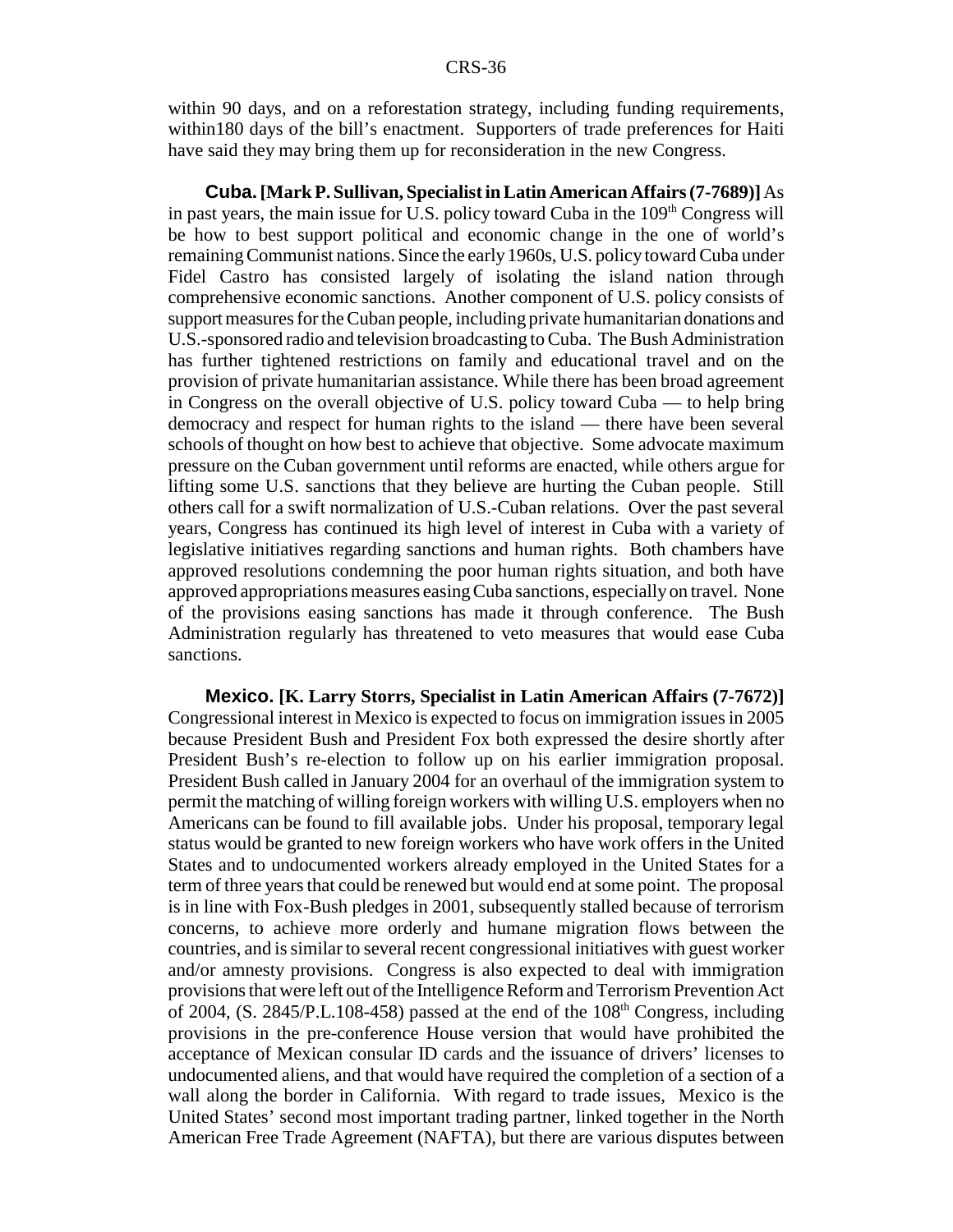the countries. Mexico has complained, for example, that the United States is still failing to grant Mexican trucks access to U.S. highways, and the United States has complained about Mexico's 20% tax on soft drinks made with high-fructose corn syrup (HFCS).

- CRS Report RL31726, *Latin America and the Caribbean: Issues for the 108th Congress*, coordinated by Mark P. Sullivan.
- CRS Report RL32337, *Andean Counterdrug Initiative (ACI) and Related Funding Programs: FY2005 Assistance,* by Connie Veillette.
- CRS Report RL32250, *Colombia: Issues for Congress*, by Connie Veillette.
- CRS Report RL31740, *Cuba: Issues for the 108th Congress,* by Mark P. Sullivan.
- CRS Report RL32294*, Haiti: Developments and U.S. Policy Since 1991 and Current Congressional Concerns,* by Maureen Taft-Morales.
- CRS Report RL31876, *Mexico-U.S. Relations: Issues for Congress,* by K. Larry Storrs*.*

### **Middle East**

**Overview. [Alfred B. Prados, Specialist in Middle East Affairs (7-7626)]** Insurgency in Iraq, chronic Arab-Israeli tensions, and threats to U.S. interests posed by international terrorism and weapons proliferation continue to mark the Middle East landscape and are likely to be topics of major concern during the  $109<sup>th</sup>$  Congress. In the Persian Gulf area, U.S. and allied forces continue to battle a combination of former Saddam Hussein loyalists, radical Islamic fundamentalists, and infiltrators from neighboring countries seeking to overthrow the U.S.-sponsored interim government in Iraq and force the withdrawal of U.S. and other international peacekeeping forces. Some think the recent death of Palestinian President Yasir Arafat may offer an opportunity to reinvigorate stalled Israeli-Palestinian peace negotiations, but others doubt that any likely successor will command enough prestige to conclude a viable agreement with Israel in the near term. Israeli leaders, on their part, may be unwilling or unable to pursue further negotiations. Although Iran agreed to suspend its uranium enrichment activities, many observers believe that Iran's leadership remains committed to acquiring nuclear weapons, and U.S. officials are worried about Iranian attempts to meddle in Iraq's fragile political scene. Prospects for regional stability, smooth political succession in regional countries with aging leaders, and implementation of U.S.-sponsored initiatives to promote democracy and development in the greater Middle East are also likely to be topics of congressional interest during the months ahead.

Congress is likely to play an important role in monitoring U.S. force deployments and military expenditures resulting from the on-going conflicts in Iraq and Afghanistan. An Administration request for supplemental funding to defray these costs is anticipated early in 2005. Congress will also face future requests by the Administration to provide funds to cover economic and military assistance to countries that play central roles in Arab-Israeli peacemaking endeavors and the war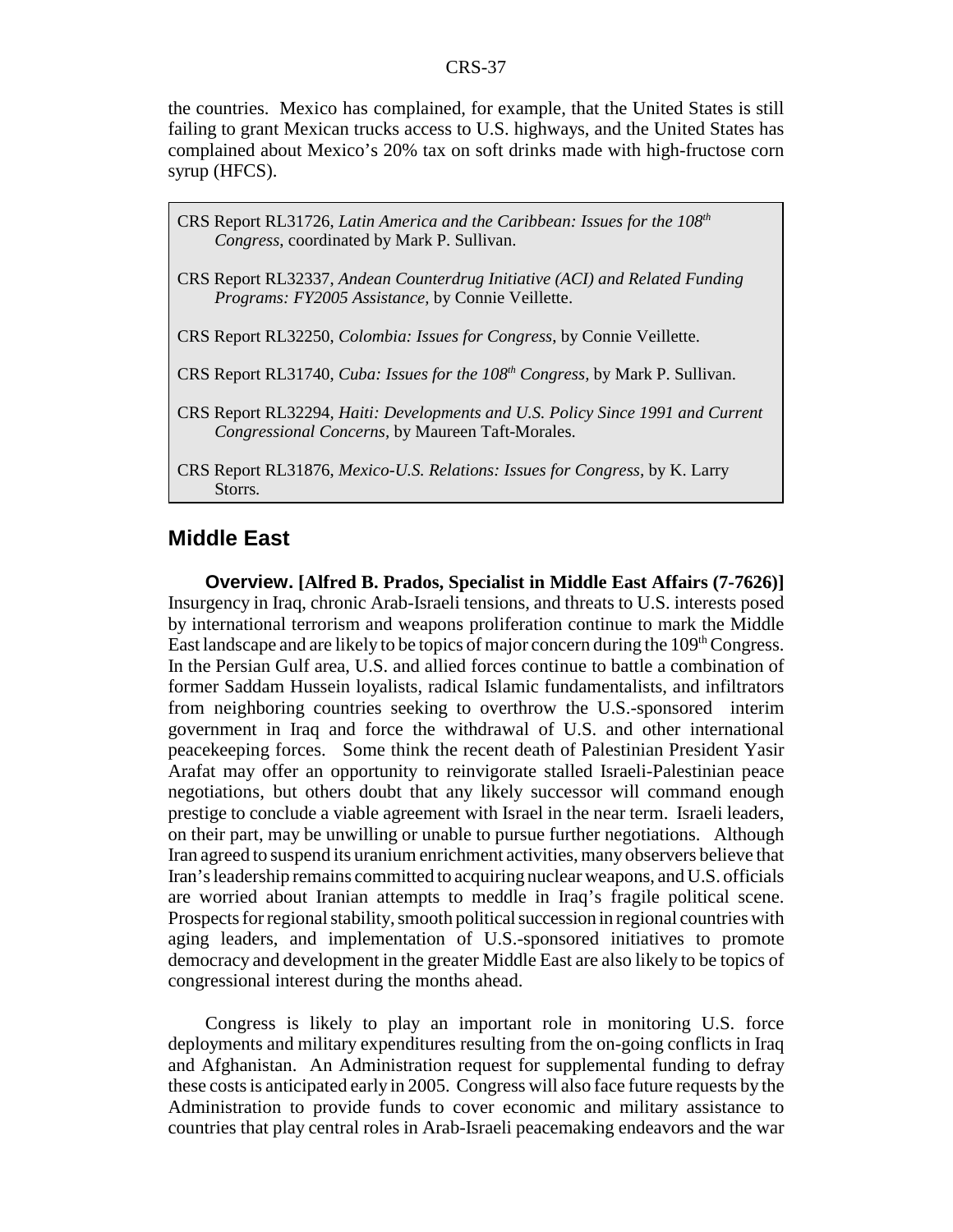on terrorism, notably Israel, Egypt, Jordan, and the Palestinians. In its oversight function, Congress will likely scrutinize the policies of other key regional actors, including countries on the State Department's terrorism list. In this connection, the Administration is moving toward normalizing relations with apparently rehabilitated terrorist sponsor Libya, while it has suggested the possibility of additional sanctions against Syria, a move which has some support in Congress. Legislation to implement recommendations of the *9/11 Commission Report*, which addresses several aspects of U.S. Middle East policy, was passed at the end of the 108<sup>th</sup> Congress.

**Syria and Lebanon. [Alfred B. Prados, Specialist in Middle East Affairs (7-7626) and Aaron Pina, Analyst in Middle East Affairs (7-4589)]** Syria is entangled in a number of important U.S. policy issues in the Middle East, including the war on terrorism, the spread of weapons of mass destruction, efforts to resolve the Arab-Israeli conflict, the situation in Lebanon, and the turmoil in Iraq since the overthrow of former Iraqi President Saddam Hussein. U.S. officials have taken increasing interest in Syrian actions, demanding that Syria cooperate more effectively in monitoring the Iraq-Syria border to curb infiltration of foreign fighters into Iraq, end support for Palestinian and Lebanese terrorist organizations, withdraw forces from Lebanon, and support other U.S. objectives in the region. Although Syrian officials maintain that they are trying to accommodate U.S. concerns, Administration officials and Members of Congress have increasingly favored use of additional economic sanctions to pressure Syria to stop activities at variance with U.S. policies. On December 12, 2003, President Bush signed H.R. 1828, the Syria Accountability and Lebanese Sovereignty Restoration Act (P.L. 108-175), which banned most U.S. exports to Syria and imposed other penalties. Some U.S. officials have suggested the possibility of stricter sanctions either under P.L. 108-175 or additional legislation. The 108<sup>th</sup> Congress passed H.R. 4818, the FY2005 Consolidated Appropriations Act, which authorizes an undetermined amount to make grants to non-governmental organizations and individuals inside Syria to support the advancement of democracy and human rights.

Syria's dominant role in Lebanon is a key concern. The remnants of civil war in Lebanon and tensions between Israel and Syria over the Israeli occupation of southern Lebanon continue to be factors in Syria's continued military presence in Lebanon. Additionally, some Syrians see the historic national theme of "Greater" Syria (Pan-Syrianism) as encompassing Lebanon. The October 20, 2004 resignation of the Lebanese Prime Minister Rafik Hariri concurrent with the Syrian-influenced extension of Lebanese President Lahoud's six-year term by three years further suggests Syrian dominance in Lebanese political life; yet there remains some debate within the Lebanese political sphere whether Syria is an occupying power or an invited guest of Lebanon. According to various reports, Syrian troop levels have decreased from a high of 35,000-40,000 in 1976, to a present deployment of roughly 14,000. In addition to political activities, Syria also lends credible support to the Lebanon-based, pro-Iranian Shi'i nationalist militia Hizballah (Party of God). Although nearly all Israeli forces have been withdrawn from Southern Lebanon, excluding the disputed region known as Shib'a Farms, Hizballah continues to launch attacks against Israeli interests in southern Lebanon in an effort to eject Israel entirely from what it regards as Southern Lebanon. Syria's role in Lebanon may inspire follow-up legislation to the Syria Accountability and Lebanese Sovereignty Restoration Act passed by the 108<sup>th</sup> Congress.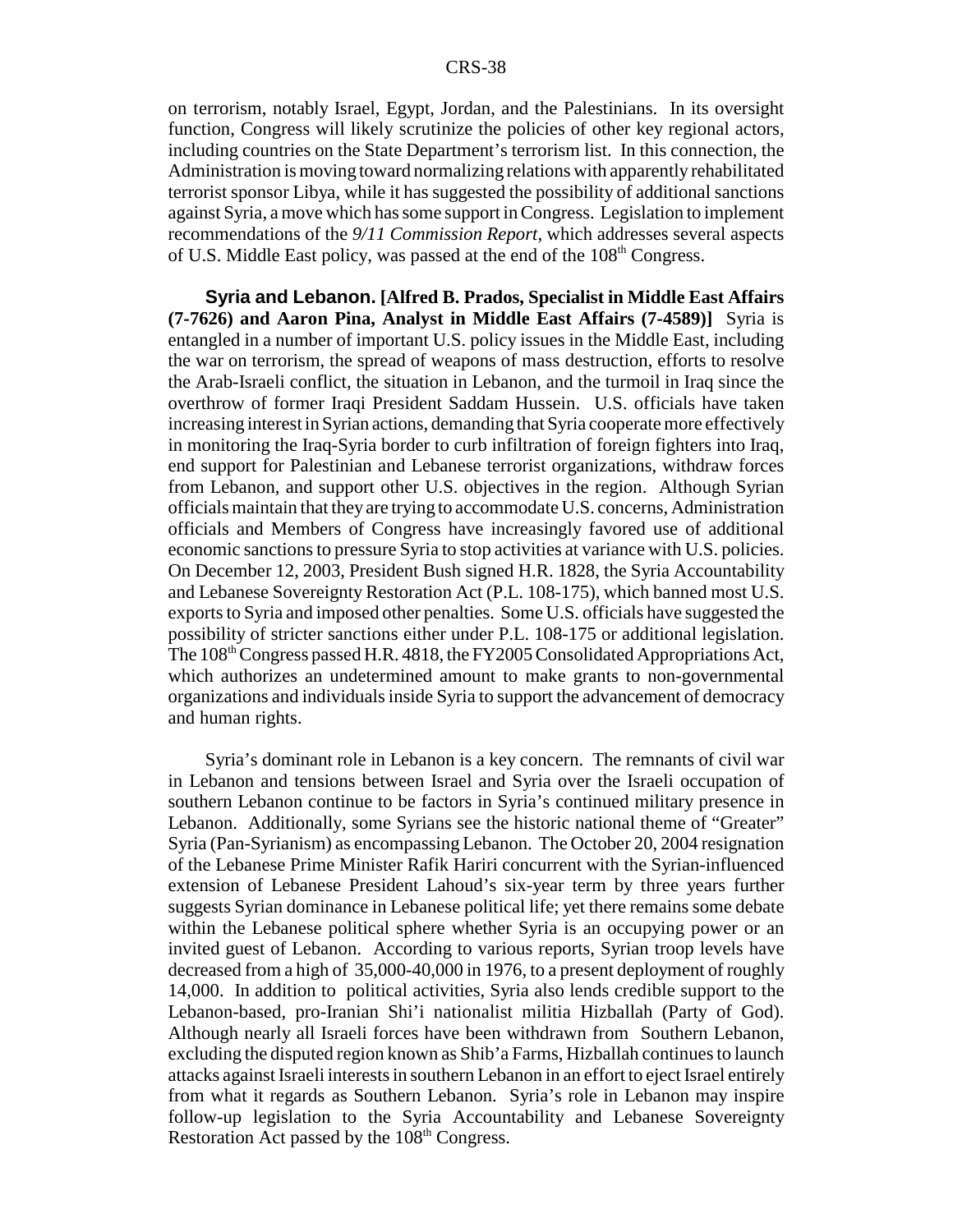**Democracy and Reform. [Jeremy Sharp, Analyst in Middle Eastern Affairs (7-8687)]** Since the September 11, 2001 terrorist attacks, many experts have stated that the fight against terrorism cannot be won using force alone; it must be accompanied by long-erm policies that address development and reform issues in Arab and Muslim-majority countries. The Bush Administration has launched several initiatives to promote democracy and reform in the Middle East and in countries with significant Muslim populations. The  $109<sup>th</sup>$  Congress will consider funding levels for these programs and conduct oversight to review their effectiveness in promoting good governance and development in a region dominated by autocratic regimes. In addition, some lawmakers have suggested that U.S. bilateral assistance programs to Arab governments, such as Egypt, should place greater emphasis on encouraging reform. Some critics argue that U.S. efforts to promote democracy in the Middle East will only encourage opponents of U.S. policy in the region who may perceive U.S. involvement as an exercise in U.S. imperialism or an imposition of democracy by the West.

Through annual foreign operations and State Department appropriations legislation, Congress currently provides funding for the following programs: the Middle East Partnership Initiative (MEPI) — a State Department program designed to encourage reform in Arab countries by strengthening Arab civil society, encouraging micro-enterprise, expanding political participation, and promoting women's rights (\$75 million for FY2005); the State Department's Human Rights and Democracy Fund (HRDF) — an account that funds human rights promotion in Muslim-majority countries (\$11 million for FY2005); and the National Endowment for Democracy's (NED) Muslim Democracy Program (\$4 million for FY2005). Beyond U.S.-sponsored programs, the Administration proposed and participates in the "Broader Middle East & North Africa Initiative," a G-8-led development and reform initiative aimed at fostering economic and political liberalization in a wide geographic area of Arab and non-Arab Muslim countries. At this time, it is unclear what resources the United States will devote to the initiative.

**Libya. [Clyde Mark, Specialist in Middle Eastern Affairs (7-7681)]** U.S.- Libyan relations were broken by a series of military encounters in the 1970s and 1980s, including the 1986 U.S. accusation of Libyan involvement in the Berlin nightclub bombing followed by U.S. air strikes on Libya, and the 1988 bombing of Pan Am 103. Throughout this period, the United States applied a series of sanctions that prohibited commercial contacts with Libya. A trial of two Libyan nationals charged with bombing Pan Am 103 ended in 2001 with one acquittal and one conviction. To comply with a U.N. resolution, Libya offered to compensate each of the Pan Am 103 victims with an initial payment of \$4 million when the U.N. sanctions were lifted, another \$4 million payment when the United States lifted its sanctions, and a final \$2 million payment when the United States removed Libya from the terrorism list. Libya extended the deadline twice and the United States lifted all but the terrorism sanctions, which prohibit transfers of military and dual use items. In December 2003, Libya renounced chemical, biological, and nuclear weapons, and opened the country to international inspection. With the lifting of travel and financial sanctions, U.S. business interests have returned to Libya, and the United States and Libya have opened preliminary diplomatic relations. The FY2005 Consolidated Appropriations Act provides the opportunity for increasing trade with Libya by adding a Presidential waiver of existing restrictions against Export-Import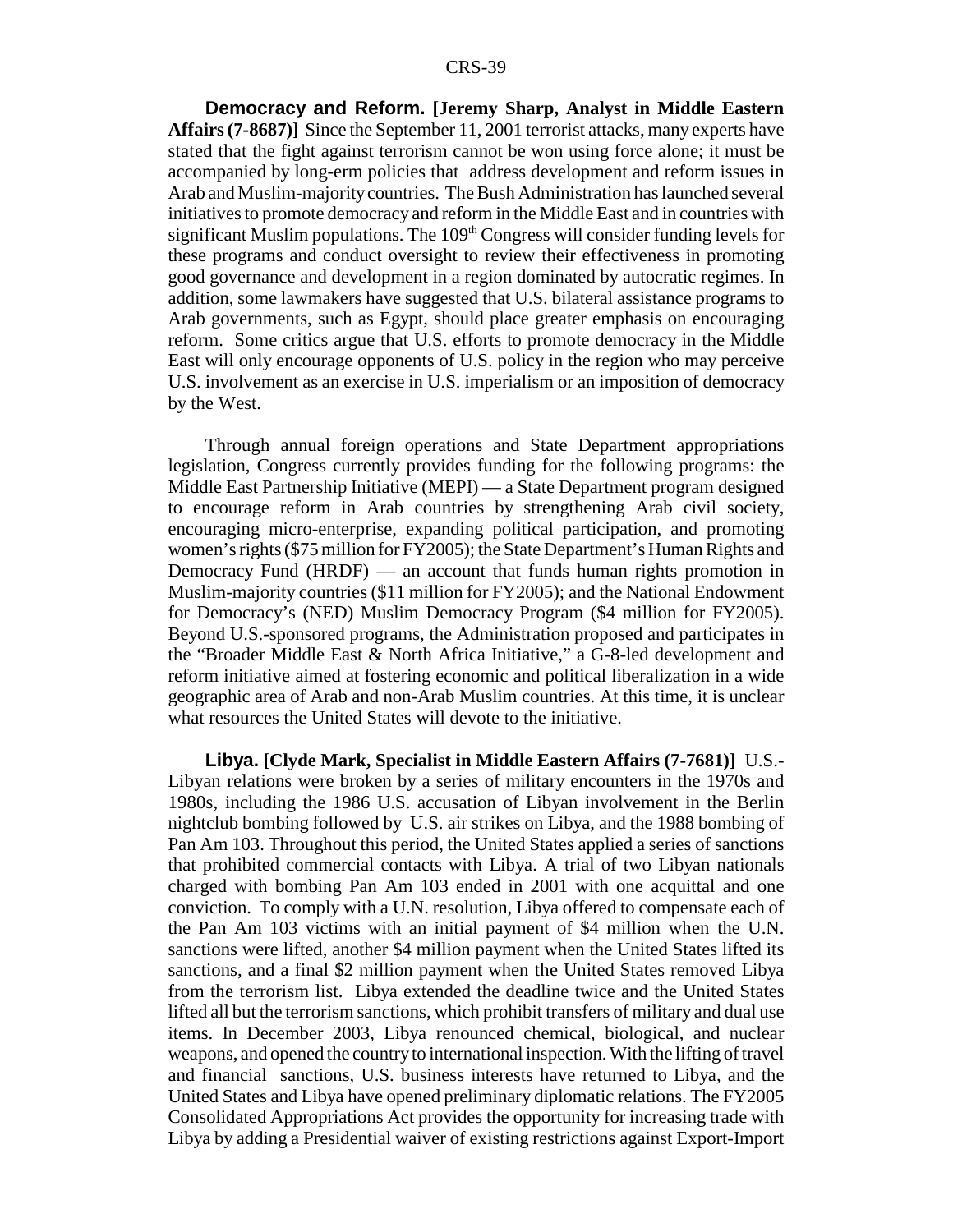Bank transactions (Section 113, Title I, Division J, P.L. 108-447). Congress probably will continue to monitor events in Libya, including its compliance with non-proliferation and compensation obligations, and the President's handling of the remaining terrorism sanctions.

CRS Issue Brief IB89118, *Lebanon*, by Clyde R. Mark.

- CRS Issue Brief IB92075, *Syria: U.S. Relations and Bilateral Issues*, by Alfred B. Prados.
- CRS Report RL32260, *U.S. Foreign Assistance to the Middle East: Historical Background, Recent Trends, and the FY2005 Request*, by Jeremy M. Sharp.
- CRS Report RS21457, *The Middle East Partnership Initiative: An Overview*, by Jeremy M. Sharp.
- CRS Report RL32407, *The Greater Middle East Initiative: An Overview*, by Jeremy M. Sharp.
- CRS Issue Brief IB93109, *Libya*, by Clyde Mark.
- CRS Report RL32604, *Libya: Legislative Basis for U.S. Economic Sanctions*, by Dianne Rennack.
- CRS Report RS21823, *Disarming Libya: Weapons of Mass Destruction*, by Sharon Squassoni and Andrew Feickert.

### **Defense and Security**

### **Overview: Defense Strategy and Military Force Planning [Stephen Daggett, Specialist in National Defense (7-7642)]**

Since the end of the Cold War, often with prodding from Congress, successive Administrations have repeatedly tried to articulate the principles that should guide national security policy, defense strategy, and military force planning. During the Bush Administration, strategy has been under extensive, continuing, and evolving review. In September 2001, shortly after the attacks of September 11, the Defense Department released the congressionally mandated "Quadrennial Defense Review" (QDR), which laid out the premises of defense strategy. In September 2002, the White House issued a broader statement of "The National Security Strategy of the United States," which, among other things, asserted a right to act preemptively to prevent unacceptable threats from arising. In May 2004, the Joint Chiefs of Staff completed a formal statement of "The National Military Strategy of the United States." The next Quadrennial Defense Review is required no later than February 2006, and the Defense Department is already beginning preparations.

For military planners, the main burden of the evolving strategic guidance from these and other reviews has been to expand the range of military capabilities that policymakers expect to have available. Administration officials have dismissed the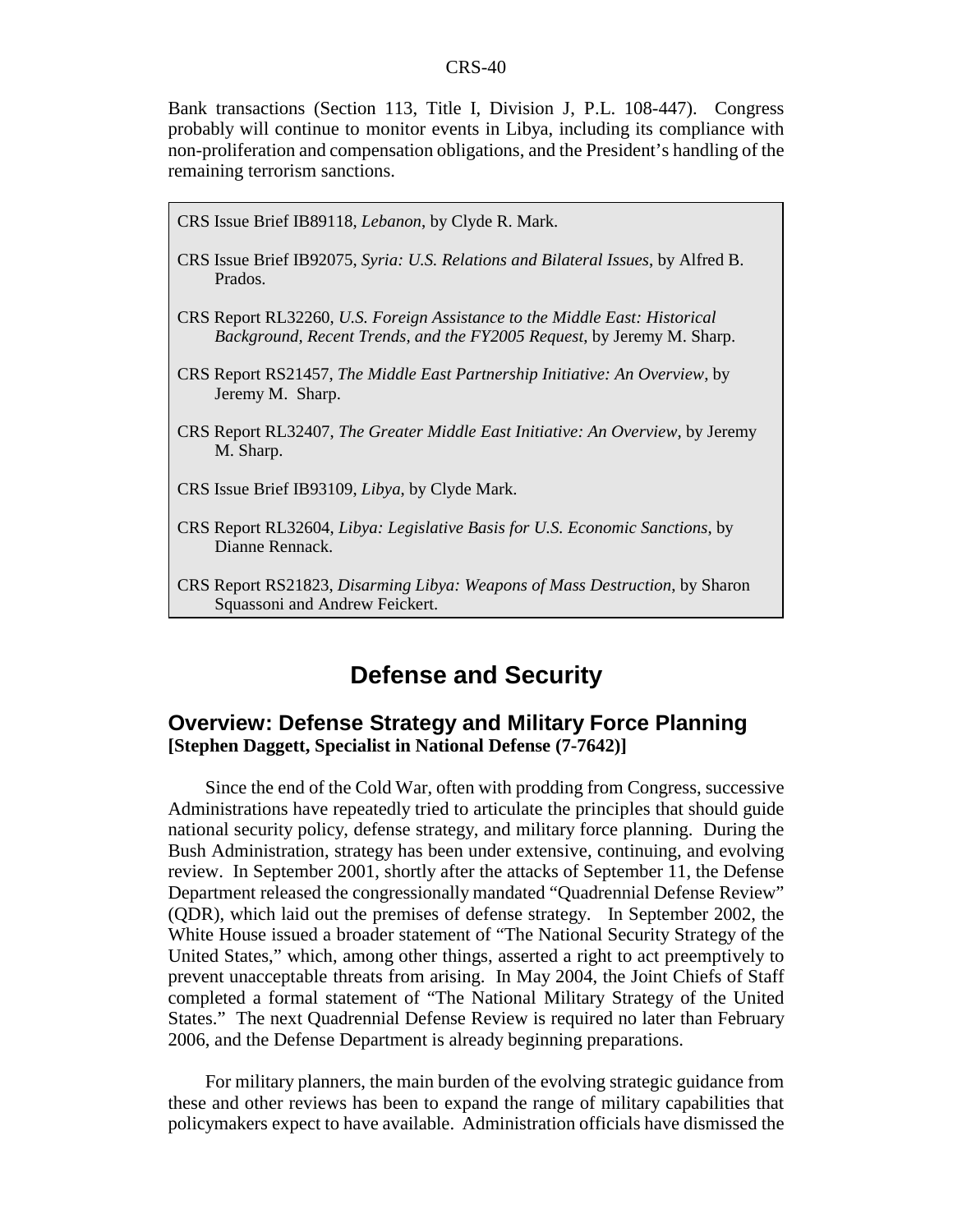old requirement that forces be prepared for two major theater wars as much too limiting. The 2001 QDR mandated that forces be prepared to defend the homeland, to deter threats in four major regions while simultaneously engaging in smaller-scale contingency operations, to swiftly defeat larger-scale attacks in two regions, and to win decisively in one area. This is now called the "1-4-2-1 strategy construct." The war-fighting requirement has since been refined to mandate the ability to deploy an adequate force to a distant theater within 10 days, defeat an enemy within 30 days, and recover quickly enough to handle a second conflict 30 days later.

Subsequently, other requirements have been added. Forces should be able to defeat challenges ranging from terrorism in ungoverned areas, to irregular warfare including insurgencies, to other asymmetric threats that do not directly challenge U.S. strengths, to disruptive threats from future competitors that would challenge U.S. power in space or other realms, and to potentially catastrophic threats, particularly from non-state or rogue-state actors possessing weapons of mass destruction. A demanding goal recently under discussion is to be able to keep 200,000 troops in place in stability operations for five years while remaining prepared for other major operations and without exceeding guidelines limiting overseas rotations of active or reserve personnel. Having laid out a full range of requirements, senior officials are now trying to establish metrics by which to assess how well current forces perform and, in the long run, to help guide how limited resources will be allocated. New requirements have led to major changes in the organization of the Army and, in coming months, may shape decisions on weapons programs and on active and reserve troop levels that are of considerable interest to Congress.

CRS Report RS21754, *Military Forces: What Is the Appropriate Size for the United States?* by Edward Bruner.

### **Defense Budget Trends and Issues for Congress [Stephen Daggett, Specialist in National Defense (7-7642)]**

Defense spending is a major focus of action in Congress every year, initially in debate over the annual congressional budget resolution and later when Congress considers annual defense authorization and appropriations bills. Last year, the Administration requested \$422 billion in funding for national defense in regular FY2005 appropriations bills and later asked for an additional \$25 billion in emergency funding for Iraq and Afghanistan. For FY2006, last year' s projection was for about \$440 billion in regular defense funding, which is subject to change when the White House budget is submitted in February 2005. The Administration is also expected to ask for supplemental FY2005 defense appropriations ranging from \$65 billion to \$80 billion in February, and may later amend the FY2006 budget to ask for another \$25 billion or so for Iraq and Afghanistan, as it did last year. In all, Congress is likely to act on requests of well over \$500 billion for defense in the first session of the 109<sup>th</sup> Congress.

One issue for Congress, to be addressed early in the year in action on the budget resolution, is how trends in defense fit with steps that may be needed to control federal budget deficits. In the past, dating back to the Gramm-Rudman-Hollings deficit control acts of the 1980s, defense budgets have been constrained by efforts to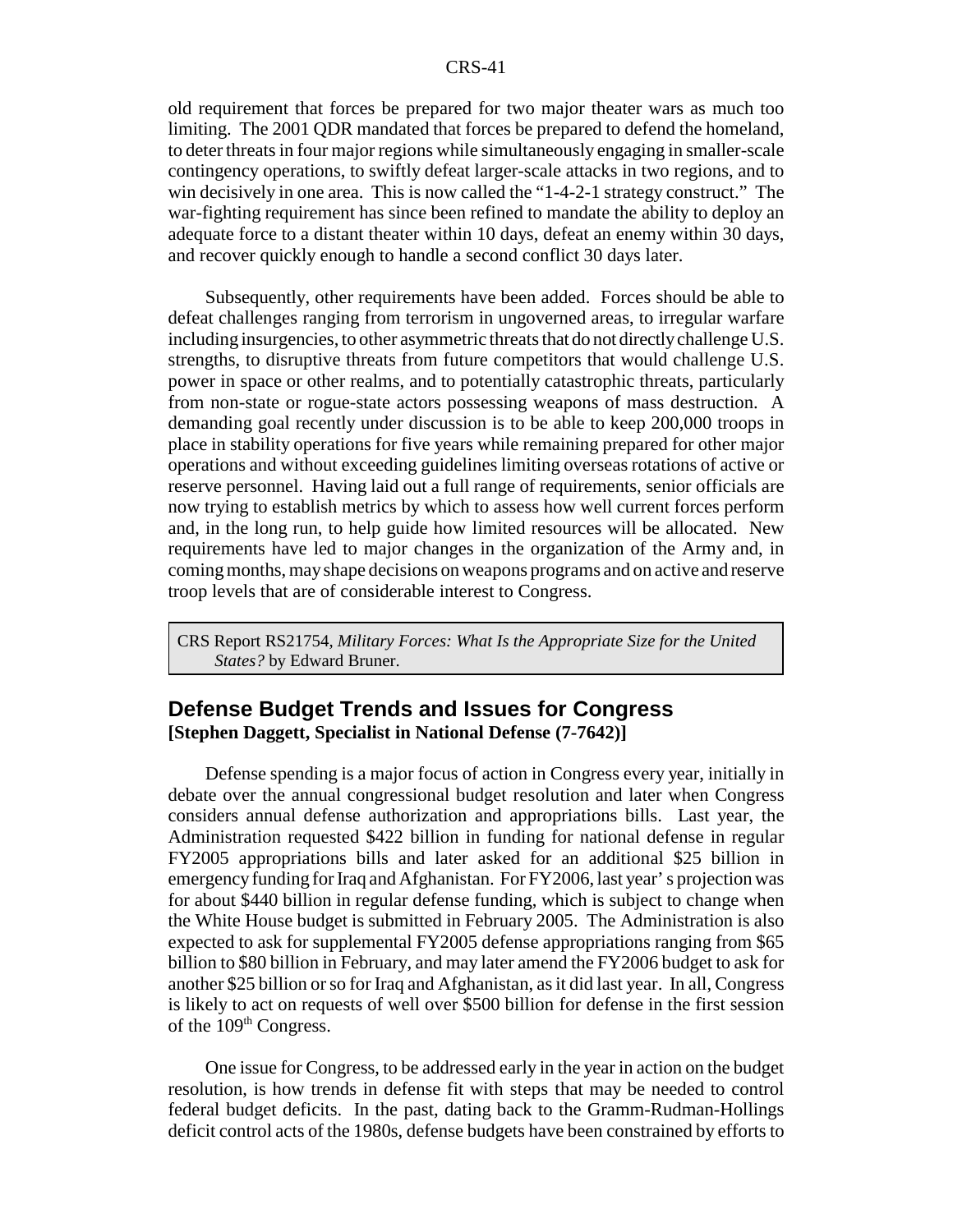rein in budget deficits. Last year, for the first time in several years, defense spending was an issue in action on the budget resolution, when the Senate rejected a proposal to trim the Administration's recommended total by \$7 billion. With defense slated to grow by about \$20 billion a year for the next several years in White House projections, one issue in Congress may be whether to limit future growth in defense.

Even if Congress does not decide to trim projected levels of defense spending, some potentially controversial trade-offs within the defense budget may be on the agenda. Already several Members of Congress have objected strongly to a reported cut in the rate of shipbuilding in the FY2006 Navy budget. Last year, Congress increased the statutory end-strength of the Army by 20,000 troops and of the Marine Corps by 3,000 troops over Pentagon objections. For the present, these increases are being paid for with supplemental appropriations. One issue is whether such increases should be maintained in the future, and if so, how to pay for them. The ongoing restructuring of the Army also has equipment and operating costs that were not fully covered in earlier Army budget plans, and one issue is whether these costs should be covered by delaying Army programs such as the Future Combat System (FCS).

Other weapons programs may also be matters of debate. Last year, Congress cut back on some high-profile space programs, including the Space-Based Radar and the Transformational Communications Satellite. Funding for those and other very costly space programs may be on the agenda again this year. There also remain questions about the overall affordability of long-term weapons acquisition programs, including the F-22 fighter, the F-35 Joint Strike Fighter, and missile defense, particularly to the extent that there continues to be cost growth in these and other programs. Finally, Congress has, in recent years, added substantial amounts for military personnel pay and benefits. There continues to be significant support in Congress for additional benefit increases, particularly for military reservists. A key budget issue is how to offset the long-term costs of any new personnel benefits.

- CRS Report RL32305, *Authorization and Appropriations for FY2005: Defense*, by Stephen Daggett and Amy Belasco.
- CRS Report RL32310, *Appropriations for FY2005: Military Construction*, by Daniel H. Else.
- CRS Report RL32468, *FY2005 Defense Budget: Frequently Asked Questions*, by Jeffrey Chamberlin.

### **Defense Transformation [Ronald O'Rourke, Specialist in National Defense (7-7610)]**

The Administration argues that defense transformation (i.e., large-scale change and reform of U.S. defense capabilities) is needed to effectively meet  $21<sup>st</sup>$ -century security challenges, and has justified many of its proposals for DOD on the grounds that they are needed for defense transformation. One potential transformation-related issue for the early days of the  $109<sup>th</sup>$  Congress is the Administration's plan to reorganize the Army into a modular force organized around brigade-sized units. A second is the Administration's plan to significantly revise overseas basing arrangements for U.S. forces, which could affect U.S. military capabilities, the 2005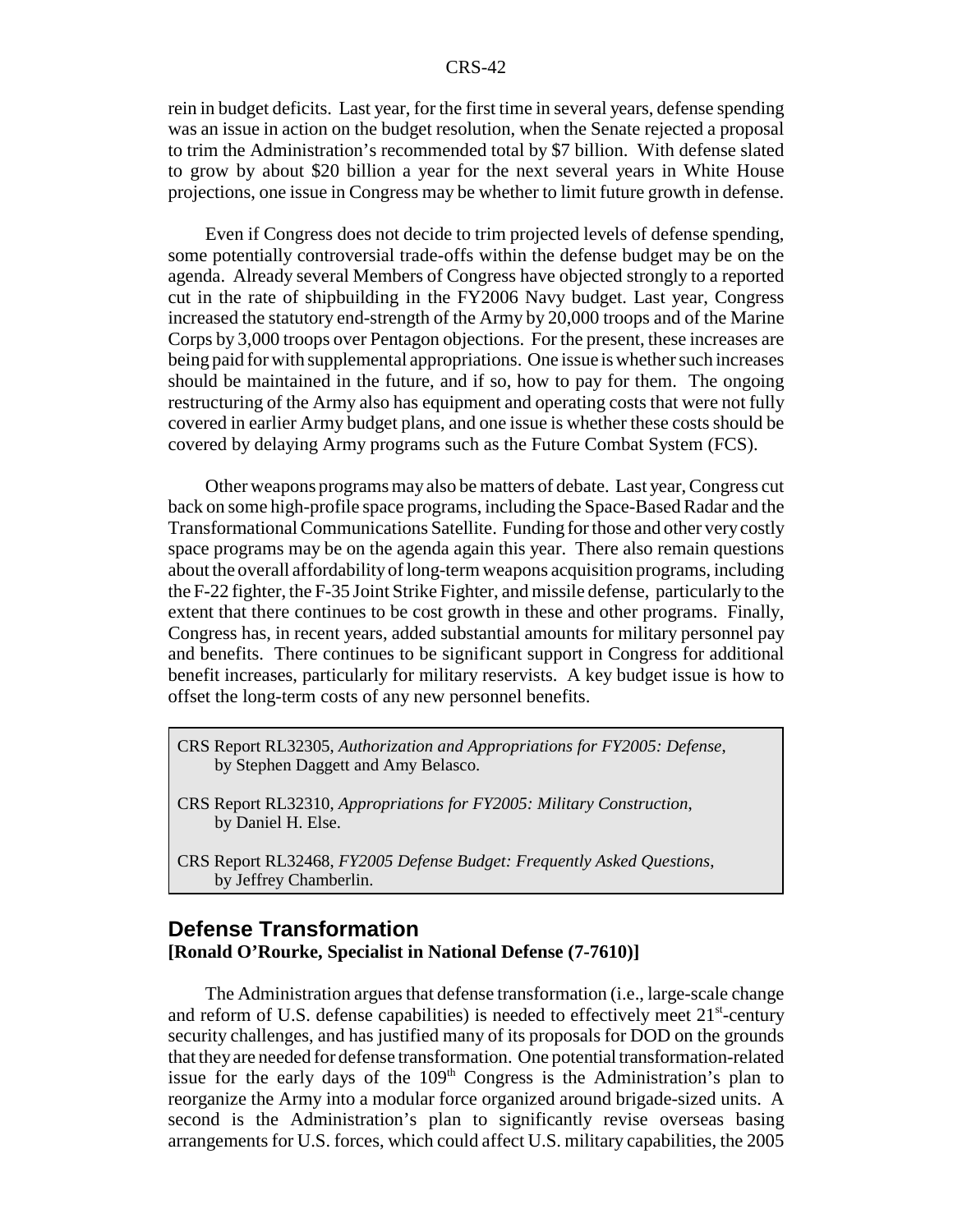Base Realignment and Closure (BRAC) round, and U.S. relations with allies. A third is the Administration's reported intent to plan U.S. military capabilities so as to meet four kinds of military challenges — conventional military threats, irregular conflicts (such terrorism, insurgencies, and civil wars), potential catastrophic events (defined as the acquisition, possession, and possible use of weapons of mass destruction against vulnerable, high-profile targets by terrorists and rogue states), and potential disruptive threats (i.e., breakthrough technologies that could marginalize current U.S. military advantages). Some observers believe this "four challenges" approach could lead to reduced funding for development and procurement of traditional military systems like aircraft, ships, and heavy armored vehicles.

CRS Report RL32238, *Defense Transformation: Background and Oversight Issues for Congress,* by Ronald O'Rourke.

CRS Report RL32476, *U.S. Army's Modular Redesign: Issues for Congress*, by Andrew Feickert.

### **Base Realignment and Closure**

**[David E. Lockwood, Specialist in U.S. Foreign Policy and National Defense (7-7621) and Daniel H. Else, Specialist in National Defense (7-4996)]**

Early in the first session of the  $109<sup>th</sup>$  Congress (no later than March 15), the President will appoint nine members to the Base Realignment and Closure (BRAC) Commission. In so doing, he will consult with senior congressional leaders, as follows: Speaker of the House (2 nominees); Majority Leader of the Senate (2 nominees); Minority Leader of the House (1 nominee); Minority Leader of the Senate (1 nominee). The three remaining appointments can be made by the President without consultation. In addition, it should be noted that BRAC law requires Senate confirmation for all nominees. In mid-May of 2005, the Secretary of Defense will forward to the BRAC Commission a list of recommended actions to realign or close a significant number of military installations within the United States and its territories. At the same time, an independent panel created by Congress, commonly referred to as the Overseas Basing Commission, will recommend a strategy for realigning U.S. military installations overseas — paralleling a similar effort that is being undertaken by the Department of Defense.

The domestic 2005 BRAC round is expected to be the last of five base closure rounds conducted in the transition following the end of the Cold War. The previous rounds, instituted in 1988, 1991, 1993, and 1995, resulted in 97 major military installations being closed or realigned, and affecting a total of 451 bases of all sizes. The net savings accrued from the first four rounds have been estimated at about \$17 billion to date. Overall, the four rounds of BRAC closures and realignments are widely regarded to have been a success. While numerous communities were adversely affected at the outset, over time many recovered — and even prospered. Some communities in rural areas, however, have not recovered.

In 2001, after much opposition from Members of Congress, the Department of Defense secured approval for a 2005 BRAC round. Subsequently, in February and March 2004, the Pentagon initiated a series of important steps by publishing its force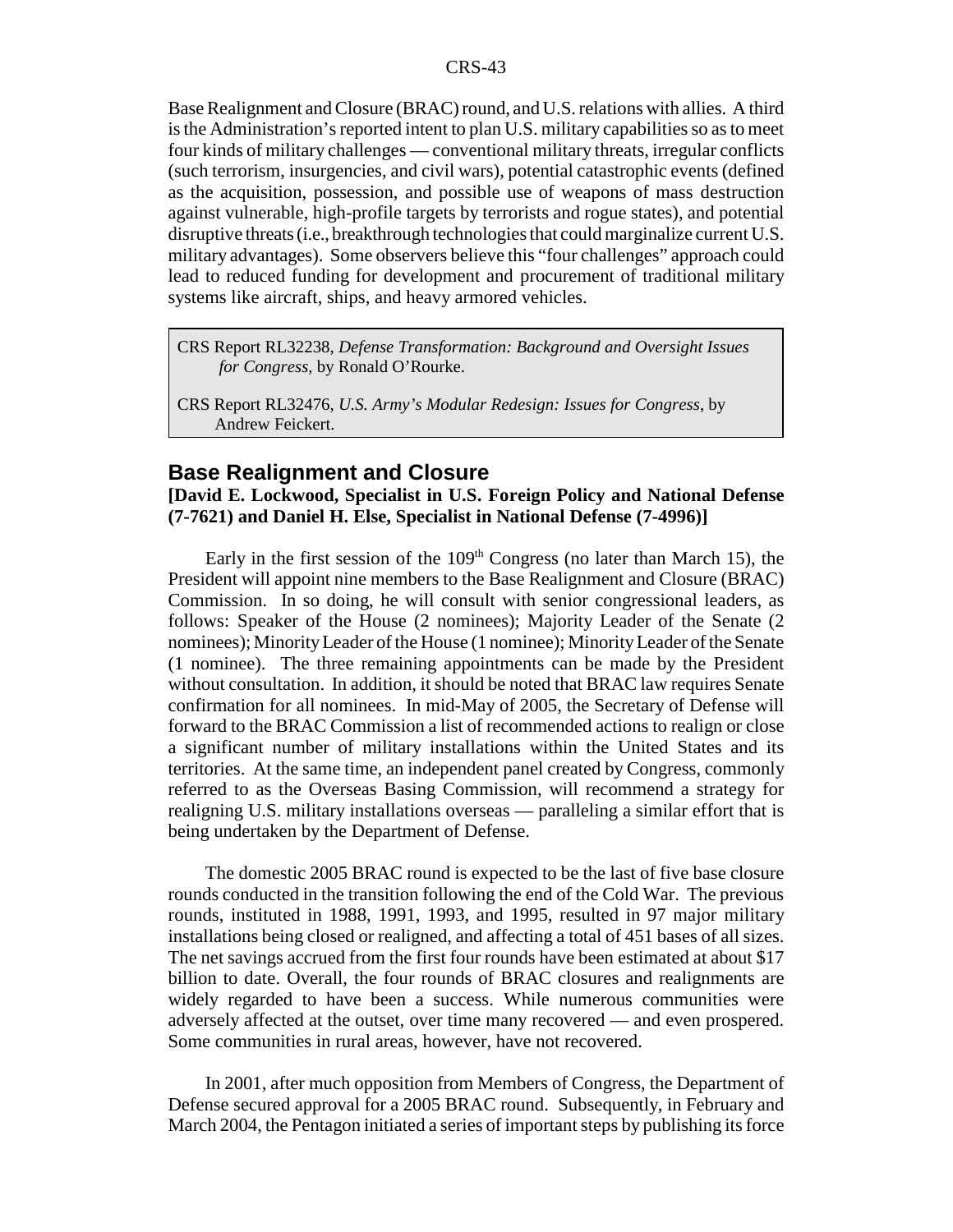structure plan, infrastructure inventory, and base selection criteria. At this time, the Department of Defense is analyzing its current and future basing needs and drawing up the list of realignment and closure actions that will be implemented. In May 2005, the BRAC Commission will receive DOD's final list, review it, and forward its own recommendations to the President sometime in September. The President must submit his approved list to the  $109<sup>th</sup>$  Congress no later than November 7, 2005. Congress then has 45 days to pass a motion of disapproval or the Commission's list becomes law.

In the previous four BRAC rounds, the Commissions included former Members of Congress, former retired military leaders, former U.S. ambassadors, notable business leaders, former House and Senate staff members, as well as former White House staff members. Also, previous BRAC Commissions made relatively modest changes to the Pentagon's closure and realignment list. They approved 85 percent of DOD's selection overall. Information currently circulating in the press, and elsewhere, indicates that approximately a hundred U.S. installations will be closed or realigned in the 2005 round, and that there will be many more realignments as compared to closures.

 CRS Report RL30051, *Military Base Closures: Agreement on a 2005 Round*, by David E. Lockwood.

- CRS Report RL32216, *Military Base Closures: Implementing the 2005 Round*, by David E. Lockwood.
- CRS Report RS21822, *Military Base Closures: DOD's 2005 Internal Selection Process*, by Daniel H. Else and David E. Lockwood; see also Online Video: MM70068.]
- CRS Report RS21975, *U.S. Military Overseas Basing: Background and Oversight Issues for Congress*, by Jon D. Klaus

### **Army Size and Requirements [Andrew Feickert, Specialist in National Defense (7-7673)]**

 Under the provisions of the 2005 National Defense Authorization Act (H.R. 4200/P.L. 108-375), the active Army's current mandated ceiling of 482,400 soldiers will grow to 502,400 by the end of 2005 and to 512,400 by the end of 2009. The Army opposes this legislated end-strength increase of 30,000 soldiers, preferring instead to raise and lower its end-strength on a temporary basis through personnel actions such as mandatory extensions of enlistments. The Army's primary concern is how to pay for these 30,000 soldiers since Congress did not appropriate funds to pay for end-strength increases. The Army reportedly estimates that it will cost \$3.6 billion dollars annually in pay and benefits for the additional soldiers, while the Congressional Budget Office reportedly puts the figure at about \$2.6 billion annually.

The Army is undertaking a total organizational transformation to better meet current and future operational requirements. The Army is currently redesigning its current 10 active duty division force to be a 43 or 48 brigade-level force by FY2007. The reserves will also convert to a brigade-centric force over time. This redesign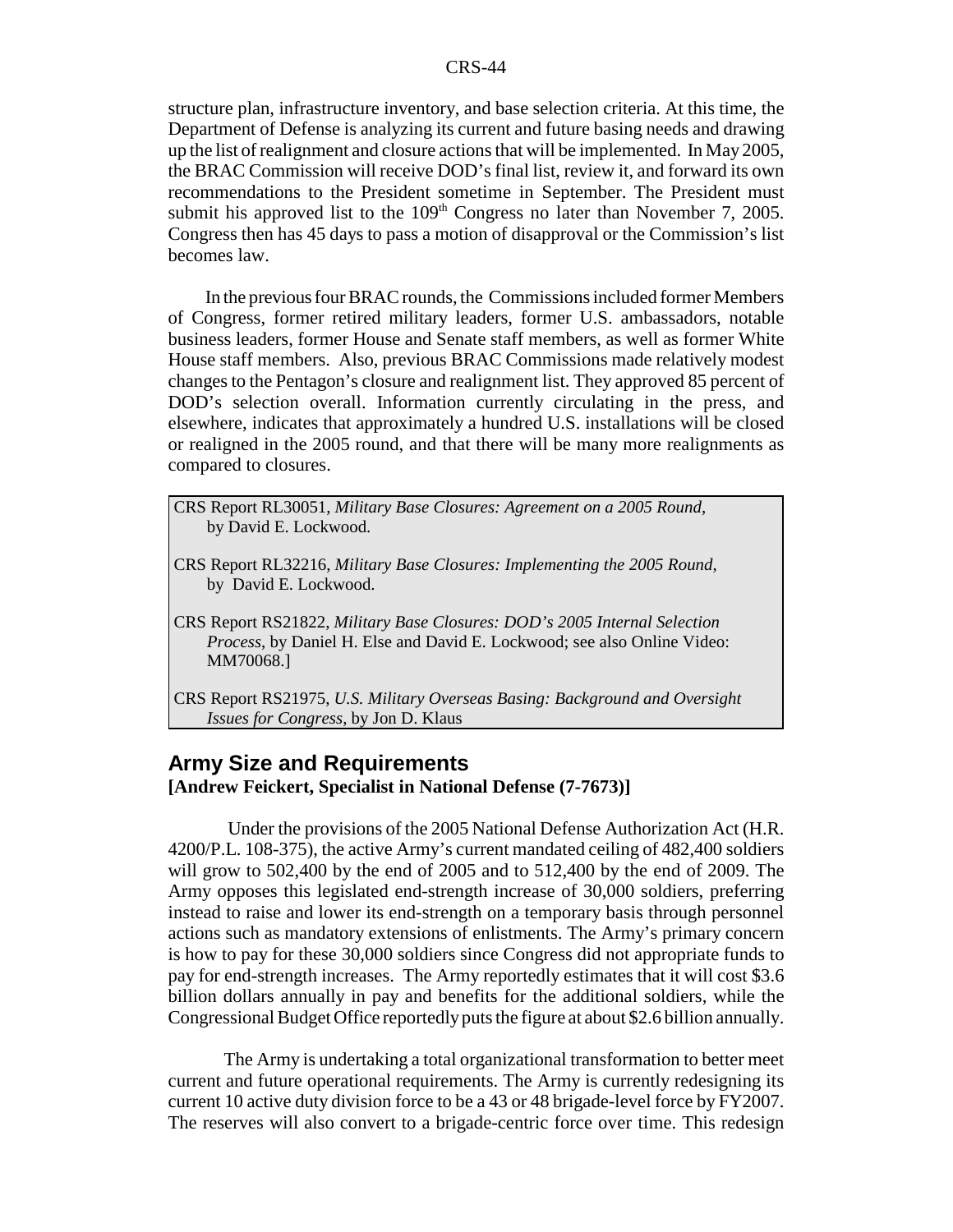effort, as well as associated restructuring and stabilization initiatives, is intended to sustain both the active and reserve Army through a potentially long-term, manpower and resource intensive war on terror. While supporters suggest that the additional brigades could help ease the deployment strain on the Army, critics argue that such a complete organizational transformation creates additional and unnecessary strains on the Army and its resources.

The Army's major equipment program, the Future Combat System (FCS), is an approximately \$117 billion research, development, and acquisition program, consisting of 18 manned and unmanned systems tied together by an extensive communications network. FCS is intended to replace such current systems as the M-1 Abrams tank and the M-2 Bradley infantry fighting vehicle with advanced networked combat systems. FCS has been described by both the Army and its critics as a high risk program because many of its key technologies are still conceptual in nature. The Army has slipped the initial operational capability of the first FCS-equipped brigade from 2012 to 2014 and intends to eventually field up to 15 FCS-equipped brigades. The Army is presently providing certain FCS systems, such as unattended sensors and unmanned aerial vehicles, to units in Iraq and Afghanistan and intends to "spiral in" certain FCS technologies and systems into the current force as they become available. The Army is concerned that the FCS may become the "bill payer" for the 30,000 soldier end-strength increase as well as for escalating costs associated with the wars in Iraq and Afghanistan.

CRS Report RL32476, *U.S. Army's Modular Redesign: Issues for Congress*, by Andrew Feickert.

CRS Report RS21754, *Military Forces: What Is the Appropriate Size for the United States?* by Edward Bruner.

### **Special Operations Forces [Andrew Feickert, Specialist in National Defense (7-7673)]**

U.S. Special Operations Forces (SOF) play a leading role in the war on terror. SOF forces are operating at a very high tempo world-wide. They are presently undergoing a modest expansion, limited primarily by the extremely high standards demanded of special operations personnel. SOF is experiencing retention difficulties among senior, retirement-eligible non-commissioned officers and warrant officers. Many of these most experienced operators are leaving the military at the 20-year mark for jobs in the private sector as security specialists or for jobs with the federal government such as with the CIA. Congress may elect to consider what, if any, steps could be taken to improve SOF personnel retention. Another issue is the 9/11 Commission recommendation that U.S. SOF should become responsible for covert paramilitary operations which are presently under the purview of the CIA. The Administration has ordered the Secretary of Defense and the Director of Central Intelligence to review the advisability of such a transfer of responsibility. While some suggest that SOF responsibility for paramilitary operations might improve the planning and execution of these operations, others argue that it will only add additional requirements to SOF forces that are presently operating at full capacity and could detract from their primary mission of locating and destroying terrorists.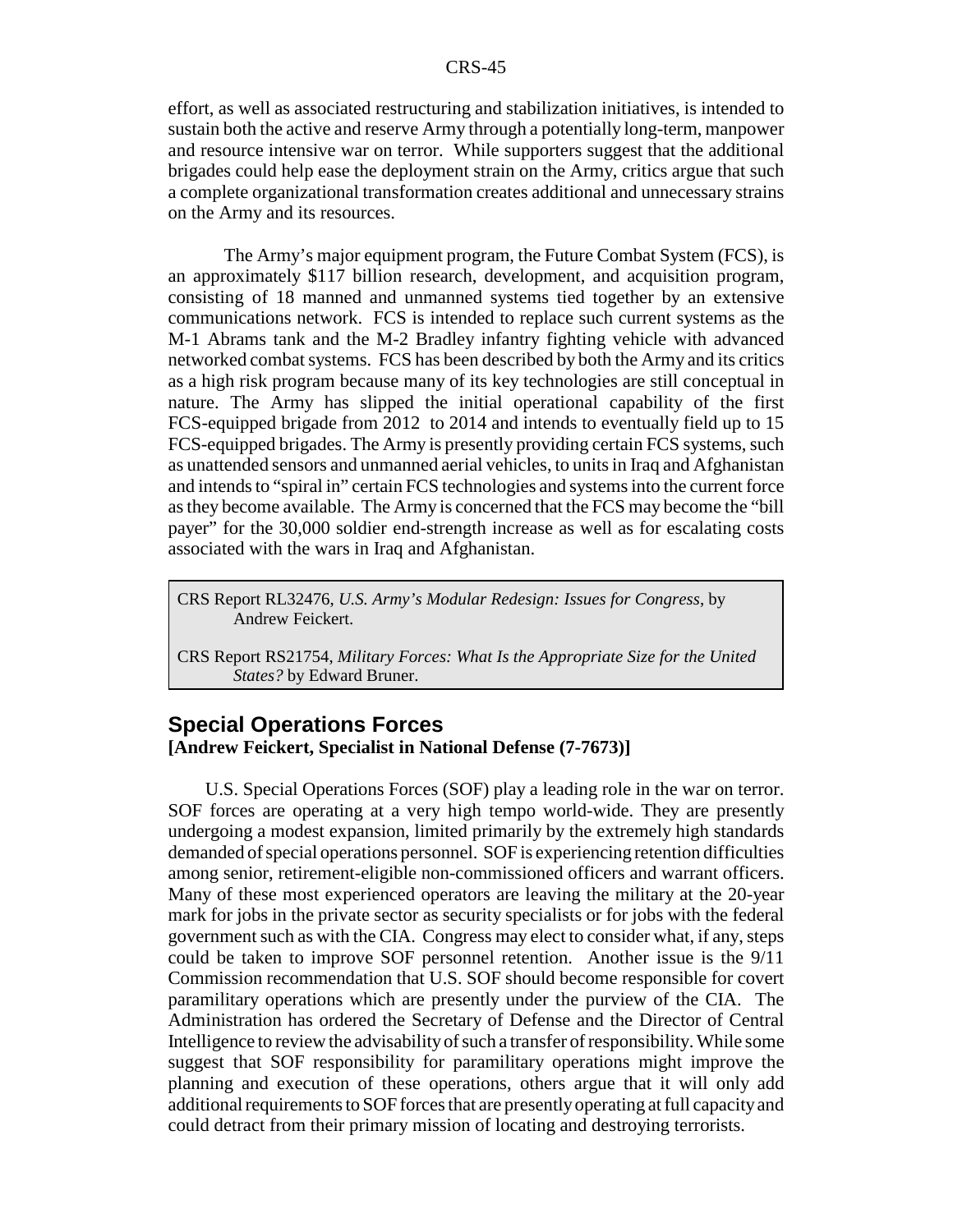CRS Report RS21048, *U.S. Special Operations Forces (SOF): Background and Issues for Congress*, by Andrew Feickert.

### **Other Acquisition/Technology Issues**

**Navy Shipbuilding. [Ronald O'Rourke, Specialist in National Defense (7-7610)]** A leading Navy acquisition issue for the early days of the  $109<sup>th</sup>$  Congress will be the number of Navy ships that the Administration proposes to procure in FY2006. Press reports have suggested that the Administration's proposed FY2006 defense budget could request funding for the procurement of four new Navy ships. This is fewer than the seven fully funded ships (plus two partially funded ships) that the Administration requested in its proposed FY2005 budget, and less than the average of nine or more ships per year that would be needed over the long run to maintain a Navy of about 300 ships. Some Members are concerned that the Administration's plans for Navy shipbuilding could over time reduce the Navy to significantly less than 300 ships and possibly endanger parts of the current Navy shipbuilding industrial base. These concerns have been heightened by the absence of a current, officially approved, consensus plan for the future size and structure of the Navy, and by reports that the Administration is considering reducing force-level goals for at least some parts of the fleet.

CRS Report RL32665, *Potential Navy Force Structure and Shipbuilding Plans: Background and Issues for Congress*, by Ronald O'Rourke.

**Air Forces Modernization. [Christopher Bolkcom, Specialist in National Defense (7-2577)]** The Air Force's top priority is the F/A-22 Raptor originally designed to dominate aerial combat. New roles such as attacking advanced, groundbased air defenses may also be feasible. At issue are the aircraft's cost, schedule, the number to be procured, and whether cheaper aircraft might do the same job. The F-35 Joint Strike Fighter (JSF) is the largest aviation program in terms of estimated cost (\$233 billion) and numbers (2,900 aircraft). This multirole aircraft will be produced in three variants for the Air Force, Marine Corps, and Navy. At issue is the extent to which the JSF is needed relative to other aircraft such as the F/A-22 and the Navy's F/A-18E/F *Super Hornet*. Aerial refueling and long range bomber aircraft are also key modernization issues. The Air Force's KC-135 *Stratotanker* fleet is old and in need of replacement. Leasing Boeing  $767$  aircraft was proposed in the  $108<sup>th</sup>$ Congress. The estimated cost and the terms of the lease proved controversial, and this option now appears untenable. DOD will not make a decision on replacing the aerial refueling fleet until analyses of aerial refueling requirements and potential alternatives are completed in 2005. The lack of funding for long-range bomber modernization, despite achievements in recent military operations, will also be debated in the 109<sup>th</sup> Congress.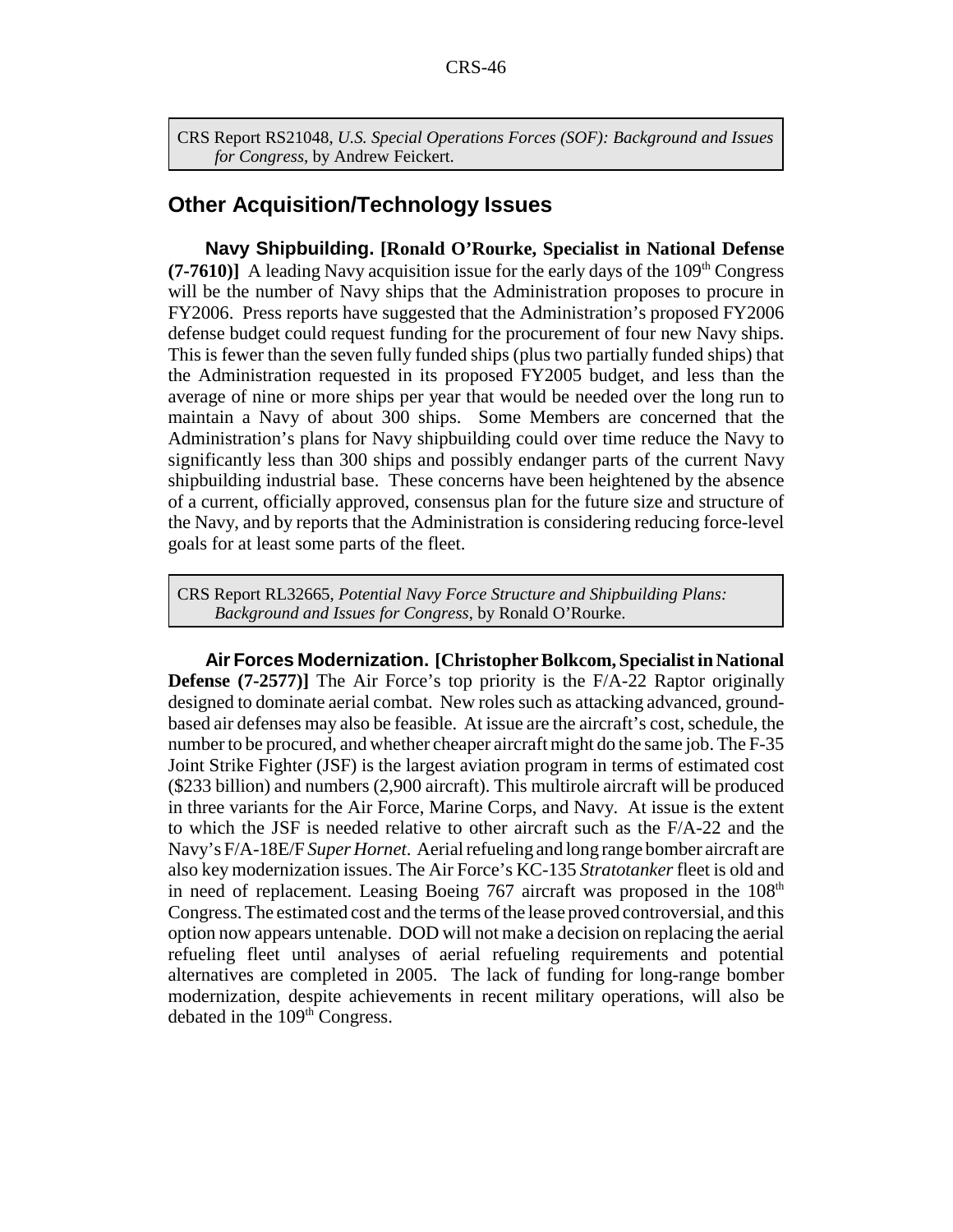CRS Issue Brief IB92115, *Tactical Aircraft Modernization*, by Christopher Bolkcom.

CRS Report RL32447, *Military Helicopter Modernization*, by Christopher Bolkcom.

CRS Report RL31544, *Long-Range Bombers*, by Christopher Bolkcom.

CRS Report RS20941, *Air Force Aerial Refueling*, by Christopher Bolkcom.

**Ballistic Missile Defense. [Steven Hildreth, Specialist in National Defense (7-7635)]** Congress largely supports Ballistic Missile Defense (BMD), having appropriated almost \$100 billion since the Reagan Strategic Defense Initiative (SDI) was launched in FY1985. Congress plays a major role in developing U.S. BMD policy and overall direction, as well as in program guidance, management, and oversight. In the 109<sup>th</sup> Congress, the Administration is expected to request support for: 1) annual BMD budget requests of \$10-\$11 billion; 2) continued deployment of a national BMD capability in Alaska, California, and perhaps elsewhere; 3) continued testing of national BMD technologies to build confidence in and increase effectiveness of the system now being deployed; and 4) BMD programs such as the Airborne Laser, the Space Tracking and Surveillance System (SSTS), and the Missile Defense System Interceptor program that some in Congress, the executive branch, and the private sector believe should be terminated.

CRS Report RL31111, *Missile Defense: The Current Debate,* by Steven A. Hildreth (coordinator).

**Robust Nuclear Earth Penetrator. [Jonathan Medalia, Specialist in National Defense (7-7632)]** The Robust Nuclear Earth Penetrator (RNEP) program is studying the feasibility and cost of modifying an existing nuclear bomb into one that can penetrate the ground perhaps a few tens of feet, greatly increasing its ability to destroy deeply buried facilities that an adversary might use to shelter leadership or weapons of mass destruction (WMD). A decision on whether to proceed awaits the outcome of the study. Supporters assert that this weapon would deter potential adversaries from threatening the United States by holding their most prized assets at risk; critics respond that it would make nuclear-weapon use more likely. It was debated in the  $108<sup>th</sup>$  Congress and is likely to be at issue in the  $109<sup>th</sup>$  as well.

CRS Report RL32599, '*Bunker Busters': Sources of Confusion in the Robust Nuclear Earth Penetrator Debate*, by Jonathan Medalia.

CRS Report RL32347, *Robust Nuclear Earth Penetrator Budget Request and Plan, FY2005-FY2009,* by Jonathan Medalia.

### **Military Personnel**

**Recruiting and Retention. [Lawrence Kapp, Specialist in National Defense (7-7609)]** Since the September 11 terrorist attacks, and especially since the invasion of Iraq in 2003, military personnel have participated in extended and hostile deployments to an extent unprecedented since the inception of the All-Volunteer Force in 1973. Some analysts believe that these deployments are overtaxing U.S.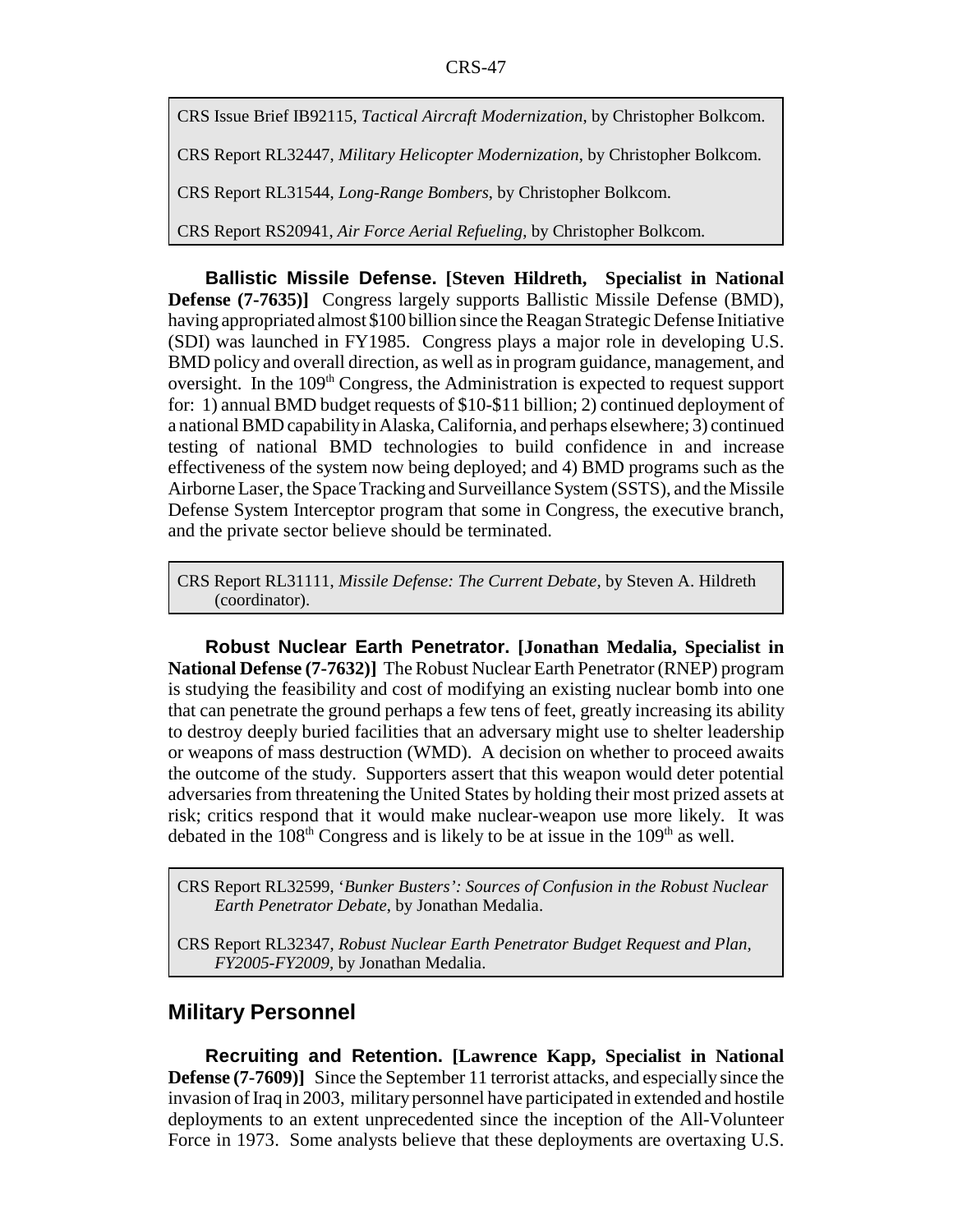military personnel and will likely have a negative impact on military recruiting and retention. This concern is most pronounced with respect to Army personnel, who have borne the brunt of the occupation of Iraq.

Active Component military recruiting and retention rates, however, have remained generally strong to date. For example, all of the Services met their active duty enlisted recruit quantity and quality goals in FY2004. The Services also met or exceeded nearly all their active duty enlisted retention goals for FY2004, although the Navy failed to meet its retention goal for sailors with fewer than six years of service by about 2% and the Air Force failed to meet its retention goal for airmen in their second enlistment by about 5%. Recruiting and retention rates for Active Component officers have also remained generally strong, although there are some specialities (for example, certain types of pilots and medical personnel) where lower than optimal retention rates, sometimes over the course of many years, have produced officer shortages.

The Reserve Components have met most of their recruiting and retention goals in FY2004. The Army Reserve, Naval Reserve, Marine Corps Reserve, and Air Force Reserve all exceeded their recruiting and retention goals for enlisted personnel in FY2004. However, while the Army National Guard and the Air National Guard met their enlisted retention goals, they failed to meet their recruiting goals. The recruiting problem was most acute in the Army Guard, which missed its recruit quantity goal by about 13% in FY2004, after having missed its FY2003 recruit quantity goal by a similar margin. The Air National Guard missed its recruit quantity goal by about 6% in FY2004. The Army National Guard also failed to meet a key benchmark for recruit quality: only 57% of its non-prior service enlistees had high school diplomas versus the DoD standard of 60%. With respect to officers, some of the Reserve Components — especially the Army National Guard and Army Reserve — have had difficulties maintaining an adequate population of junior officers in recent years. This may be partially due to negative impacts created by the high operations tempo which the Reserve Components have experienced over the past three years. However, some of the major causes of these shortfalls — for example, the high number of lieutenants who are separated from the Army National Guard and Army Reserve because they are not educationally qualified for promotion — existed before September 11th.

In FY2005, the active Army may encounter enlisted recruiting problems due to the small size of its Delayed Entry Program (DEP). The DEP is made up of those individuals who have signed a contract to join the military at a future date but who have not yet "shipped" to basic training. Typically, the Army likes to have about 35% of the coming year's recruit quota already enrolled in the DEP. However, because the Army drew heavily on its DEP to meet its recruit quantity goal in FY2004, it started FY2005 with only about 18% of the 80,000 individuals it hopes to send to basic training in the upcoming fiscal year. This relatively low level of the DEP may make it difficult for the Army to achieve its quantity goal for FY2005. The Army's plan to meet this challenge includes increasing the size of its recruiting force by nearly 20% and offering more generous enlistment incentives. The Army may also face challenges in meeting its retention goal for FY2005, which is 14% higher than it was in FY2004.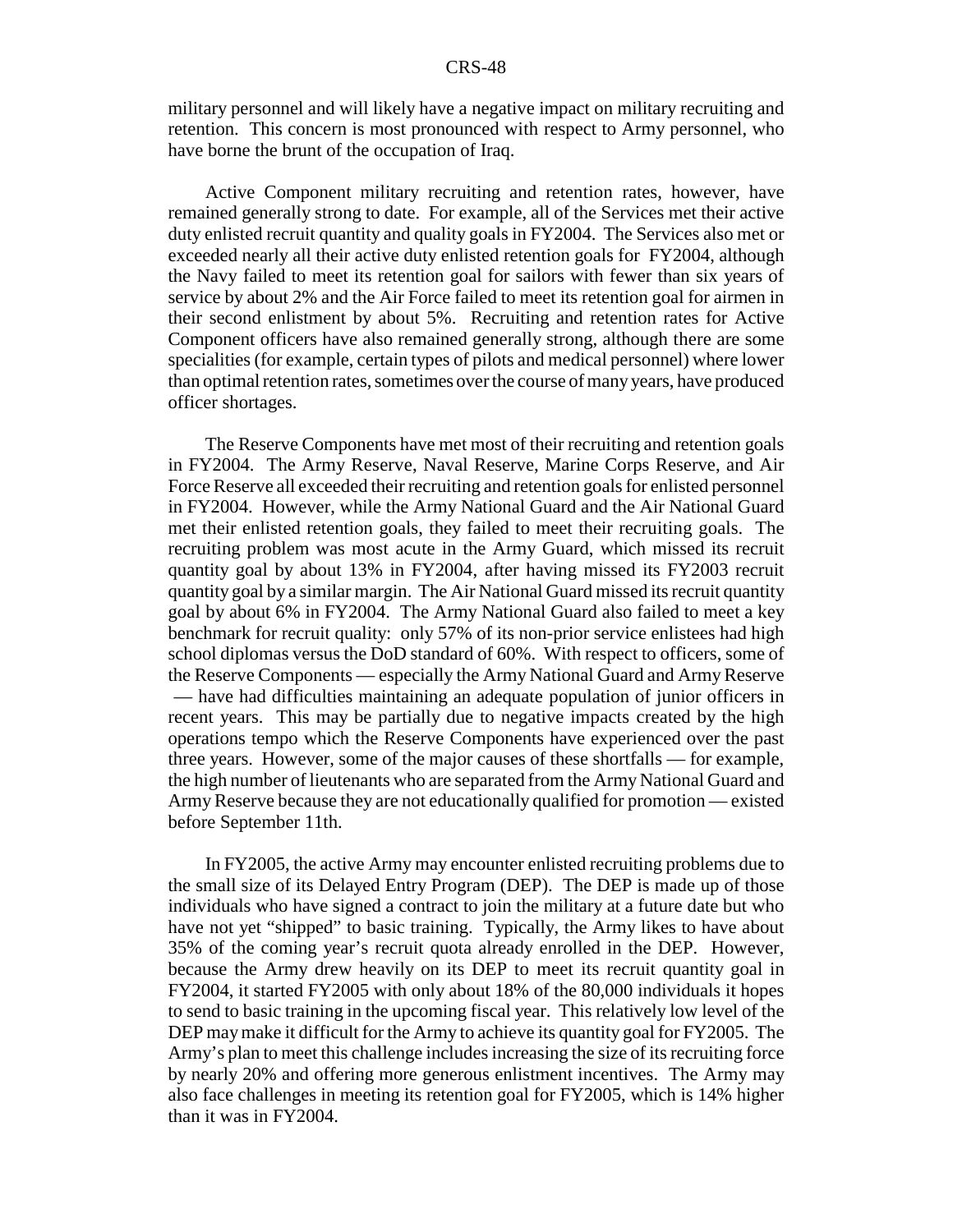Congress has a number of options to address any recruiting and retention shortfalls that do occur. The traditional policy levers used by Congress and DOD include increased funding for advertising, increasing the size of the recruiting force, and larger enlistment, re-enlistment, and critical skills retention bonuses. Some have also argued that, in order to prevent serious recruiting and retention problems from surfacing in the future, the frequency and duration of military deployments needs to be decreased promptly. To facilitate this, they have advocated increasing the size of the military, reducing the number of U.S. military personnel deployed, or shortening the duration of rotations.

**Reserve Benefits. [Lawrence Kapp, Specialist in National Defense (7-7609)]** During the Cold War era, the Reserve Components were a manpower pool that was rarely tapped. From 1945 to 1989, reservists were involuntarily activated by the federal government only four times, an average of less than once per decade. Since the end of the Cold War, and especially in the aftermath of the September  $11<sup>th</sup>$ attacks, the nation has relied much more heavily on the Reserves. Since September 11, 2001, the military has activated about 450,000 reservists into federal service. As the Reserves have been transformed from a "force of last resort" in the Cold War era to an integrated part of the military services in more recent years, some have argued that compensation for reservists needs to be enhanced in order to maintain a quality force and to ease the transition of reservists to and from active duty. Others have voiced concerns about the costs associated with such proposals and the impact that improved reserve benefits will have on active component recruiting and retention patterns. The major benefits improvements issues considered by the 108<sup>th</sup> Congress were access to TRICARE (the military's health care system) for non-activated reservists and income protection for mobilized reservists. The 108<sup>th</sup> Congress approved several provisions that provided certain categories of non-activated reservists with access to TRICARE; however, these provisions are not as expansive as some advocates desired. Both the House and the Senate approved measures to protect the income of some mobilized reservists in the  $108<sup>th</sup>$  Congress; however, neither of these provisions became law. Proposals to lower the age at which retired reservists begin drawing retired pay also generated significant congressional interest, but did not advance far in the legislative process. The  $109<sup>th</sup>$  Congress will likely face similar issues as DOD continues to utilize a substantial number of reservists in Iraq, Afghanistan, and other places around the world.

CRS Report RL30802, *Reserve Component Personnel Issues: Questions and Answers*, by Lawrence Kapp.

### **Defense Business Operations: Management and Competitive Outsourcing**

**[Valerie Bailey Grasso, Analyst in National Defense (7-7617)]**

The management of DOD service contracts, and contractors, has been a topic of congressional interest that will likely extend into the  $109<sup>th</sup> Congress$ . Competitive sourcing was a major initiative identified by the first Bush Administration's Presidential Management Agenda, and it was one of five government-wide initiatives to improve the management and performance of the federal government. In the FY2005 National Defense Authorization Act (P.L. 108-375), Congress directed that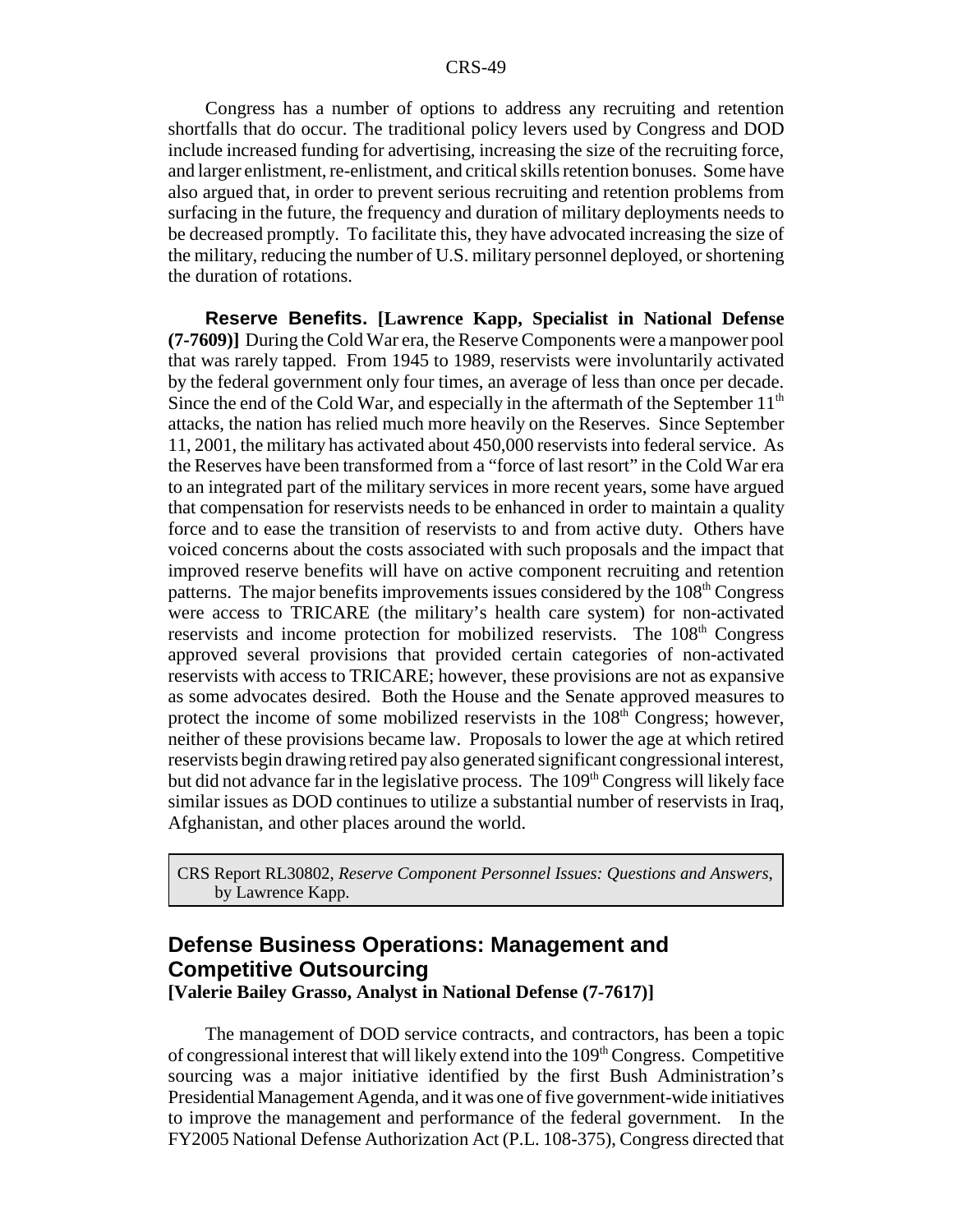DOD provide new accountability on the reporting of the size and scope of the service contractor workforce. The DOD Inspector General is required to report to Congress, by February 1, 2005, on whether DOD has a sufficient number of employees to satisfactorily conduct public-private competitions and administer any resulting contracts, and whether DOD has implemented a conclusive and dependable system to track and assess both the cost and the quality of functions performed by DOD service contractors.

 DOD is required to submit two reports to Congress, by the end of April 2005, on managing certain aspects of its business operations. The first report is to provide guidance on the establishment of policies for the management and oversight of the contractors that support deployed forces in Iraq, including the roles and responsibilities of military commanders, coordination of the movement of contractor security personnel, establishment of rules of engagement for armed contractor security personnel, and the establishment of categories of security, intelligence, law enforcement, and criminal justice functions to determine if they are inherently governmental and should be performed by contractor personnel or military personnel. The second report will provide policy guidance and report on DOD's plan to manage contractor personnel who support deployed forces, including procedures for making and documenting decisions regarding contractor personnel, a description of disciplinary and criminal actions brought against contractor employees, an explanation of the legal status of contractor employees engaged in security functions in Iraq after the transfer of sovereignty to Iraq, and a plan for the collection of data on the number and type of contractors, the monetary value of the contracts, the number of casualties, and the number of defense contractor personnel in Iraq. Congress has expressed concern over another management issue raised by the Air Force's and Boeing's handling of the KC-767 tanker aircraft leasing contract, which resulted in the resignation of two senior Air Force officials and the conviction of a high-ranking Air Force civilian acquisition executive. Congressional hearings, especially in the Senate, are likely to focus on the DOD investigation into this matter; the DOD review is scheduled to be completed by mid-January 2005. In carrying out its oversight responsibilities on this and other matters, the  $109<sup>th</sup>$  Congress will face challenges as DOD accounts for its contracting actions and managerial results.

CRS Report RL30392, *Defense Outsourcing and the OMB Circular A-76 Policy*, by Valerie Bailey Grasso.

CRS Report RL32229, *Iraq: Frequently Asked Questions about Contracting*, by Valerie Bailey Grasso.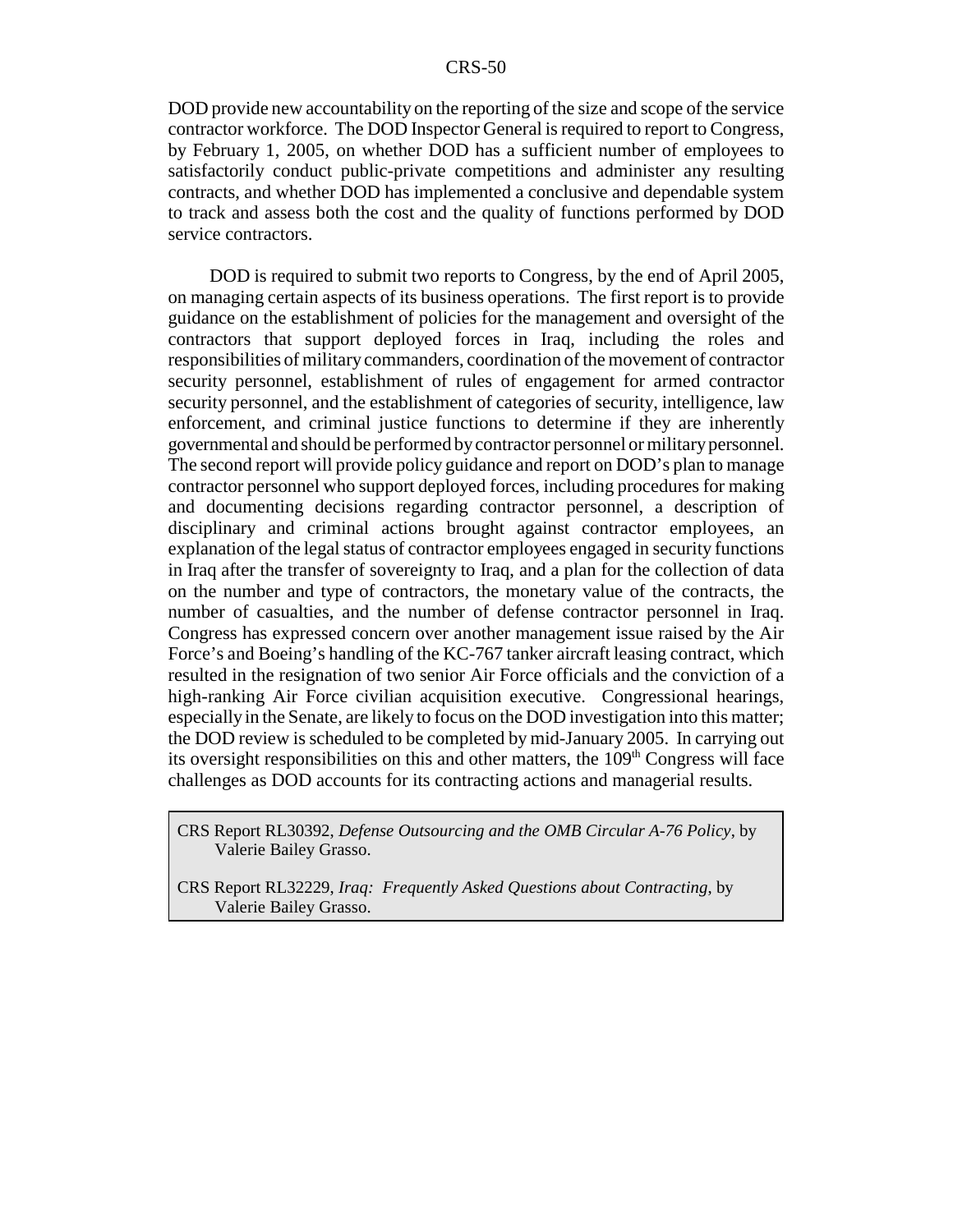### **International Trade and Finance**

### **Overview**

### **[William H. Cooper, Specialist in International Trade and Finance (7-7749)]**

The 108<sup>th</sup> Congress completed a very full trade agenda with the passage of legislation to implement U.S. free trade agreements (FTAs) with Australia, Chile, Singapore, and Morocco; to broaden the tariff preferences for sub-Saharan African countries under the African Growth and Opportunities Act (AGOA III); to comply with two adverse World Trade Organization (WTO) determinations by repealing the Extraterritorial Income (ETI) exclusion benefit for exporters and repealing the 1916 Antidumping Act; to authorize the President to grant Armenia and Laos permanent normal trade relations (PNTR) status; and to reauthorize the Overseas Private Investment Corporation (OPIC).

The 109<sup>th</sup> Congress is expected to face a trade agenda that will be at least as extensive. Early in 2005, President Bush is expected to request that his authority to negotiate trade agreements under expedited congressional approval (trade promotion authority), be extended for two years beyond its June 30, 2005 expiration date. Such a request would happen automatically unless either chamber passes a resolution of disapproval. In addition, the President is expected to send Congress legislation to implement the U.S. free trade agreement (FTA) with Bahrain early in the first session, and may also send legislation to implement the FTA with five Central American countries (CAFTA), and possibly the Dominican Republic if a dispute over a recent Dominican tax placed on high-fructose syrup drinks can be resolved. The Bush Administration will likely complete FTA negotiations with several other countries and launch negotiations with still others in the near future.

Before the end of its first session, the  $109<sup>th</sup>$  Congress will have to decide whether to introduce and act on a joint resolution to disapprove continued U.S. participation in the WTO. Furthermore, the  $109<sup>th</sup>$  Congress may consider whether to comply with a WTO dispute resolution against the Continued Dumping and Subsidy Offset Act (CDSOA), also known as the "Byrd Amendment" after its chief sponsor, Senator Robert Byrd.

On January 1, 2005, multilateral quotas on trade in textiles and apparel will have permanently expired. Congress may grapple with the potential impact of the expected increased competition from Chinese apparel on U.S. producers and on U.S. suppliers in developing countries that may not be able to compete with Chinese manufacturers. Congress will also likely face issues related to the impact of a depreciating dollar and U.S. trade deficits. The  $109<sup>th</sup>$  Congress may also consider reauthorization of the long-expired Export Administration Act.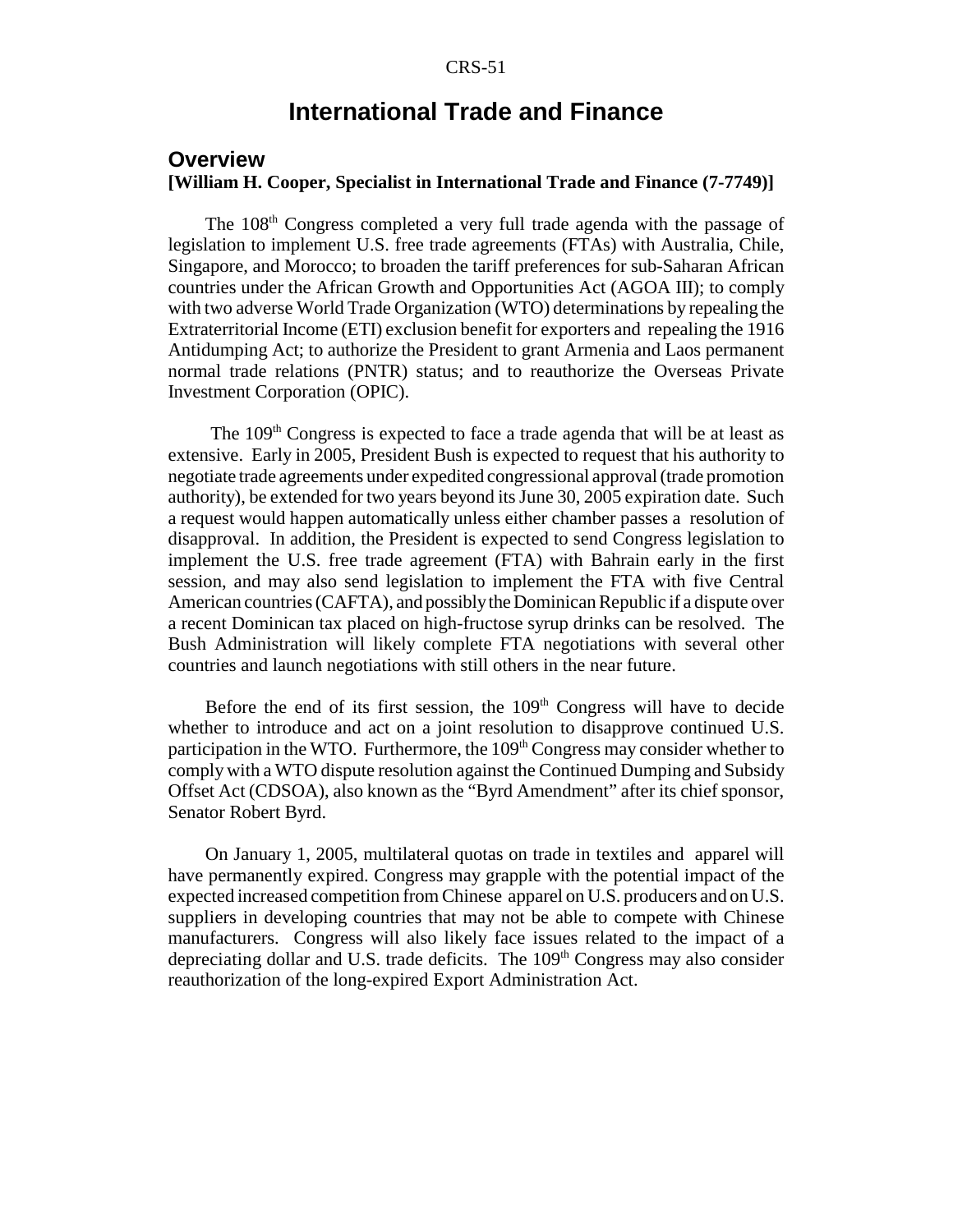- CRS Report RL32698, *Trade Legislation in the 108th Congress*, by Raymond Ahearn.
- CRS Report RL31356, *Free Trade Agreements: Impact on U.S. Trade and Implications for U.S. Trade Policy,* by William H. Cooper.
- CRS Issue Brief IB10123, *Trade Negotiations in the 109<sup>th</sup> Congress*, by Ian Fergusson and Lenore Sek.
- CRS Report RL31974, *Trade Agreements: Requirements for Presidential Consultations, Notices, and Reports to Congress Regarding Negotiations,* by Vladimir N. Pregelj.

### **Renewal of Trade Promotion Authority [Lenore Sek, Specialist in International Trade and Finance (7-7768)]**

Under Title XXI of the Trade Act of 2002 (P.L. 107-210) as amended, Congress approved expedited procedures (no amendment, limited debate, and an up or down vote) for legislation to implement trade agreements, as long as the trade agreements were entered into before July 1, 2005 and other conditions were met. This congressional consent to expedited procedures, along with provisions setting forth negotiating objectives and the authorization to enter into agreements, is called "trade promotion authority" (TPA). The Trade Act of 2002 also provided for a two-year extension of TPA, and an issue for the 109<sup>th</sup> Congress is whether or not to disapprove the two-year extension.

Under the Trade Act of 2002, the two-year extension is automatic as long as two conditions are met. First, the President must request the extension by April 1, 2005. Together with the request, the President must submit information such as a description of progress in negotiations and the reasons why the extension is needed to complete the negotiations. This information will indicate to Congress what trade agreements the President plans to conclude in the additional two years and whether such trade agreements might further U.S. trade policies.

A second condition for the two-year extension of TPA is that neither the House nor the Senate adopt an extension disapproval resolution before July 1, 2005. While any Member may introduce a disapproval resolution, it is not in order for the Senate to consider any extension disapproval resolution not reported by the Committee on Finance, or for the House to consider any extension disapproval resolution not reported by the Committee on Ways and Means and the Committee on Rules.

 If neither the House nor the Senate adopts a disapproval resolution, the President is automatically granted the two-year extension of TPA. The extension could cover trade agreements reached in the current Doha Round of WTO negotiations and possibly additional free-trade agreements. If at least one chamber of Congress, however, adopts a disapproval resolution, then any trade agreements entered into after June 30, 2005 would be considered for implementation under normal legislative procedures. A vote on TPA extension will be seen as an indication of congressional support for, or opposition to, the President' s trade agenda.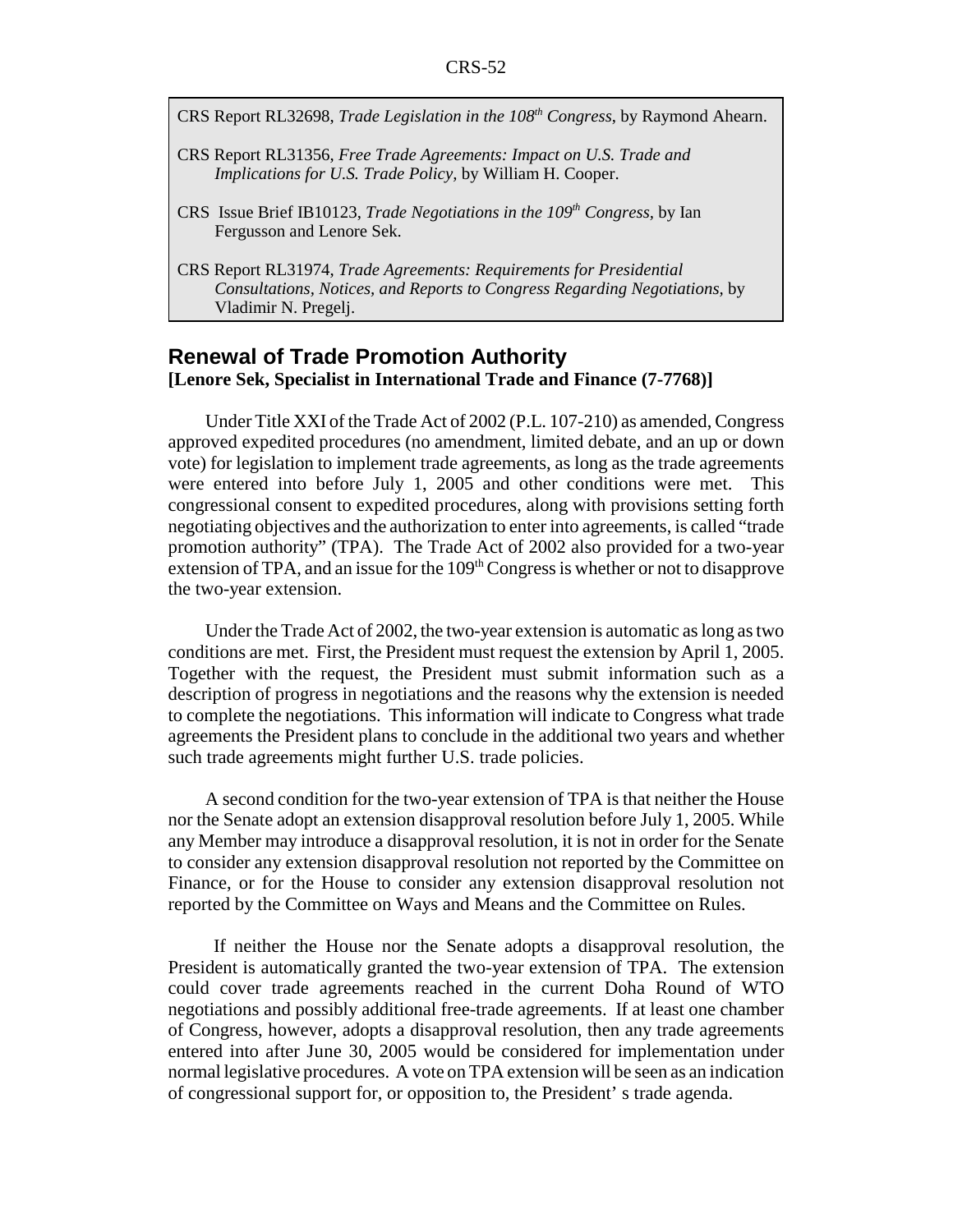- CRS Report RL31844, *Trade Promotion Authority (Fast-Track Authority for Trade Agreements): Background and Developments in the 107th Congress*, by Lenore Sek.
- CRS Report RS21004, *Trade Promotion Authority and Fast-Track Negotiating Authority for Trade Agreements: Chronology of Major Votes,* by Carolyn C. Smith.
- CRS Report 97-896, *Why Certain Trade Agreements Are Approved as Congressional-Executive Agreements Rather Than as Treaties,* by Jeanne J. Grimmett.

### **Free Trade Agreements/Implementing Legislation Ian Fergusson, Analyst in International Trade and Finance (7-7-4997) and J. F. Hornbeck, Specialist in International Trade and Finance (7-7782)]**

Congress may be asked to approve one or more free trade agreements (FTAs) in the first months of the  $109<sup>th</sup>$  Congress. These FTAs are an important component of the Bush Administration's policy of competitive liberalization, in which simultaneous negotiations are undertaken to advance trade liberalization at the bilateral, regional, and multilateral levels. FTAs have been signed with the nations of the Central American Common Market (Costa Rica, El Salvador, Guatemala, Honduras, and Nicaragua), the Dominican Republic, and Bahrain. Other negotiations are in progress with Panama, the Andean nations of Colombia, Ecuador, and Peru, the Southern African Customs Union (South Africa, Botswana, Lesotho, Namibia, and Swaziland), and Thailand. In addition, Oman, the United Arab Emirates, Egypt, Taiwan, New Zealand and South Korea have been put forward as possible partners for future negotiations. The United States remains engaged in negotiations for a Free Trade Area of the Americas (FTAA) with 34 other nations of the hemisphere. The negotiations, however, have been stalemated by disagreements between the United States and Brazil over the scope of the negotiations, specifically whether to negotiate agricultural subsidies, intellectual property, investment, and services.

The Dominican Republic-Central America Free Trade Agreement (DR-CAFTA) may prove to be the most contentious of the agreements. On May 28, 2004, the United States and the Central America Common Market (CACM) countries signed the U.S.-Central America Free Trade Agreement (CAFTA). On August 5, 2004, the Dominican Republic, having completed separate negotiations with the United States, was added to the agreement (the DR-CAFTA) in a subsequent signing by all parties. In the United States, the DR-CAFTA has been controversial, with concerns over (1) allegations of weak enforcement of labor standards in some countries, and (2) the economic effects on all countries of liberalizing trade of the region's major export sectors, agriculture, textiles, and apparel. The agreement became more controversial in September 2004, when the Dominican Republic passed a revenue bill that included a 25% tax on beverages containing high-fructose corn syrup. The USTR accused the Dominican Republic of breaching its commitments under both the WTO and the proposed DR-CAFTA, and has recommended that the Dominican Republic be excluded from the implementing legislation unless the tax is dropped. Congress appears divided over this option, as the Dominican Republic was originally included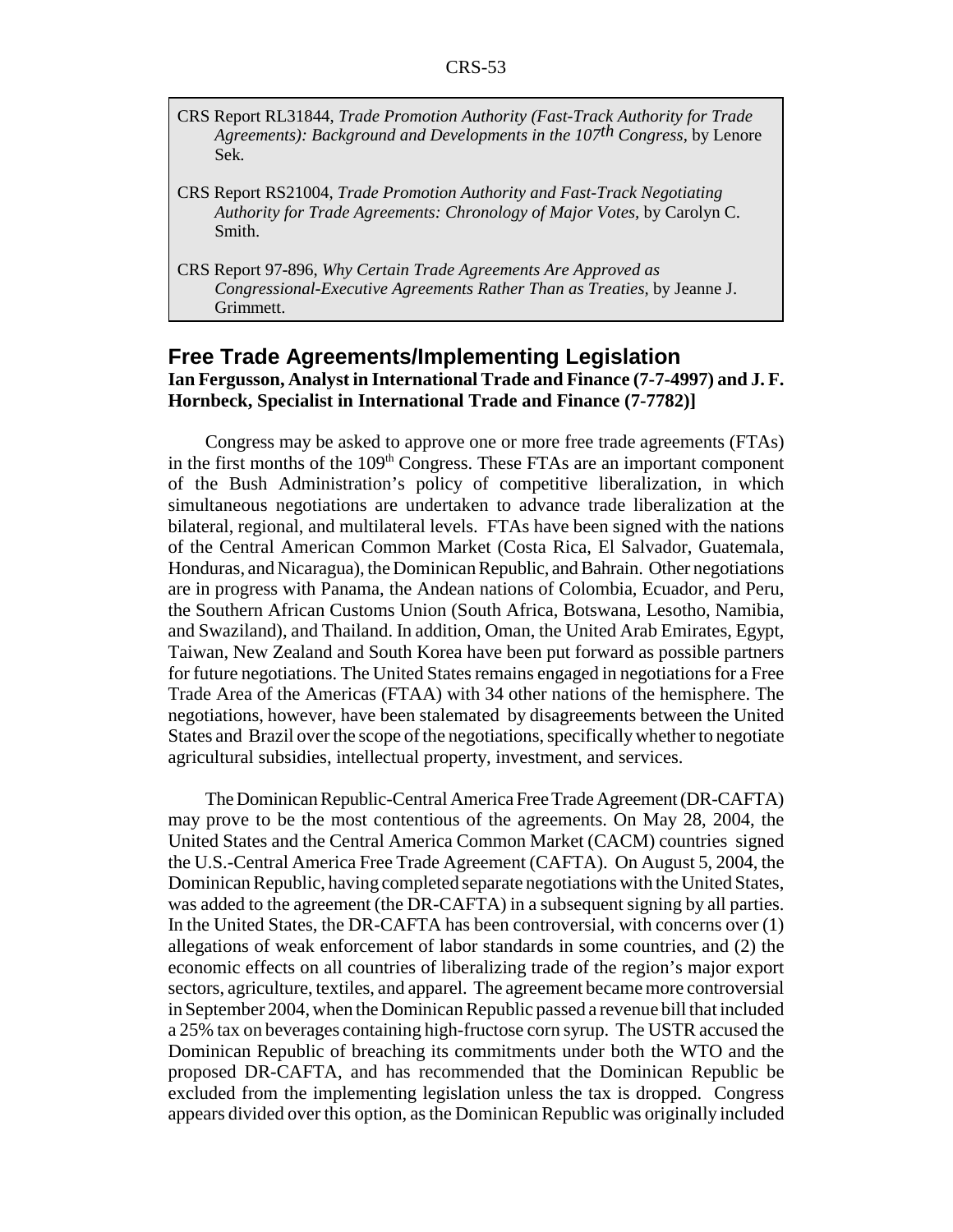to obtain additional support for CAFTA. Thus, the timing of implementing legislation for this FTA remains in doubt.

The United States and Bahrain signed an FTA on September 14, 2004 and implementing legislation may be submitted early in the 109<sup>th</sup> Congress. While not significant in economic terms, the agreement rewards Bahrain for economic liberalization and political friendship. It is also considered a step toward the creation of a Middle East Free Trade Agreement by 2013. In the region, the United States currently has FTAs with Jordan, Israel, and Morocco. The Bahrain agreement may be considered individually or it may be combined with consideration of other agreements.

In debating implementing legislation, Congress may, explicitly or implicitly, question several aspects of the Administration's trade policy. Do these agreements fulfill the obligations of trade promotion authority? Do the DR-CAFTA's labor provisions reflect the intention of Congress? Do these FTAs serve broader U.S. trade and foreign policy interests? Do these FTAs provide an economic benefit commensurate with the negotiating resources needed to conclude them, or would resources be better spent negotiating in multilateral or large regional forums such as the WTO or FTAA? Do geopolitical considerations have a disproportionate influence on the selection of FTA partners, and if so, is that justified? Of primary importance to legislators, however, may be the manner in which a potential trade agreement affects the employment or business prospects of constituents. Individual members will have to decide whether the threat of lost jobs, and lost market-share to import-competing industries, or cuts in agriculture subsidies outweigh the prospect of new employment or new markets for exporters.

- CRS Report RL32540, *The Proposed U.S.-Panama Free Trade Agreement*, by J.F. Hornbeck.
- CRS Report RL32322, *Central America and the Dominican Republic in the Context of the U.S.-Central America Free Trade Agreement (CAFTA)*, coordinated by K. Larry Storrs.
- CRS Report RL32638, *Middle East Free Trade Area: Progress Report*, by Mary Jane Bolle.
- CRS Report RS21846, *Proposed U.S.-Bahrain Free Trade Agreement*, by Martin A. Weiss.
- CRS Report RL31870, *The U.S.-Central America Free Trade Agreement (CAFTA): Challenges for Sub-Regional Integration*, by J. F. Hornbeck.

CRS Report RS21868, *U.S.-Dominican Republic Free-Trade Agreement,* by Lenore Sek.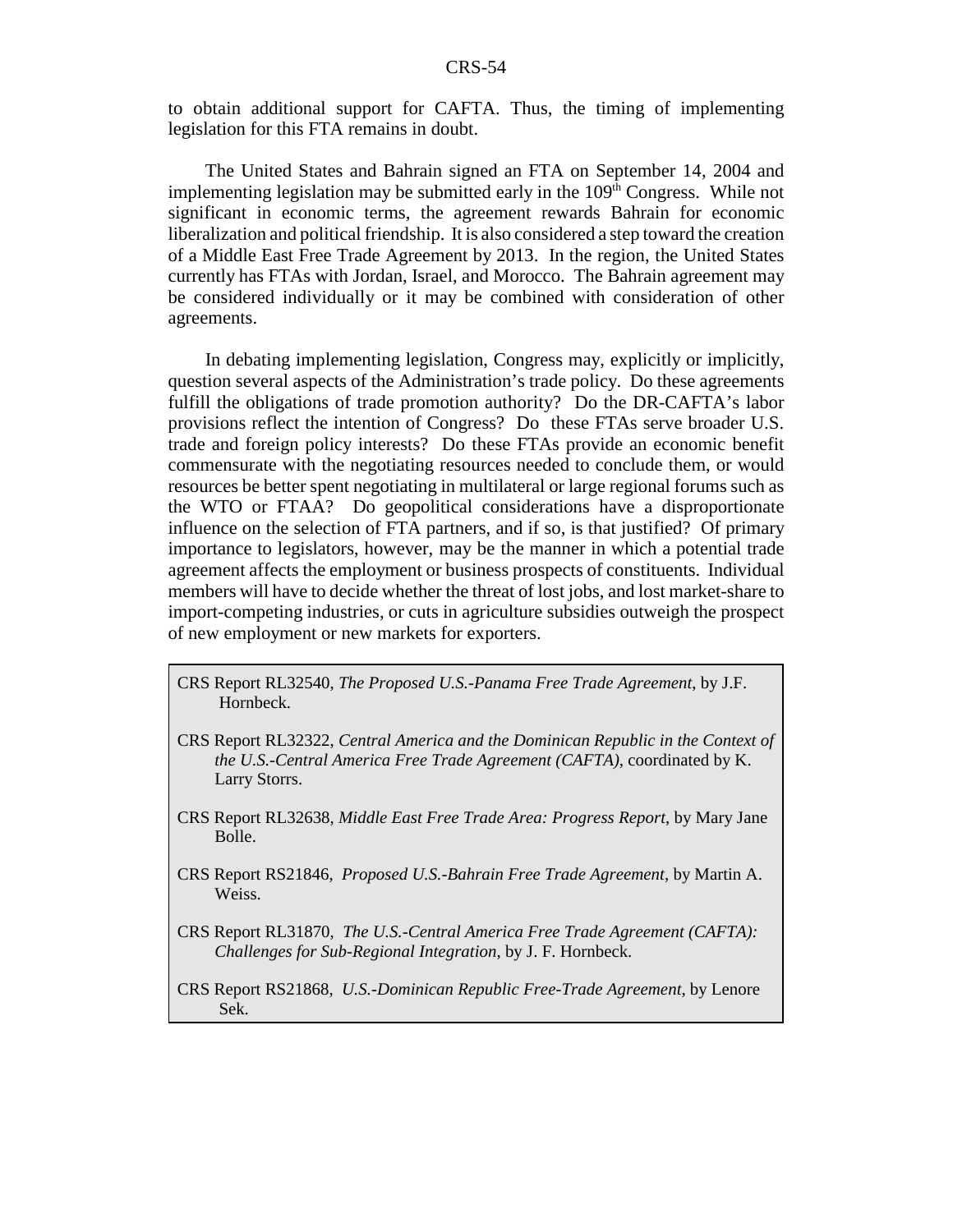### **WTO-Related Legislation**

### **[Lenore Sek, Specialist in International Trade and Finance (7-7768), Jeanne J. Grimmett, Legislative Attorney (7-5046) and Vladimir N. Pregelj, Specialist in International Trade and Finance (7-7747)]**

During the first half of 2005, the  $109<sup>th</sup>$  Congress might vote on whether the United States should continue as a member of the World Trade Organization (WTO). The provisions on such a vote are found in section 125 of the 1994 legislation that implemented the Uruguay Round of multilateral trade agreements (P.L. 103-465). Under that act, the U.S. Trade Representative (USTR) must submit to the Congress an annual report on the activities of the World Trade Organization, and every fifth year a more comprehensive report that includes a broad analysis of the costs and benefits of continued U.S. participation in the WTO. The deadline for the next of these comprehensive reports is March 1, 2005.

Once Congress receives this comprehensive report, any Member of Congress is permitted to introduce a joint resolution withdrawing the approval of the United States from the agreement establishing the WTO. Such a resolution is privileged and has to be introduced within 90 days after Congress receives USTR's report. In 2000, the House voted down a disapproval resolution by a margin of  $363-56$ . While any such vote in the  $109<sup>th</sup>$ Congress may have symbolic importance, it also offers Congress an opportunity to debate the costs and benefits of U.S. participation in the WTO. In this context, congressional frustration with U.S. trading partners over disputes involving agriculture, aerospace, and softwood lumber could be manifested in floor debates and statements.

The 109<sup>th</sup> Congress also might face votes related to trade disputes in the WTO. Of note, the United States lost a case against a U.S. law that redistributes U.S. antidumping and countervailing duties to domestic parties (the "Byrd Amendment"), and the WTO has authorized other countries to impose duties on U.S. products. The Congress might monitor this case to observe the consequences to U.S. industries, and it might consider whether or not to change the disputed law.

CRS Report 98-928, *The World Trade Organization: Background and Issues*, by Lenore Sek.

CRS Report RL32014, *WTO Dispute Settlement: Status of U.S. Compliance in Pending Cases,* by Jeanne J. Grimmett.

CRS Report RS217763, *WTO Dispute Settlement: Stages and Pending U.S. Activity Before the Dispute Settlement Body,* by Todd B. Tatelman.

CRS Report RS21918, *United States' Withdrawal from the World Trade Organization: Legislative Procedure,* by Vladimir N. Pregelj.

CRS Report RL32645, *The Doha Development Agenda: The WTO Framework Agreement*, coordinated by Ian F. Fergusson.

CRS Report RL32700, *Seeking Withdrawal of Congressional Approval of the WTO Agreement: Background, Legislative Procedure, and Practical Consequences,* by Vklademir N. Pregelj.

CRS Report RL32053, *Agriculture in WTO Negotiations*, by Charles E. Hanrahan.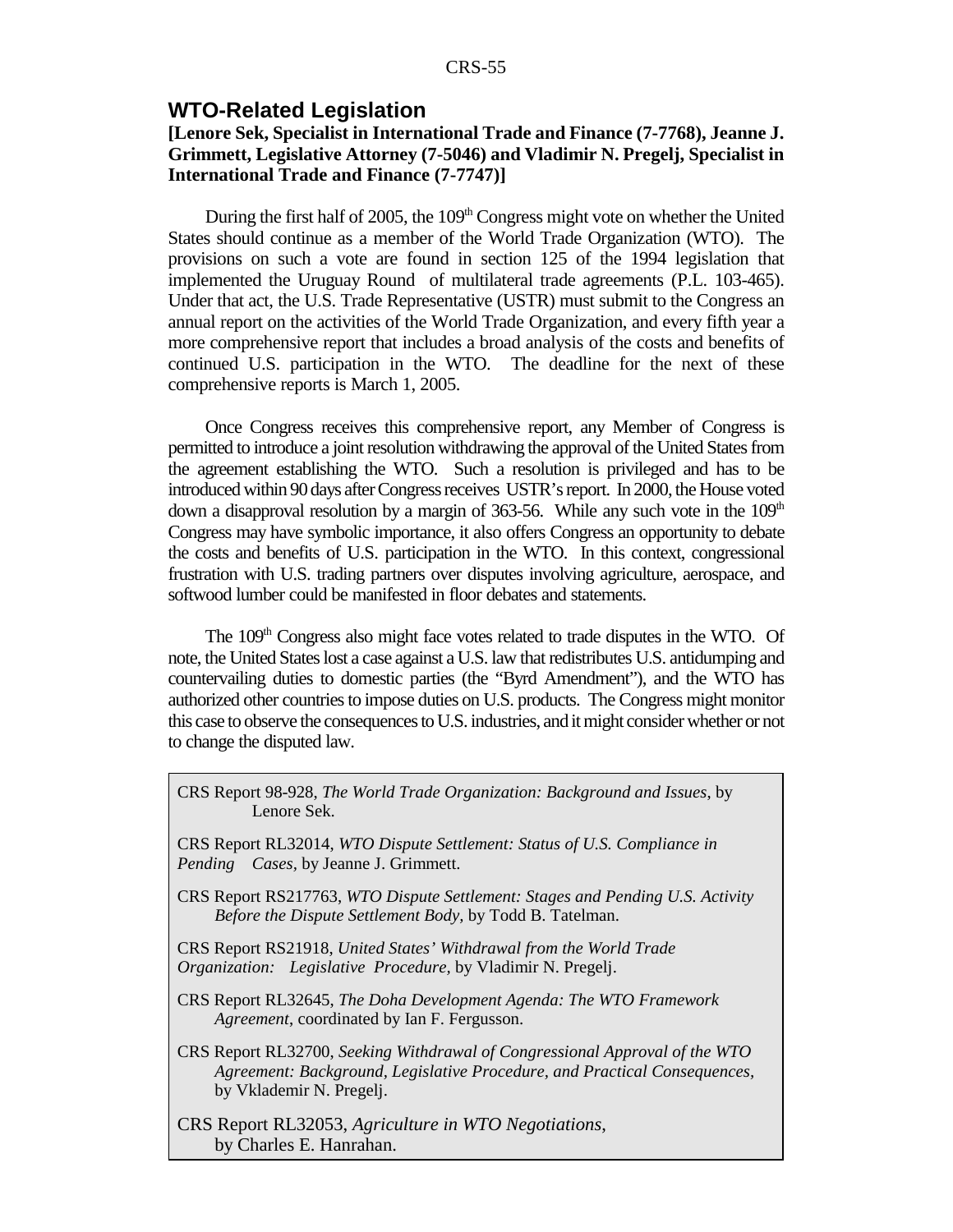### **Trade Deficit Concerns**

### **[James Jackson, Specialist in International Trade and Finance (7-7751) and Wayne Morrison, Specialist in International Trade and Finance (7-77667)]**

In 2004, the nation's current account, a broad accounting of the net difference between the goods and services the nation exports and imports annually, will surpass the record \$500 billion deficit recorded in 2003. The cumulative amount of successive deficits is raising concerns about how large a current account deficit the United States can finance through inflows of foreign capital. Prospects that foreign investors could reduce their purchases of U.S. Treasury securities and other U.S. assets (portfolio investments) likely will increase pressures on the  $109<sup>th</sup>$  Congress to address the federal government's budget deficit, because the inflows are bridging the gap between domestic supplies of and demand for capital. Foreigners are now major investors in U.S. corporate stocks and bonds and hold some 45% of publicly traded U.S. Treasury securities. At some point, foreign investors may become uncomfortable with the large share of U.S. assets in their holdings and reduce their purchases of U.S. assets.

Given current U.S. economic policies, a reduction in foreign capital inflows would have a wide-ranging impact on the U.S. economy. These capital inflows likely are keeping U.S. interest rates below the level they would have reached without the foreign capital and they allow the United States to spend beyond its means, including financing its current account deficits. Congress likely would find itself embroiled in any financial crisis arising from relatively lower levels of foreign capital inflows through its direct role in conducting fiscal policy and in its indirect role in the conduct of monetary policy through its supervisory responsibility over the Federal Reserve.

Capital flows also affect the international exchange value of the dollar. Demand for U.S. assets, such as financial securities, translates into demand for the dollar, since U.S. securities are denominated in dollars. As demand for the dollar rises or falls according to overall demand for dollar-denominated assets, the value of the dollar changes. Over the past three years, the average exchange value of the dollar has fallen by about 15 percent, mostly against the euro and other currencies that float freely.

A sustained change in capital inflows and the value of the dollar would directly affect the U.S. current account balance by altering the level of U.S. exports and imports of goods and services, which in turn could affect a broad range of sectors in the U.S. economy. Although foreign trade is still a relatively small part of the overall U.S. economy, changes in the trade accounts alter the composition of jobs in the economy and can affect the overall level of economic activity. Also, reduced levels of foreign capital inflows can have a negative effect on the rate of economic growth by reducing the rate of U.S. business investment and foreign direct investment in U.S. businesses. Such events could increase pressure on Congress to pursue policies that promote U.S. exports and to confront more aggressively those nations that attempt to deflect economic adjustments by supporting their currencies through official purchases of U.S. securities, thereby supporting the exchange rate of the dollar relative to their own currencies.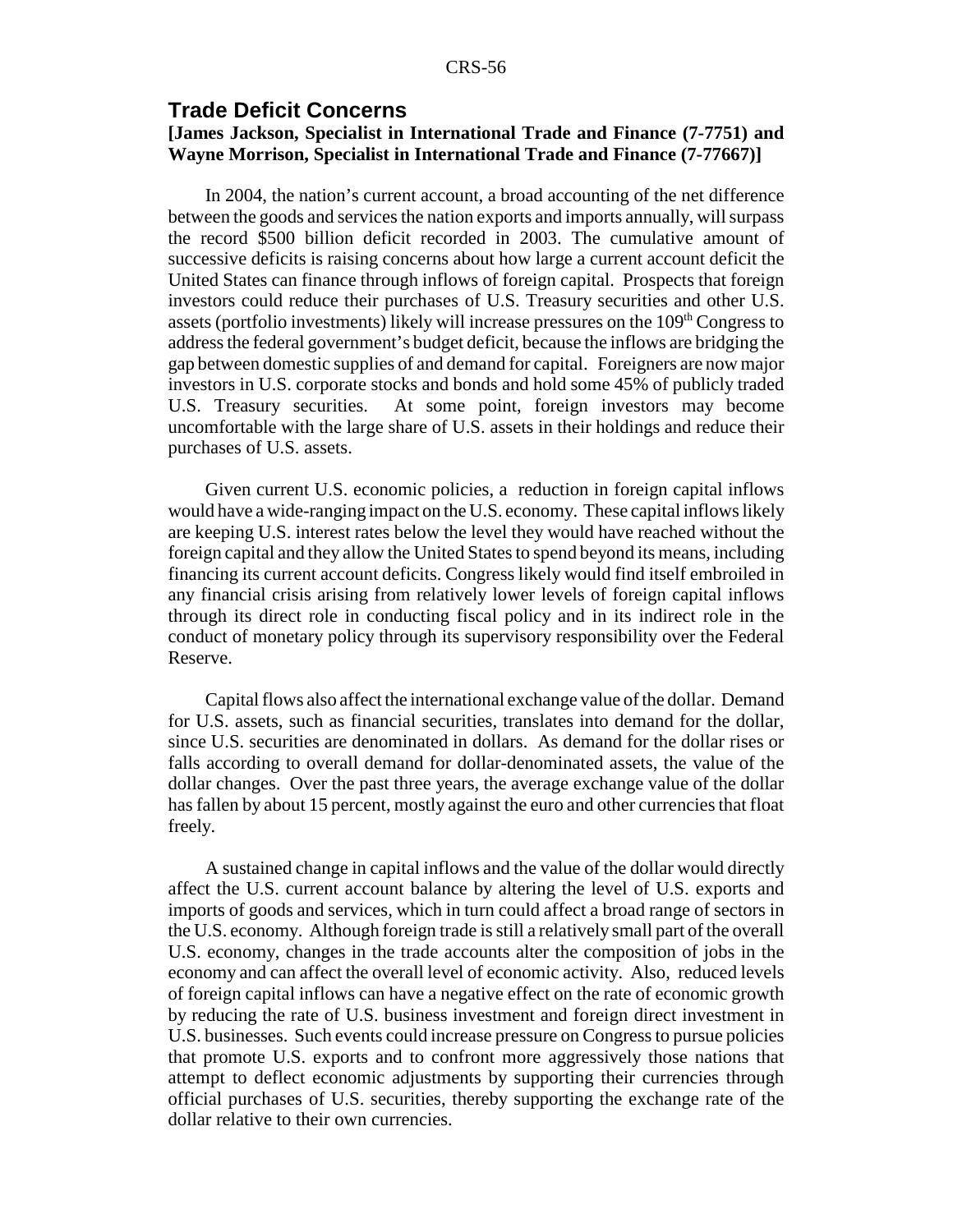In particular, the continued rise in the U.S.-China trade imbalance and complaints from U.S. manufacturing firms and workers over the competitive challenges posed by cheap Chinese imports have led to increased pressure on the Bush Administration to take a more aggressive stance against "unfair" Chinese trade policies, including China's policy of pegging its currency (the yuan) to the U.S. dollar. Many Members of Congress contend that the peg constitutes a form of "currency manipulation" that is both unfair and detrimental to U.S. economic interests because it artificially lowers the prices of Chinese exports to the United States while making U.S. exports to China more expensive. China has refused to alter the peg, arguing that such a move would destabilize the economy, especially because of the poor state of China's banking system. In October 2003, the Bush Administration established a "joint technical cooperation program" to advise China on financial market reforms in the hope that such reforms will induce China to move more quickly towards adopting a floating exchange rate system. The Bush Administration, however, is constrained somewhat in the extent to which it is willing to press the issue, since the Chinese are major purchasers of U.S. Treasury securities and an abrupt change in this role could have far-ranging implications for the economy.

- CRS Report RS21951, *Changing Causes of the U.S. Trade Deficit,* by Marc Labonte and Gail Makinen.
- CRS Report RL32165, *China's Exchange Rate Peg: Economic Issues and Options for U.S. Trade Policy*, by Wayne Morrison.
- CRS Issue Brief IB91121, *China-U.S. Trade Issues*, by Wayne Morrison.
- CRS Report RL32461, *Outsourcing and Insourcing Jobs in the U.S. Economy: Evidence Based on Foreign Investment Data*, by James K. Jackson.

CRS Report RL32462, *Foreign Investment in U.S. Securities*, by James K. Jackson.

CRS Report RS21857, *Foreign Direct Investment in the United States: An Economic Analysis*, by James K. Jackson.

### **End of Textile and Apparel Quotas**

**[Bernard A. Gelb, Specialist in Industry Economics (7-7738) and Vivian C. Jones, Analyst in International Trade and Finance (7-7823)]**

Attempts to resolve issues between textile and apparel exporters and importers over the years resulted in a number of agreements (bilateral and multilateral) that restricted the amounts of textiles and apparel traded and did not adhere to the basic rules of the General Agreement on Tariffs and Trade. Nearly all such agreements were combined in 1974 into a "temporary" Multifibre Arrangement (MFA) that applied a common set of rules. The Agreement on Textiles and Clothing (ATC), reached in 1994 during the Uruguay Round of trade negotiations, ended the MFA by establishing a ten-year transition period for producers in developed countries to plan for and adjust to intensified competition from developing countries. Quotas, which effectively raise the prices of goods, were scheduled to be eliminated in four stages. The final stage, covering the most import-sensitive and largest group of products, is effective January 1, 2005, when textile and apparel trade will be subject to the same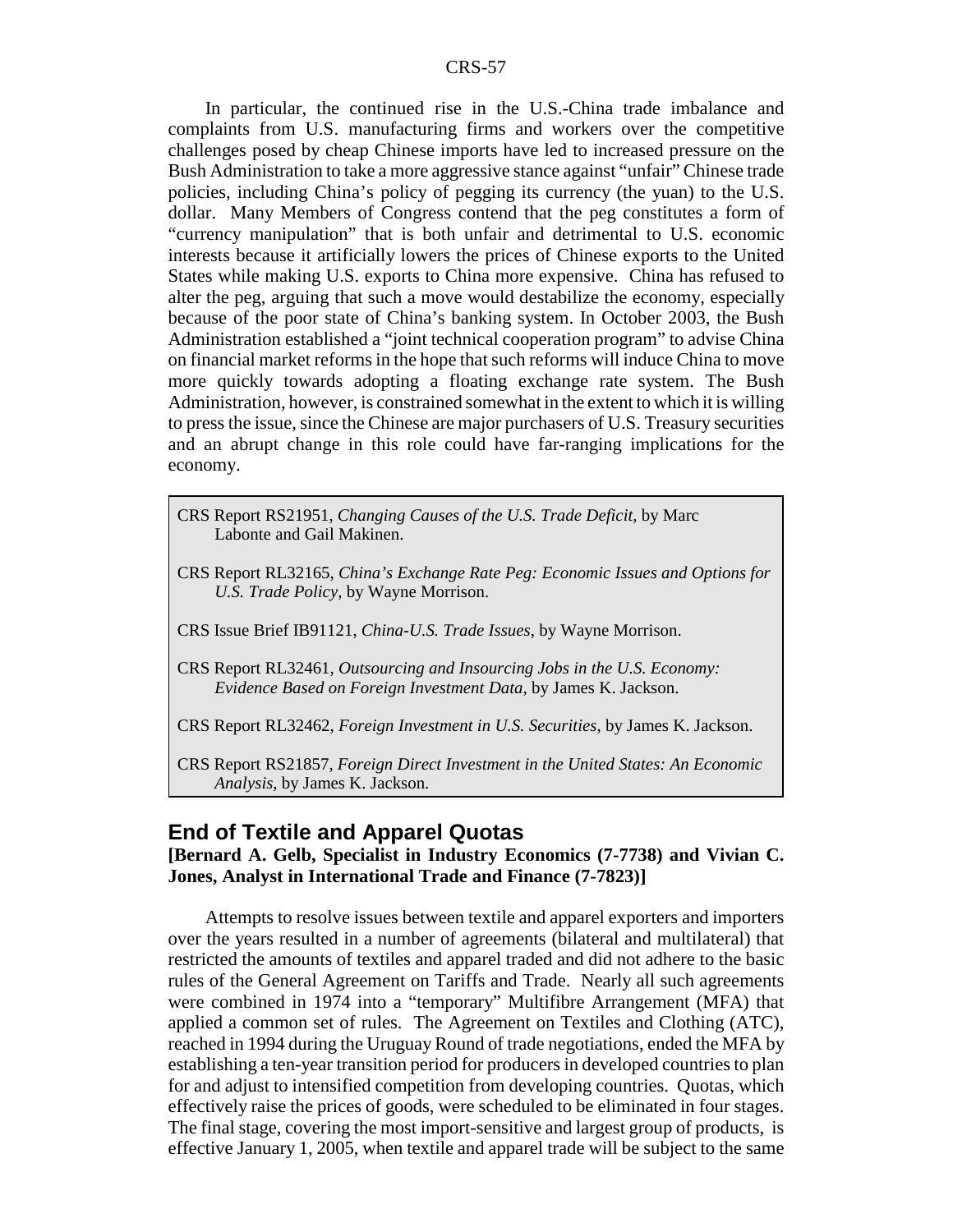rules governing other products. The ending of quotas will remove a hindrance to industries in the lowest-labor-cost nations to win markets from their counterparts in other developing countries and in industrialized countries. Countries that had some assured market access along with restricted quantities will face more open competition, particularly in apparel assembly, which is labor-intensive.

Imports of textiles and apparel into the United States began to surge in the early 1960s and have risen very rapidly in the last 20+ years — winning large portions of U.S. markets. Employment in U.S. textile and apparel manufacturing has decreased by about 50% and 60%, respectively, since 1980, due to increases in imports and industry productivity. Textile employment has declined less rapidly partly because U.S. tariff preference programs generally require U.S. fiber and fabric to be used in the apparel that is exported to the United States duty free. With large increases in U.S. imports of textile and apparel expected to result from the lower prices of imported goods and entry of previously denied goods, it is probable that employment in U.S. textile and apparel manufacturing will fall further. Textile and apparel industry sources predict job losses in the hundreds of thousands. The *overall* U.S. economy arguably will benefit, however, partly from the extent to which textile and apparel prices fall or do not rise as much as they would with quotas.

Developing countries were the main proponents of the ATC, and most of the group initially was expected to gain from the quota phase out. Now, it is widely expected, and feared by many, that a few — led by China and India — will be major beneficiaries at the expense of the others, although countries that are geographically closer to the major consuming markets — North America and the European Union — are likely to be less negatively affected. Advantages of countries covered by U.S. tariff preferences will be diminished. A number of the countries concerned about their prospective loss of markets and the negative impact of on their economies have appealed to the WTO for measures that would ease the transition.

A textile-specific safeguard provision in China's WTO accession agreement allows the United States and other Member countries to impose temporary quotas on textile and apparel from the People's Republic of China if they determine that Chinese-origin imports of a product are causing "market disruption." In effect through December 31, 2008, the provision requires China to hold its shipments of the goods in question at a level no greater than 7.5% more than the quantity that entered during the previous year. The quotas may continue for a maximum of a year unless reapplied for, or unless an agreement is reached between the parties. The United States imposed safeguard quotas on three groups of products on December 23, 2003, and on socks on October 28, 2004. Several additional industry petitions for safeguards are pending, as well as renewal requests for the safeguards due to expire in late December 2004, according to textile and apparel industry sources. Almost all of the petitions recently submitted pertain to products presently under quota restrictions, as the U.S. industry believes the products will be threatened with market disruption once all quotas are lifted in January 2005.

Retailers and other importers of textiles and apparel oppose the safeguards, saying that many U.S. industry job losses are due to technology improvements rather than Chinese competition, and contending that limiting Chinese imports will cause market inefficiencies that will result in higher prices to U.S. consumers. Chinese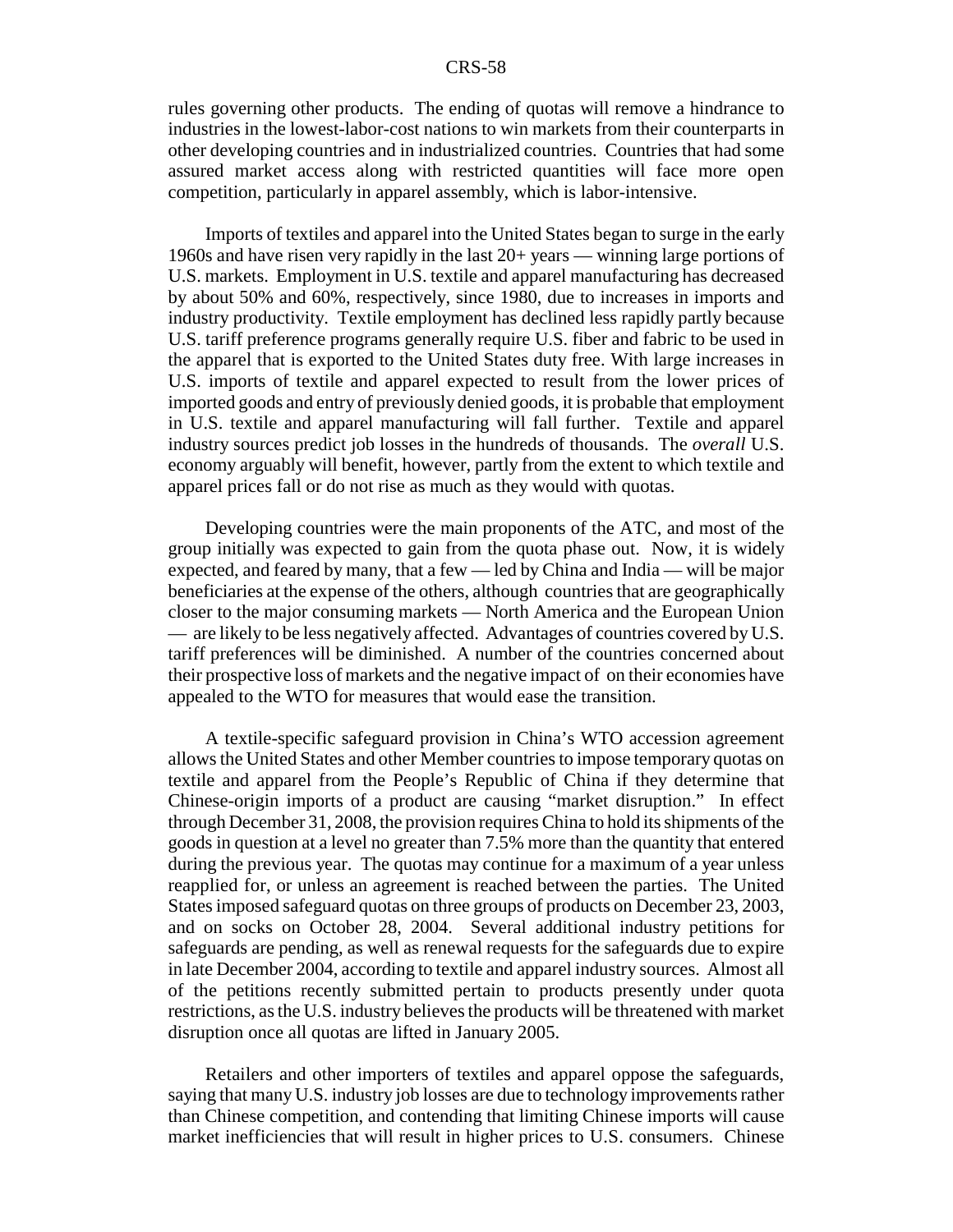officials have voiced displeasure with the imposition of the safeguards and reserved the right to challenge implementation through the WTO dispute settlement process.

In an apparent act of concern over U.S. safeguard implementation and international pressure, China announced on December 12, 2004 that it would increase export tariffs on certain lower-end textile and apparel products by an unspecified amount beginning January 1, 2005, in part to "ensure a smooth transition for textile integration following the end of the quota system." Many textile interests are skeptical that the duties would be large enough to offset what they believe is a 30 to 40 percent price advantage that China will enjoy over other nations.

CRS Report RL32168, *Safeguards on Textile and Apparel Imports from China,* by Vivian C. Jones.

CRS Report RS20889, *Textile and Apparel Quota Phaseout: Some Economic Implications,* by Bernard A. Gelb.

CRS Report RL31934, *Textile and Apparel Trade Issues,* by Bernard A. Gelb.

### **Export Administration Act**

### **[Ian Fergusson, Analyst in International Trade and Finance (7-4997)]**

In the  $109<sup>th</sup>$  Congress, there may be continued efforts to rewrite and reauthorize the Export Administration Act of 1979 (EAA). The EAA provides the statutory authority for export controls on sensitive dual-use goods and technologies, items that have both civilian and military applications including those items that can contribute to the proliferation of nuclear, biological, and chemical weaponry. The EAA, which originally expired in 1989, periodically has been reauthorized for short periods, with the last incremental extension expiring in August 2001. At other times, the export licensing system created under the authority of EAA has been continued by the invocation of the International Emergency Economic Powers Act (IEEPA). In the 108th Congress, H.R. 55 was introduced on January 7, 2003, but no action was taken on the bill. In addition, the House has attempted to make incremental changes to the export licensing system through the National Defense Authorization Act. In both years, these provisions were removed in conference after facing opposition from the Senate and the Administration.

In the  $107<sup>th</sup>$  Congress, S. 149 was passed by the Senate on September 6, 2001; a companion bill, H.R. 2581, was heavily amended to reflect the national security concerns of members of the House International Relations Committee and House Armed Services Committee. Although approved by both committees, this bill was not considered by the full House. The Administration publicly supported S. 149.

The debate of dual-use export controls ultimately becomes one of choosing the right balance between national security concerns and commercial considerations. Those who claim the current system does not adequately address national security concerns maintain that it compromises national security by failing to prevent the spread of dual-use technologies and goods to countries suspected of participating in the proliferation of weapons of mass destruction or supporting international terrorism. In their opinion, foreign countries have no right to import U.S. technology, but rather such imports are a privilege that should take into account other U.S. policy